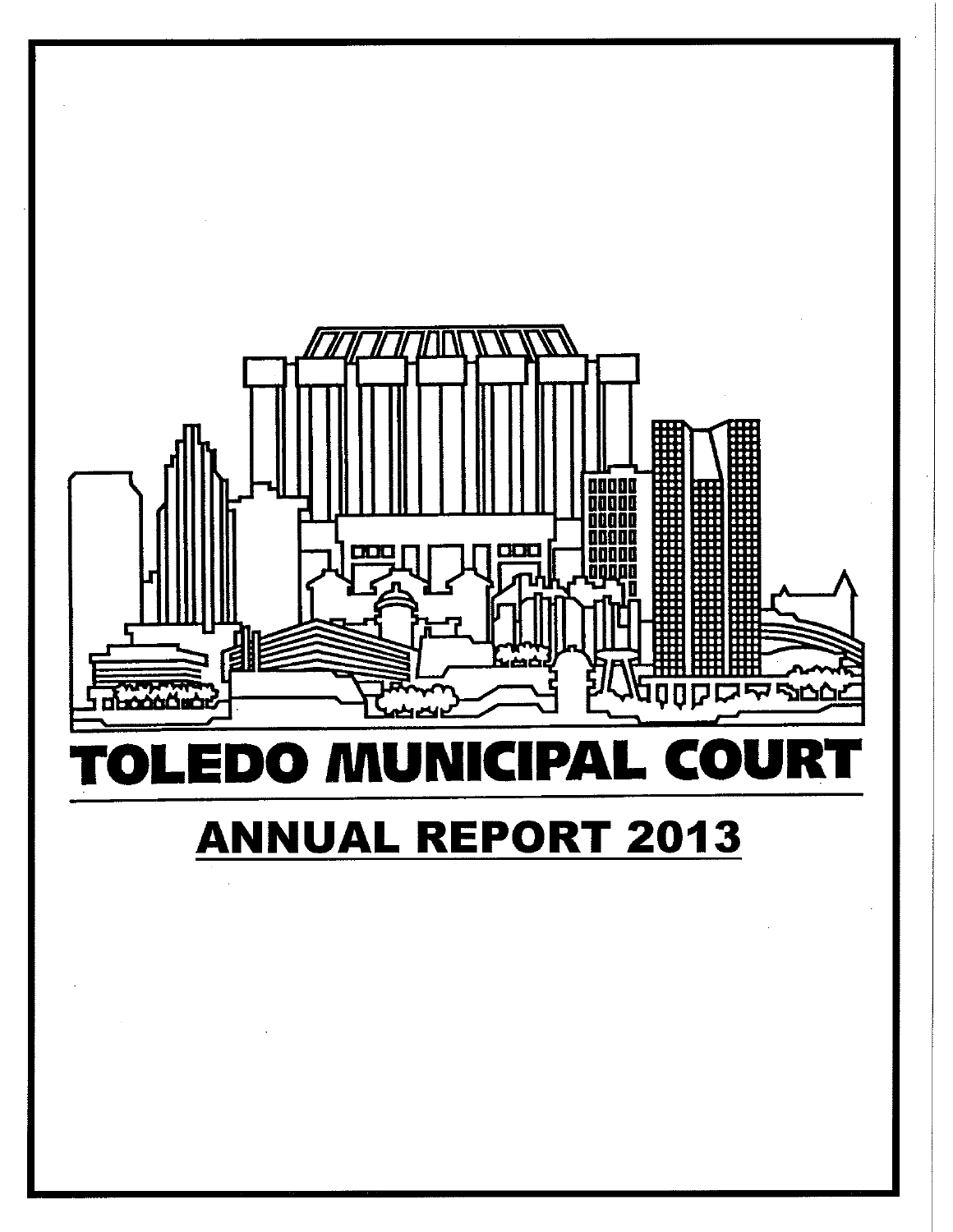# **TOLEDO MUNICIPAL COURT**

555 N. Erie Street Toledo, Ohio 43604

William M. Connelly, Jr. Presiding Judge

419-245-1954 telephone 419-245-1802 fax

On behalf of the Toledo Municipal Court and as the current Presiding Judge for the Court, I am pleased to present to you our annual report for 2013 as required by statute. I encourage you to read the report in its entirety as you will find its contents to be educational and informative.

The Court appreciates and values the significant level of confidence and trust placed upon us by the citizens of Toledo, Washington Township, and Ottawa Hills. The Judges and Court Staff recognize and take seriously the role they have in serving the public. We continue to have a cooperative and positive working relationship with the Mayor's Office and members of the Toledo City Council, as well as representatives from Washington Township, the Village of Ottawa Hills, Lucas County, the University of Toledo, the Humane Society, and the criminal justice agencies and community organizations with whom we work to serve the public.

As a branch of the government, we are obligated to be cognizant and sensitive to the economic conditions of the community when making operational and fiscal decisions. In 2013, the Court remained fiscally conservative in meeting its administrative responsibilities. The Court provided cost effective programs and services to the citizens we serve. Moving forward in 2014, the Court will not change the fiscally responsible philosophy and transparency used to manage the daily operation of the Court. Whenever conditions permit, we will continue to explore and pursue new and cost efficient opportunities, which will help improve our efficiency, performance or service delivery to the public.

In closing, on behalf of the Judges of our Court, I encourage you to review the 2013 annual report. We invite you to contact us should you have any questions or concerns related to this report.

Respectfully,

William M. Connelly, Jr.

Presiding Judge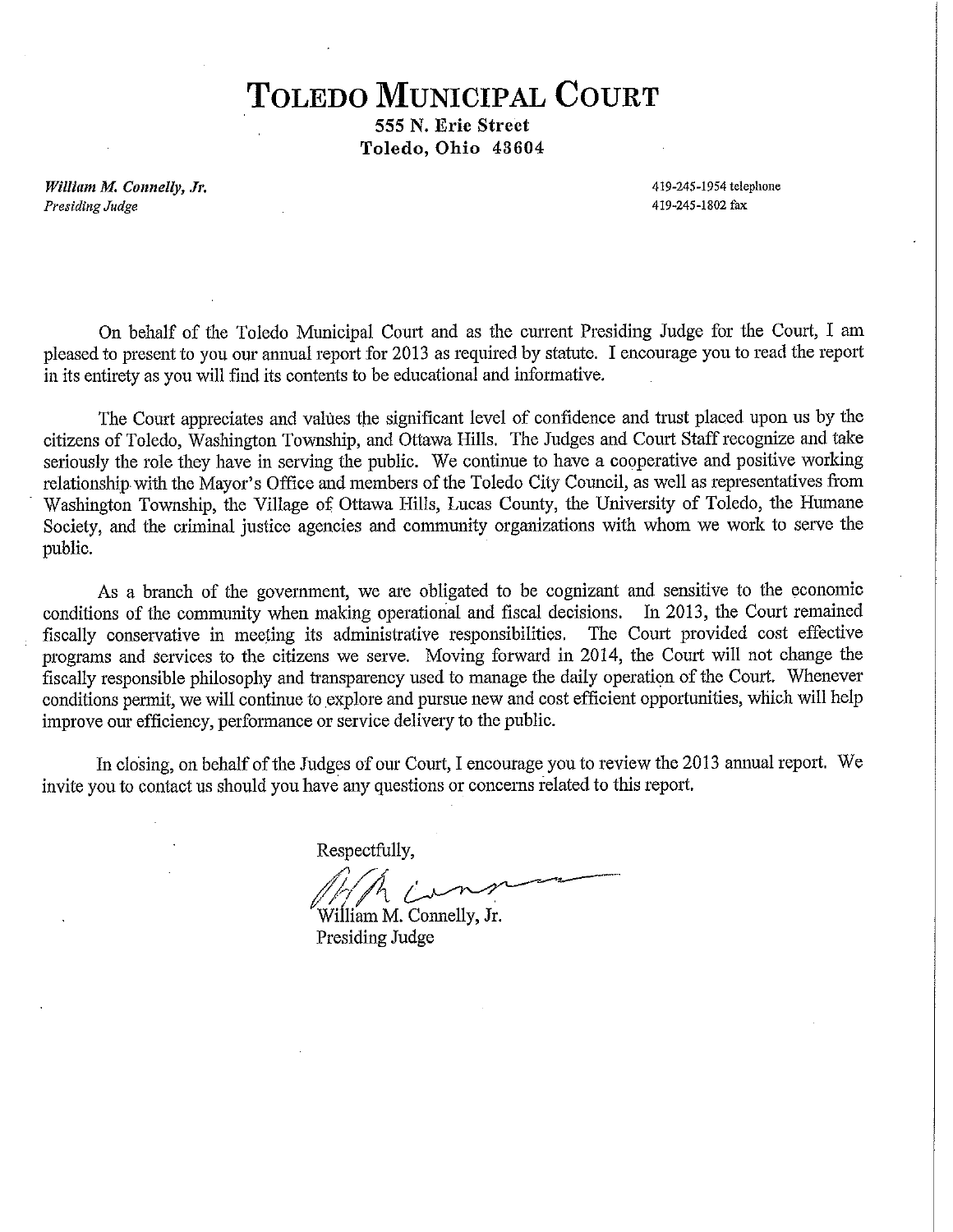# **TABLE OF CONTENTS**

| Chapter I.   | Lisa Falgiano, Court Administrator               |
|--------------|--------------------------------------------------|
| Chapter II.  | Vallie Bowman-English, Clerk of Court            |
| Chapter III. | Cheryl Smith, Acting Assignment Commissioner     |
| Chapter IV.  | David G. Baz, Jr., Chief Civil Bailiff           |
| Chapter V.   | Patricia Lindsey-Schmidlin, Chief Court Reporter |
| Chapter VI.  | <b>Bridget Connelly, Chief Courtroom Bailiff</b> |
|              | James Petas, Senior Mediator                     |
|              | Kim E. Oats, Chief Probation Officer             |
| Chapter IX.  | Judge C. Allen McConnell                         |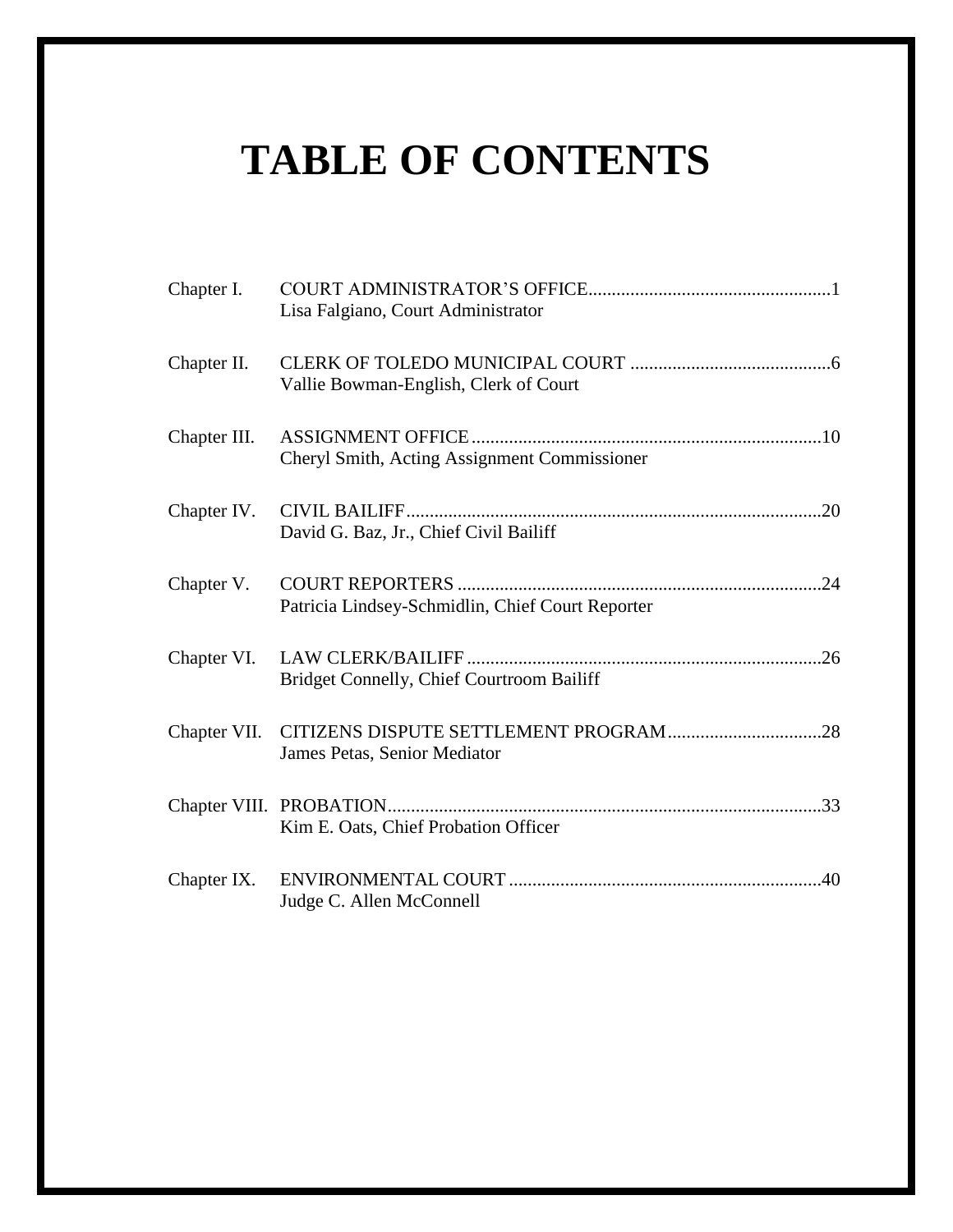#### **COURT ADMINISTRATOR'S OFFICE**

Lisa Falgiano Court Administrator

#### **Department Description**

The Court Administrator's Office was established in 1972 to relieve the judges of day-to-day administrative duties and to provide technical assistance for the planning, development, and execution of overall Court operations. Although the Court Administrator's Office is not directly involved in daily judicial courtroom operations, the office does assist the bench in strategic planning for the Court.

The court administrator's staff has a wide range of responsibilities including: budget preparation and fiscal administration; technology management; personnel administration; policy development and implementation; facilities management; statistical data collection and analysis; purchasing; and liaison with the practicing bar, the public, governmental agencies, city divisions, and criminal justice agencies.

The court administrator reports directly to the seven judges and is responsible for general supervision of the Judges' Division Departments. The court administrator also serves as staff for the monthly judges' meeting and acts as the division Equal Opportunity/Affirmative Action Officer.

Under Rules 3 and 4 of the Rules of Superintendence for the Courts of Ohio, the judges select by majority vote a presiding/administrative judge. The court administrator works especially close with the presiding/administrative judge. Judge William M. Connelly, Jr. finished his first one-year term as the presiding and administrative judge on December 31, 2013. Judge Connelly was elected by his fellow judges as the presiding/administrative judge for a second one-year term, beginning January 1, 2014.

#### **Year in Review – Overview**

During 2013, Toledo Municipal Court operated under challenging but improving budget conditions. The improved budget situation was a reflection of the gradual economic recovery for the City of Toledo and its citizens. The Court continued to make meaningful contributions to the City of Toledo's budget and cost saving efforts in 2013. By limiting funding for some positions to a partial year and delaying the filling of positions that became vacant during the year, the Court saved the city \$350,947 in 2013. The Court also utilized several practices which were instituted in previous years as cost saving measures including reduced operating hours and fewer subscriptions to legal publications and journals. The Court continued to make conservative fiscal management decisions in support of the City Council and the Mayor's Office. It remains a supportive partner of the City of Toledo as the city government continues its fiscal recovery. The Court is cautiously optimistic that 2014 will prove to be a stable budget year, which will allow the Court to maintain an appropriate staffing level necessary to properly serve the citizens of Toledo.

The Court remains committed to providing cost efficient public safety programs for offenders sentenced to probation. It continues to operate kiosk reporting for low-risk offenders and the Online Alternatives Program for first time offenders. These programs reduce the cost of providing quality probation services by making cost effective use of limited staff resources. This approach has allowed the Probation Department to direct its treatment efforts and staff resources on higher-risk offenders. To support this objective in September of 2013, the Court's Probation Department was awarded a \$772,223 Probation Incentive and Improvement Grant from the Ohio Department of Rehabilitation and Correction. The grant will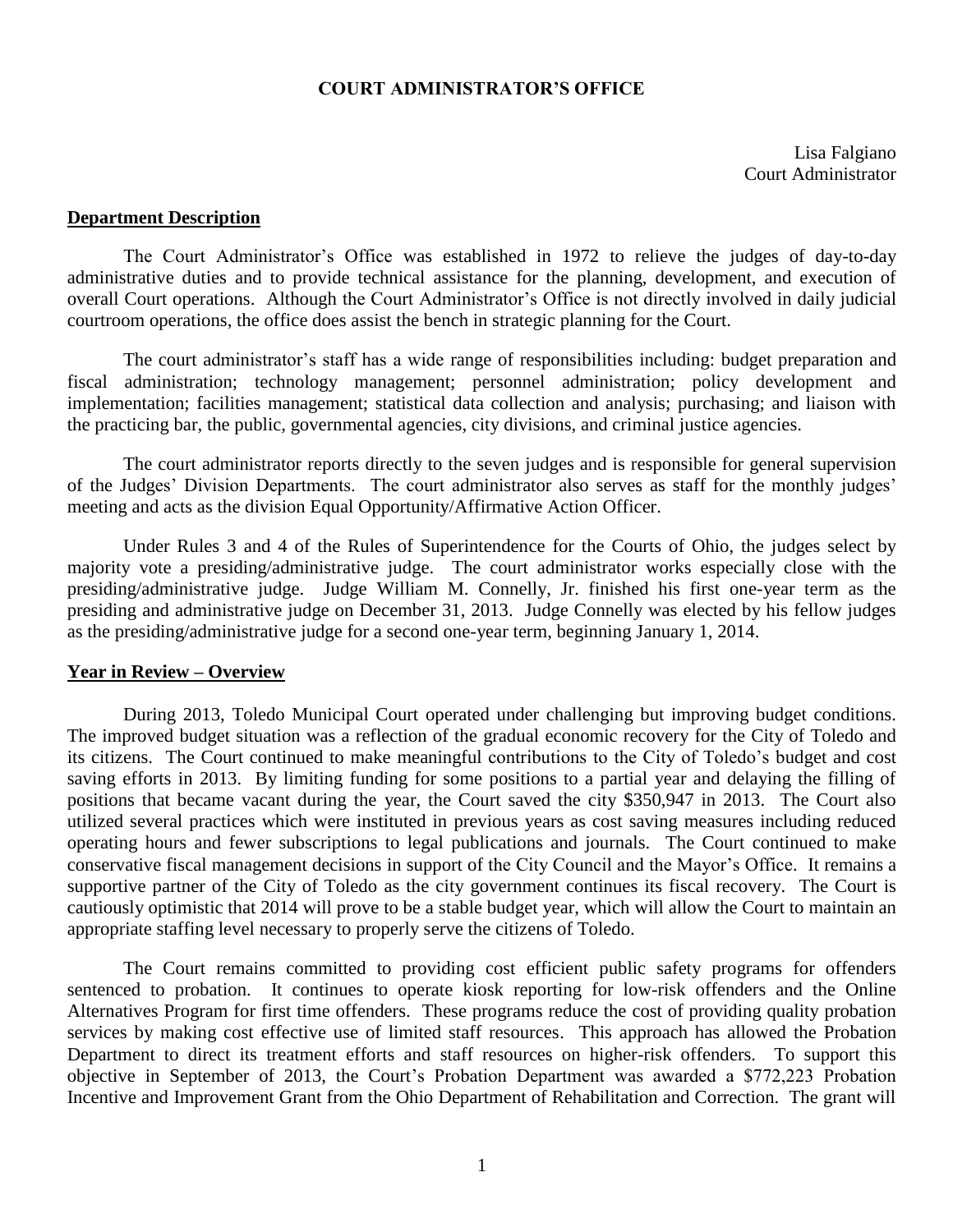enable the department to provide treatment services for high-risk offenders through the use of evidence-based practices over a twenty-one month period. In 2014, the Court will continue to pursue new funding sources and programs to help preserve public safety, while providing probation services aimed at reducing recidivism by promoting positive changes in offender behavior.

During 2013, three staff retired from court employment and eight staff resigned, including: staff in the Court Reporter's Department, the Court Administrator's Office, the Law Clerk's Department, and the Probation Office. As previously noted due to budget limitations, some of these positions were not immediately filled. The impacted departments compensated for staff shortages by naming "acting" supervisors and streamlining work responsibilities and tasks whenever possible.

After being selected as court administrator in 2011, Lisa Falgiano completed her third full year as court administrator in 2013. In addition to being a Certified Ohio Court Manager, Ms. Falgiano was credentialed as a Certified Court Executive through programming developed by the National Center for State Courts and offered for the first time through a partnership with the Supreme Court of Ohio. In 2013, Ms. Falgiano was also certified as faculty for the Court Management Program in the 2½ day Essential Components course. She is also a member of the Toledo Bar Association and the Ohio State Bar Association.

#### **CourTools**

The Court continued to use statistical data to measure its efficiency and case management performance. In recent years, the Court has used CourTools to measure and improve its performance. CourTools was developed by the National Center for State Courts, and it provides the Court the ability to measure its effectiveness in several areas including: access and fairness, clearance rates, time to disposition, age of active pending caseload, trial date certainty, and employee satisfaction. Additional information about CourTools is available at [http://www.courtools.org/.](http://www.courtools.org/)

In 2013, the Court continued its proactive efforts to measure and improve its effectiveness in the area of active pending cases. By using Tableau Business Analytics Software, which is a data analysis tool, judges have improved their management and scheduling of active pending cases. They also use a set of associated reports to prepare individual monthly superintendence reports. Since November 2012, age of active pending caseload reports have been available to the public on the Court's public website and are updated monthly. This data documents that the judges are effectively managing caseloads and disposing of cases in a timely fashion.

#### **Year in Review: Technology**

Consistent with its reliance on CourTools and Tableau to measure, analyze and improve performance, the Court continued to improve case management and the delivery of other court programs and services. During 2013, the Court continued to provide financial resources to fund several software and information technology related items including: the generation of monthly superintendence reports, the annual physical inventory process, the continued development and use of the civil bailiff computerization system and the new probation case management software program.

The Court has strong partnerships with the Clerk's Office and NORIS, which were created to improve cost and operational efficiency by sharing technology and purchasing power. The Court and Clerk have continued to fund a shared part-time technology position, which has improved IT staffing at a reasonable cost. The Court and the Clerk share oversight of a Governance Committee which provides project management support and guidance to NORIS (Northwest Ohio Regional Information System) in the design and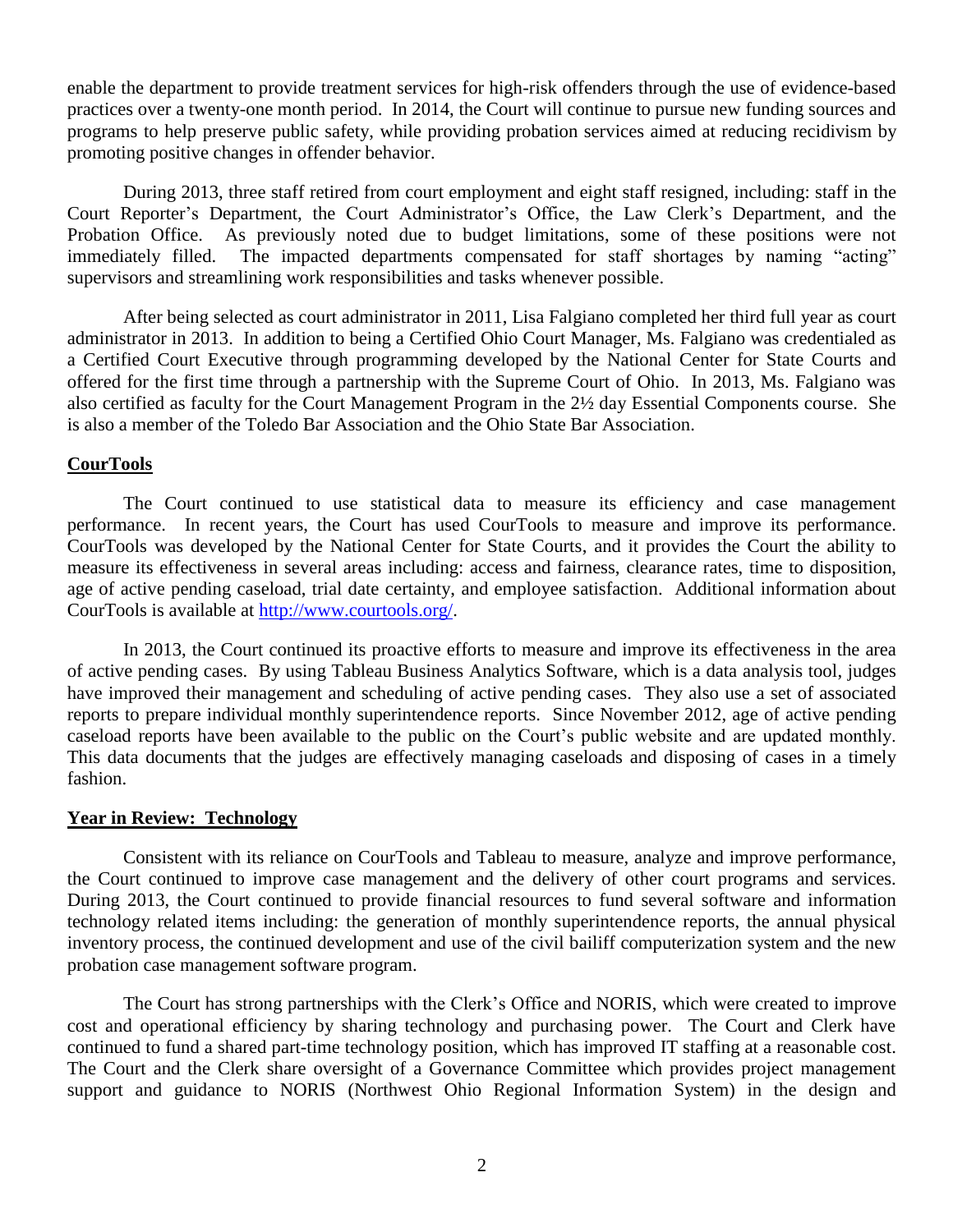implementation of information technology projects. Court staff was provided external e-mail access in 2013. This significantly improved the Court's efficiency as it has greatly enhanced staff's communication resources. Other technology improvements included the installation of a JAVS recording system and video conferencing equipment in courtrooms 7 and 11. Additionally, updated JAVS recording systems were installed in courtrooms 3, 4, 6 and 9 and on one mobile JAVS cart. The Court also updated one mobile evidence IT cart and purchased a second mobile evidence IT cart for use by prosecutors and defense attorneys.

Judge Kuhlman, in coordination with the Legal Subcommittee of the Northwest Ohio Reentry Project, continued to conduct a monthly specialized docket comprised of residents of the Toledo Correctional Institution (ToCI) and other Ohio prisons who were drawing close to their release date. Residents appeared via a video connection from ToCI and other institutions to resolve or address pending Toledo Municipal Court cases or pending fines and costs.

#### **Year In Review: Professional Development**

The Court conducted, funded and coordinated several staff training and professional development opportunities for its staff in 2013, which proved to be cost effective and meaningful training opportunities. All staff received training on the Court's new Ethics Policy, as well as in the prevention of harassment and discrimination. It also used training activities and staff development events as an opportunity to partner with other government agencies and participate in affordable and shared events. An example of this partnering philosophy involved the Court co-sponsoring with the Community Corrections Planning Board for a sentencing forum on the Ohio Risk Assessment System (ORAS) for legal professionals. The forum provided participants with 3.25 hours of CLE credit. The civil bailiffs provided training to its staff in several key areas including: crisis intervention training and child abuse and neglect referral procedures. The Probation Department, which is the largest department in the Judges' Division, continued its tradition of providing extensive staff training opportunities. Probation Department staff participated in a total of 717 training hours during 2013. The training covered a variety of probation-related skills and subject matters including: case planning, evidence-based practices, and the Ohio Risk Assessment System. Additionally, staff from the Citizens Dispute Settlement Program participated in a training event titled "Impasse is a Fallacy." The Court also continued to use the Ohio Judicial College and the Ohio State John Glenn School of Public Affairs to provide affordable, relevant training to its staff and managers.

#### **Year in Review: Supportive Administrative Services**

The Court Administrator's Office provides a variety of supportive services to the administration of court policy and personnel. The Court Administrator's Office helped revise several key court policies including: the Email Policy, Employee Code of Ethics, and changes to Chapter 2134 of the Toledo Municipal Code related to vacation accrual and employee benefits.

The Court Administrator's Office managed a number of personnel selections including: five internal selections, two rehires and fourteen new hires. In 2013, the Court Administrator's Office processed 32 FMLA packets. In addition, two investigations were conducted. The court administrator addressed one grievance under the Court's Employee Grievance Program. It was still active at the end of 2013, and the resolution process will be completed in 2014. One disciplinary hearing was conducted in 2013. In addition, the Court Administrator's Office helped support the departments in numerous personnel actions, ranging from identifying opportunities for informal coaching to assisting in the development of performance improvement plans.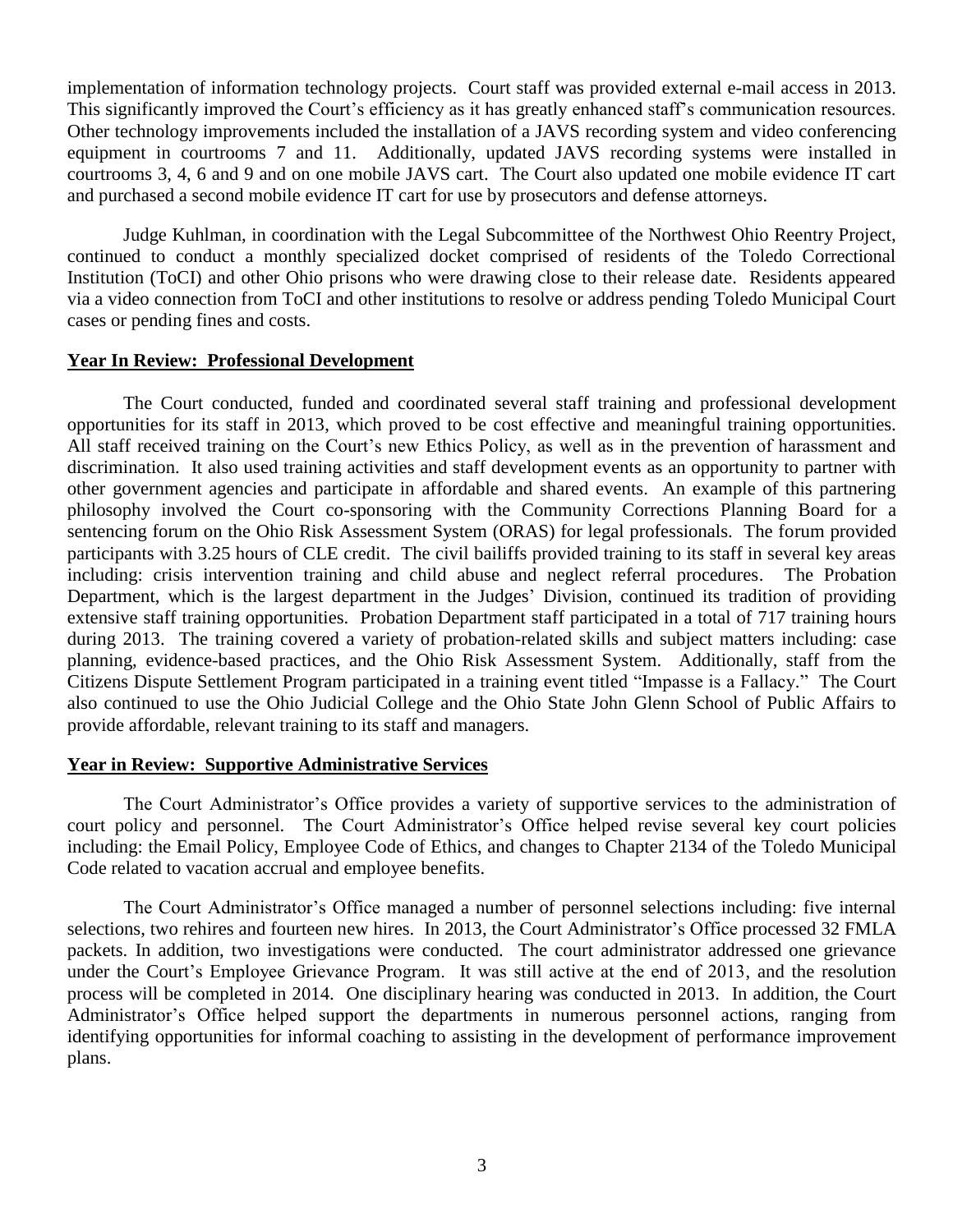The Court Administrator's Office also facilitates building maintenance and improvements. In 2013, various projects and work orders were completed including: completion of a new overhead drainage system in the parking garage, repairs to a garage support beam, installation of new hallway heaters, tuck pointed one external side of the building, installation of ceiling heaters in the fifth floor mechanical area, installation of handicap accessible drinking fountains throughout the building, replacement of bathroom floor tile, and painting of numerous areas of the building. Also accomplished were the installation of additional circuit outlets in several courtrooms for JAVS equipment, installation of a wall and security door for the county prosecutor's domestic violence second floor waiting area and modification of the entrance door to the city prosecutor's domestic violence third floor waiting area. Also completed was the purchase and installation of a security camera system to monitor activity in the second and third floor domestic violence waiting areas, construction of a probation intake area in the former auditorium, and replacement of the alternator and starter on the emergency generator.

#### **Year in Review: External Relations**

The Court Administrator's Office continued to work with the Toledo Bar Association Auxiliary to provide tours for high school students. The Court also hosted the Toledo Bar Association's High School Mock Trial Competition.

The court administrator is an appointed member of the Lucas County Community Corrections Board, as well as a member of the four-county Regional Community Corrections Planning Board consisting of those counties participating in CCNO. She also serves on the Lucas County Jail Feasibility Work Group.

#### **The Coming Year**

In 2014, staff will continue to work with the Clerk of Court and NORIS in completing several projects including: further enhancement of the civil bailiff electronic record/computer system, replacement of the Court's telephone system, complete upgrade of all computers to allow for running of Windows Seven Operating System, and purchase of a new probation case management software program. The Court also will continue to assess and monitor its overall performance through the use of CourTools and Tableau Business Analytics Software.

The Court anticipates filling several vacant positions next year including: assignment commissioner, assignment clerks, assistant chief civil bailiff, a probation intake officer, and probation officers. Given its improved budget forecast for 2014, the Court plans to operate with fewer vacant positions than in recent years. Additionally, the Court will fund leadership development training for up to 25 staff from the Judges' Division and the Clerk of Court's Office. This training will be aimed at exposing and teaching staff leadership skills and techniques that will prepare them for possible future career advancements.

#### **Staffing**

As Court Administrator, Lisa Falgiano oversees and receives valuable assistance from several key staff including: Michael Zenk, Deputy Court Administrator, Tammy Harris, Human Resource Officer, Terry Koluch, Information Technology Officer, Blake Brown, Information Technology Specialist, and Tonya Grainger, Finance Officer. The judges' secretaries are Dorlisa Daniels, Krystal Jones and Meredith Kurucz (job share position), and Joan Kelly.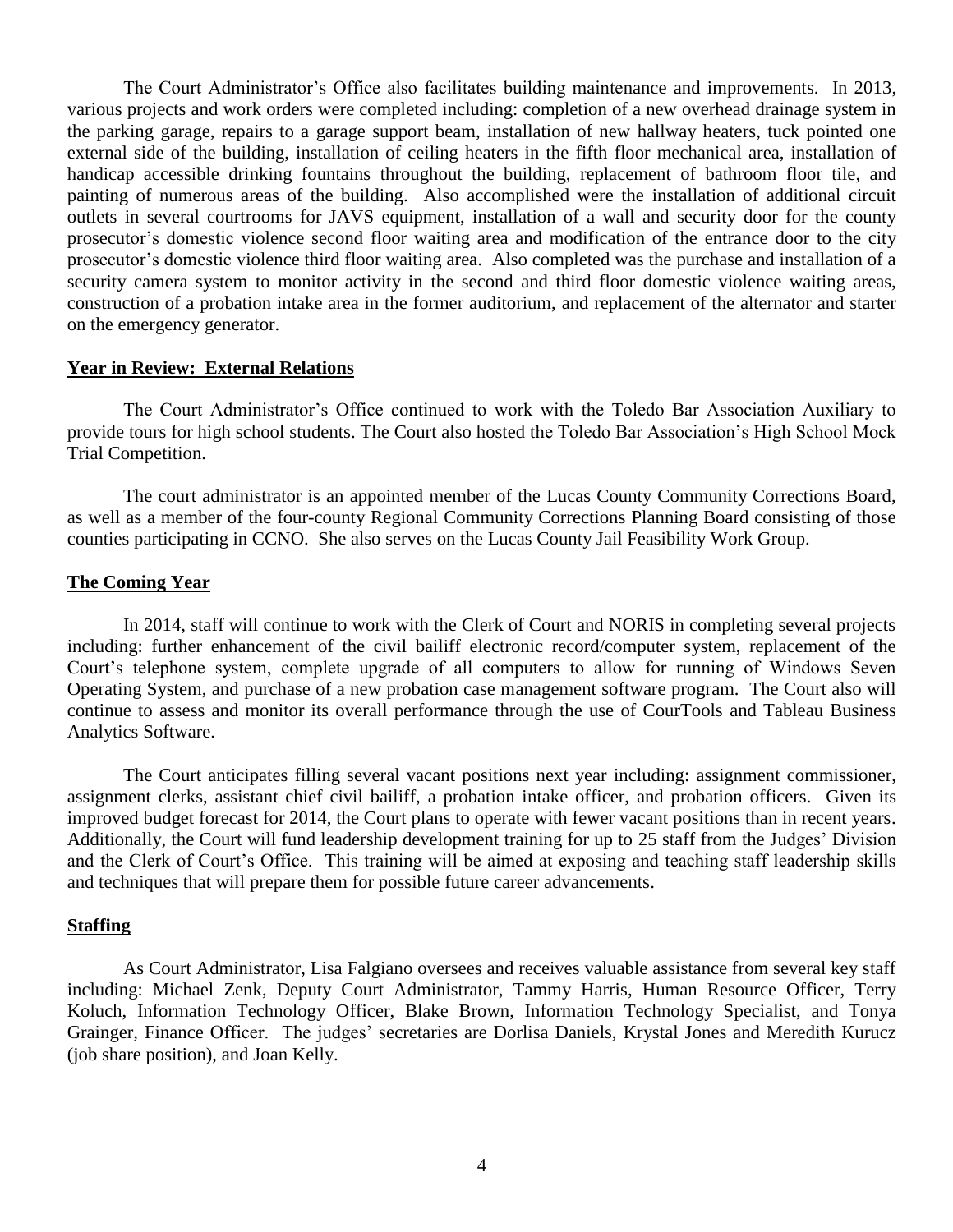| <b>Computer Legal Research</b><br>3T03013STDSTD |            |  |  |  |  |  |
|-------------------------------------------------|------------|--|--|--|--|--|
| <b>2013 Annual Statement of Expenditures</b>    |            |  |  |  |  |  |
| <b>Court Research</b>                           |            |  |  |  |  |  |
| On-line legal research (West Law)               | 1,152.84   |  |  |  |  |  |
| <b>Total Expenditures</b>                       | \$1,152.84 |  |  |  |  |  |

| <b>Alternate Dispute Resolution (Mediation) Trust Fund</b><br>3T03028STDSTD<br><b>2013 Annual Statement of Expenditures</b> |          |  |  |  |  |
|-----------------------------------------------------------------------------------------------------------------------------|----------|--|--|--|--|
| Supplies/Equipment                                                                                                          |          |  |  |  |  |
| Training and Associated Travel                                                                                              | 841.46   |  |  |  |  |
| <b>Total Expenditures</b>                                                                                                   | \$841.46 |  |  |  |  |

| <b>Court Computerization (Judges') Trust Fund</b><br>3T02916STDSTD |              |
|--------------------------------------------------------------------|--------------|
| <b>2013 Annual Statement of Expenditures</b>                       |              |
| Supplies/Equipment                                                 |              |
| Audio/Visual Equipment and System                                  | 118,134.79   |
| Audio System Maintenance Agreement                                 | 9,296.00     |
| Computer Equipment/Chairs                                          | 2,685.39     |
| Computers                                                          | 48,561.92    |
| Computer Software/Equipment                                        | 3,480.96     |
| <b>External Email System</b>                                       | 20,000.00    |
| Professional Services - Video Remote Interpreting Set-Up           | 204.75       |
| Professional Services - Videotape of Ethics Training for Court and | 2,000.00     |
| <b>Clerk Staff</b>                                                 |              |
| Shipping/Freight Costs                                             | 141.94       |
| Stenograph Software Maintenance Agreement                          | 2,142.00     |
| <b>Temporary Services</b>                                          | 8,040.00     |
| Time and Attendance Software License                               | 9,000.00     |
| <b>Training and Associated Travel</b>                              | 2,027.55     |
| <b>Website Maintenance</b>                                         | 696.00       |
| <b>Total Expenditures</b>                                          | \$226,411.30 |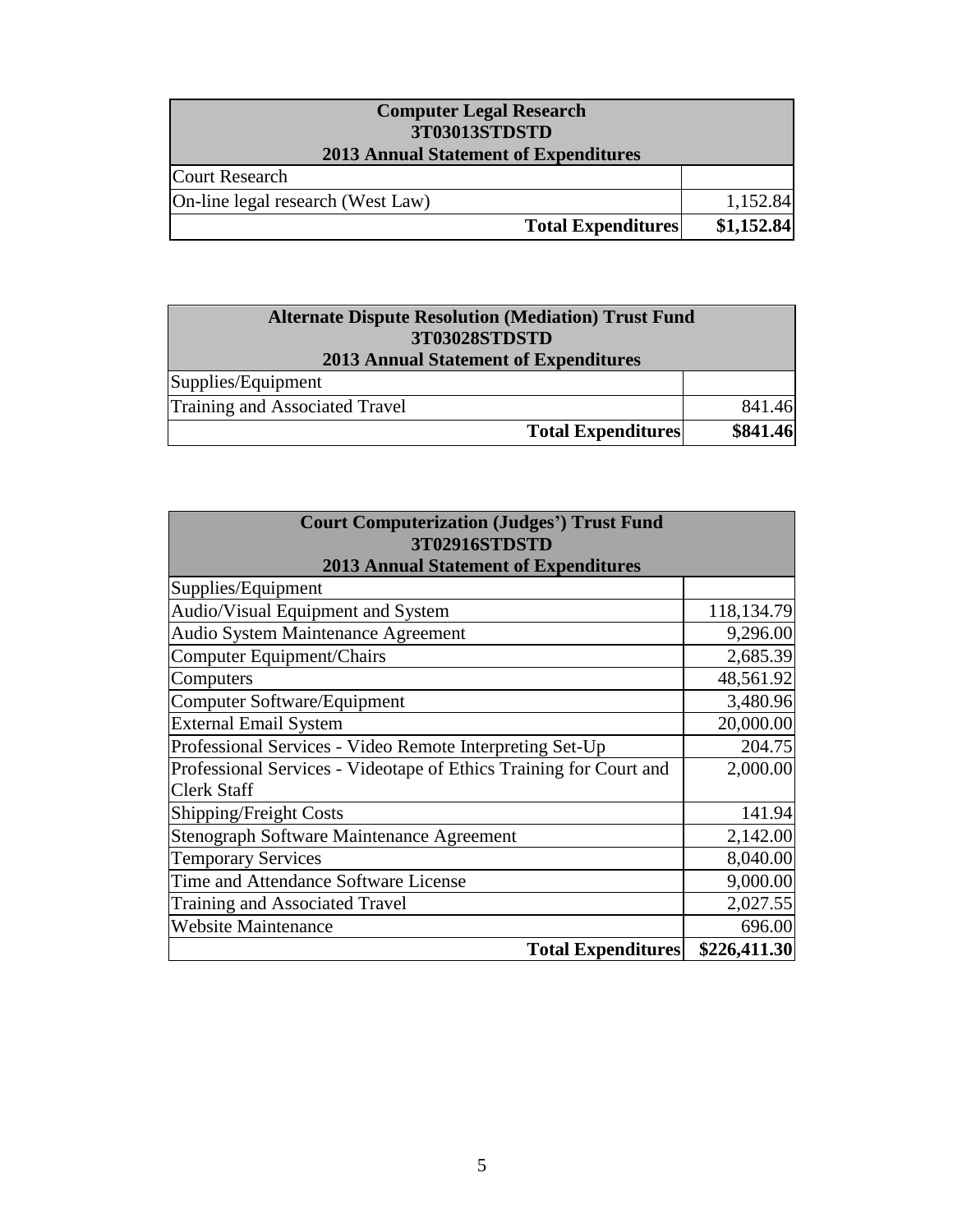### **CLERK OF TOLEDO MUNICIPAL COURT**

<span id="page-8-0"></span>Vallie Bowman-English Clerk of Court

The Clerk of Toledo Municipal Court's Office is responsible for maintaining the public record on all court cases in Toledo Municipal Court as well as collecting and distributing fines and fees associated with these cases.

In 2013, the clerk began processing credit card payments through a third party vendor, saving the Court between \$30,000 and \$40,000 in bank fees each year.

The Clerk's Office also expanded the documents we image to include civil motions and garnishment reports. These items are displayed on the clerk's website [www.tmc-clerk.com.](http://www.tmc-clerk.com/)

The clerk installed Wi-Fi access points in the basement and first floor of the courthouse so that the public and attorneys are able to use wireless devices to look up case information and access our mobile application TMC CourtWatch.

Finally, the clerk upgraded the Civil Office. Over the years, the Civil Office had undergone minor changes while our caseload had significantly increased and computers have replaced handwritten logs in the collection, transmission and storage of case information. As a result, the Civil Office area was renovated to include:

- Ergonomic workstations for employees. The desks in the small office were not designed for computer use and needed to be replaced.
- Upgraded the public counter.
- Installed more space efficient file equipment to store our case files.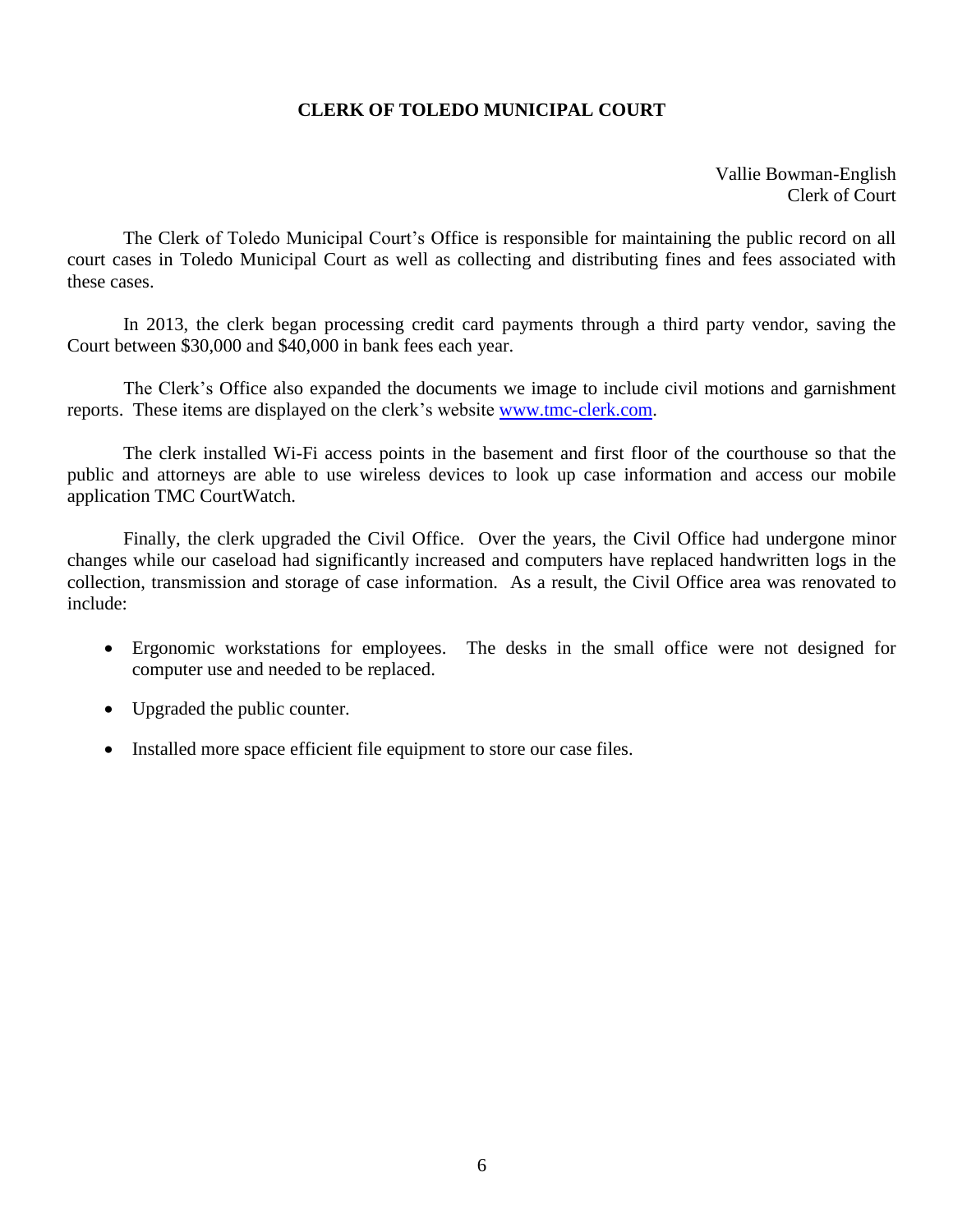# **Clerk of Toledo Municipal Court Vallie Bowman-English, Clerk**

|                                           | 2013            | 2012            |
|-------------------------------------------|-----------------|-----------------|
| <b>Filings</b>                            |                 |                 |
| <b>Civil Division</b>                     | 20,290          | 22,357          |
| Criminal / Traffic Division               | 101,064         | 94,098          |
| <b>TOTAL</b>                              | 121,354         | 116,455         |
| <b>Revenue Collected</b>                  |                 |                 |
| Civil                                     | 9,966,733.65    | 11,853,750.91   |
| Criminal / Traffic                        | 6,206,454.94    | 5,625,155.67    |
| <b>TOTAL</b>                              | \$16,173,188.59 | \$17,478,906.58 |
| <b>Revenue Disbursed</b>                  |                 |                 |
| City of Toledo General Fund               | 3,653,707.21    | 3,700,259.91    |
| Other City of Toledo Accounts             | 1,882,628.68    | 1,590,206.03    |
| Ottawa Hills                              | 21,935.00       | 20,616.40       |
| <b>Washington Township</b>                | 1,814.20        | 1,788.80        |
| University of Toledo                      | 855.00          | 670.00          |
| <b>Lucas County Treasurer</b>             | 242,813.41      | 192,923.44      |
| <b>Lucas County Sheriff</b>               | 275.00          | 286.00          |
| Lucas County Drug Fund                    | 40,349.21       | 40,526.39       |
| Lucas County Law Library Association      | 8,103.18        | 8,152.23        |
| <b>Citizens Award Fund/Crime Stoppers</b> | 4,491.00        | 4,344.10        |
| Toledo Area Humane Society                | 585.00          | 971.00          |
| <b>Toledo Area Metro Parks</b>            | 278.00          | 160.00          |
| <b>Toledo Legal News</b>                  | 170,374.18      | 199,167.59      |
| Civil Legal Assistance Project            | 132,920.00      | 154,980.00      |
| <b>Treasurer of State</b>                 | 1,854,737.65    | 1,907,627.56    |
| Department of Natural Resources           | 2,079.00        | 3,571.00        |
| <b>State Pharmacy Board</b>               | 13,076.50       | 8,854.00        |
| Division of Liquor Control                | $\theta$        | 70.00           |
| <b>Capital Recovery Systems</b>           | 388,270.33      | 319,147.61      |
| Fiduciary Accounts - Civil                | 7,777,738.01    | 8,957,303.31    |
| Fiduciary Accounts - Trusteeship          | 71,154.10       | 105,150.37      |
| Refunded Overpayments                     | 15,946.66       | 10,494.59       |
| <b>TOTAL</b>                              | \$16,284,131.32 | \$17,227,270.33 |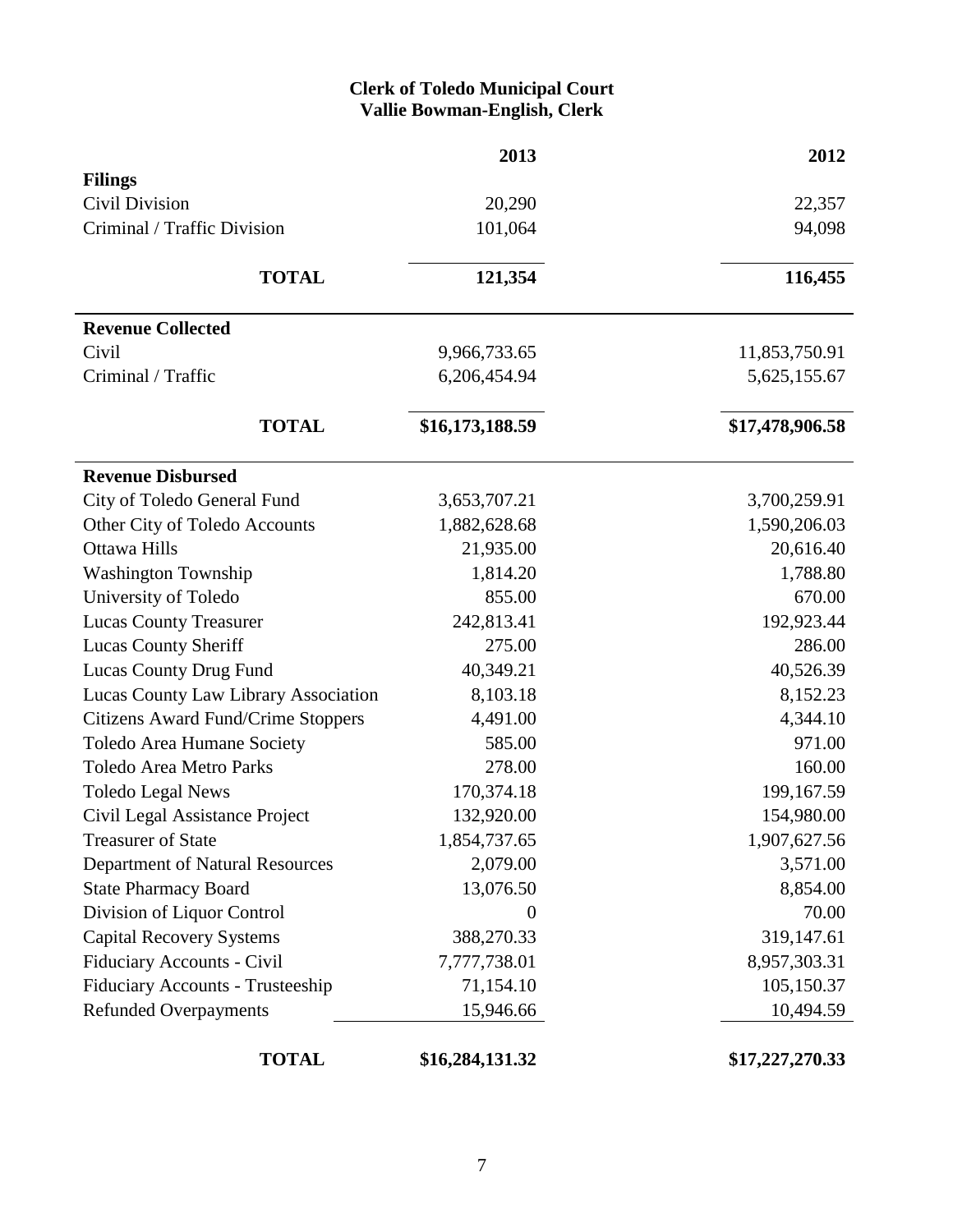#### **Clerk of Toledo Municipal Court Civil Division**

|                                         |              | 2013            | 2012            |
|-----------------------------------------|--------------|-----------------|-----------------|
| <b>Filings</b>                          |              | 15,468          | 18,586          |
| <b>Small Claims</b>                     |              | 4,804           | 3,758           |
| Trusteeship                             |              | 18              | 13              |
|                                         | <b>TOTAL</b> | 20,290          | 22,357          |
| <b>Activities</b>                       |              |                 |                 |
| Certificate of Judgment                 |              | 3,938           | 4,734           |
| <b>Certified Mail Issued</b>            |              | 25,992          | 28,180          |
| Disbursements - Civil                   |              | 4,646           | 6,498           |
| Disbursements - Trusteeship             |              | 436             | 632             |
| Dismissals                              |              | 6,404           | 5,708           |
| Executions                              |              | 164             | 122             |
| Garnishments                            |              | 11,081          | 12,731          |
| Judgments                               |              | 52,715          | 58,269          |
| <b>Motions</b>                          |              | 9,545           | 10,432          |
| <b>Ordinary Mail Issued</b>             |              | 15,377          | 16,149          |
| Proceeding in Aid                       |              | 4,442           | 4,750           |
| Reports                                 |              | 46,817          | 54,029          |
| Revivors                                |              | 388             | 352             |
| <b>Revocations</b>                      |              | 3               | 3               |
| <b>Satisfactions</b>                    |              | 4,317           | 4,889           |
| Subpoenas                               |              | 265             | 354             |
| Terminations                            |              | 25,127          | 18,767          |
| Transcripts                             |              | 109             | 120             |
| Writ of Restitution                     |              | 3,364           | 3,145           |
|                                         | <b>TOTAL</b> | 215,130         | 229,864         |
| <b>Revenue Collected</b>                |              |                 |                 |
| Civil Revenue                           |              | 2,234,097.93    | 2,539,660.98    |
| Fiduciary Accounts - Civil              |              | 7,668,607.43    | 9,211,556.98    |
| <b>Fiduciary Accounts - Trusteeship</b> |              | 64,028.29       | 102,532.95      |
|                                         | <b>TOTAL</b> | \$9,966,733.65  | \$11,853,750.91 |
| <b>Revenue Disbursed</b>                |              |                 |                 |
| City of Toledo General Fund             |              | 1,282,740.61    | 1,409,859.44    |
| Other City of Toledo Accounts           |              | 274,640.88      | 343,761.79      |
| Civil Legal Assistance Project          |              | 132,920.00      | 154,980.00      |
| <b>Treasurer of State</b>               |              | 367,999.20      | 431,405.66      |
| <b>Toledo Legal News</b>                |              | 170,374.18      | 199,167.59      |
| Fiduciary Accounts - Civil              |              | 7,777,738.01    | 8,957,303.31    |
| Fiduciary Accounts - Trusteeship        |              | 71,154.10       | 105,150.37      |
| <b>Refunded Overpayments</b>            |              | 109.50          | 486.50          |
|                                         | <b>TOTAL</b> | \$10,077,676.48 | \$11,602,114.66 |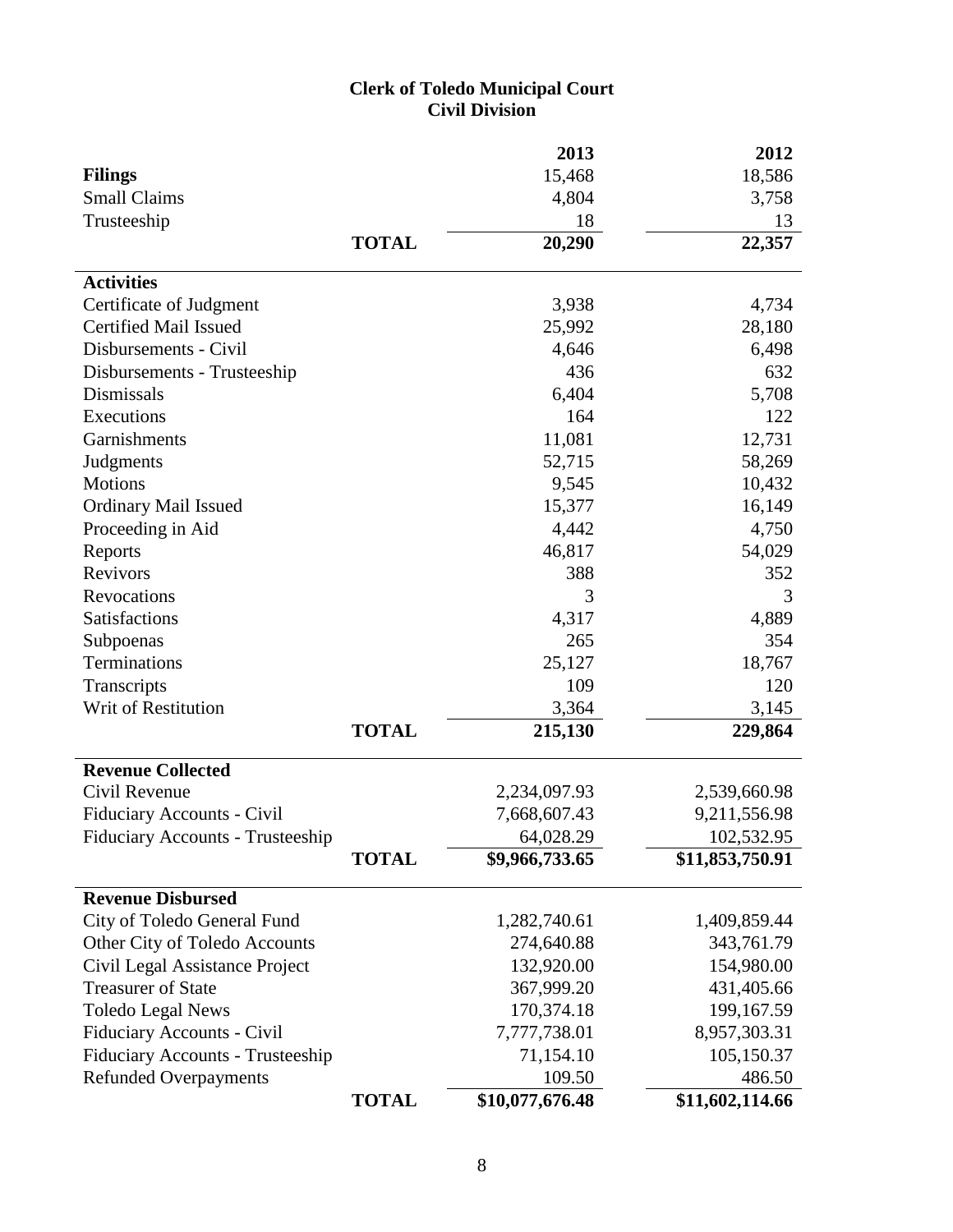# **Clerk of Toledo Municipal Court Criminal/Traffic Division**

|                                           | 2013           |                | 2012           |                |  |  |
|-------------------------------------------|----------------|----------------|----------------|----------------|--|--|
| <b>Filings</b>                            | <b>Charges</b> | <b>Cases</b>   | <b>Charges</b> | <b>Cases</b>   |  |  |
| Traffic                                   | 70,880         | 45,380         | 62,251         | 37,173         |  |  |
| Criminal                                  | 30,184         | 23,114         | 31,847         | 22,925         |  |  |
| <b>TOTAL</b>                              | 101,064        | 68,494         | 94,098         | 60,098         |  |  |
| <b>Revenue Collected</b>                  |                |                |                |                |  |  |
| Fines                                     |                | 1,442,339.14   |                | 1,586,269.72   |  |  |
| Costs and Fees                            |                | 4,736,746.71   |                | 4,001,052.13   |  |  |
| <b>HITT</b>                               |                | 2,281.93       |                | 5,485.73       |  |  |
| <b>Bond Forfeitures</b>                   |                | 9,250.00       |                | 22,340.00      |  |  |
| Overpayments                              |                | 15,837.16      |                | 10,008.09      |  |  |
| <b>TOTAL</b>                              |                | \$6,206,454.94 |                | \$5,625,155.67 |  |  |
| <b>Revenue Disbursed</b>                  |                |                |                |                |  |  |
| City of Toledo General Fund               |                | 2,370,966.60   | 2,290,400.47   |                |  |  |
| Other City of Toledo Accounts             |                | 1,607,987.80   | 1,246,444.24   |                |  |  |
| Ottawa Hills                              |                | 21,935.00      |                | 20,616.40      |  |  |
| <b>Washington Township</b>                |                | 1,814.20       | 1,788.80       |                |  |  |
| University of Toledo                      |                | 855.00         |                |                |  |  |
| <b>Lucas County Treasurer</b>             |                | 242,813.41     |                | 192,923.44     |  |  |
| Lucas County Sheriff                      |                | 275.00         |                | 286.00         |  |  |
| Lucas County Drug Fund                    |                | 40,349.21      |                | 40,526.39      |  |  |
| Lucas County Law Library Association      |                | 8,103.18       |                | 8,152.23       |  |  |
| <b>Citizens Award Fund/Crime Stoppers</b> |                | 4,491.00       |                | 4,344.10       |  |  |
| Toledo Area Humane Society                |                | 585.00         |                | 971.00         |  |  |
| <b>Toledo Area Metro Parks</b>            |                | 278.00         |                | 160.00         |  |  |
| <b>Treasurer of State</b>                 |                | 1,486,738.45   |                | 1,476,221.90   |  |  |
| Department of Natural Resources           |                | 2,079.00       |                | 3,571.00       |  |  |
| <b>State Pharmacy Board</b>               |                | 13,076.60      |                | 8,854.00       |  |  |
| Division of Liquor Control                |                | 0.00           | 70.00          |                |  |  |
| <b>Capital Recovery Systems</b>           |                | 388,270.33     | 319,147.61     |                |  |  |
| <b>Refunded Overpayments</b>              |                | 15,837.16      |                | 10,008.09      |  |  |
| <b>TOTAL</b>                              |                | \$6,206,454.94 |                | \$5,625,155.67 |  |  |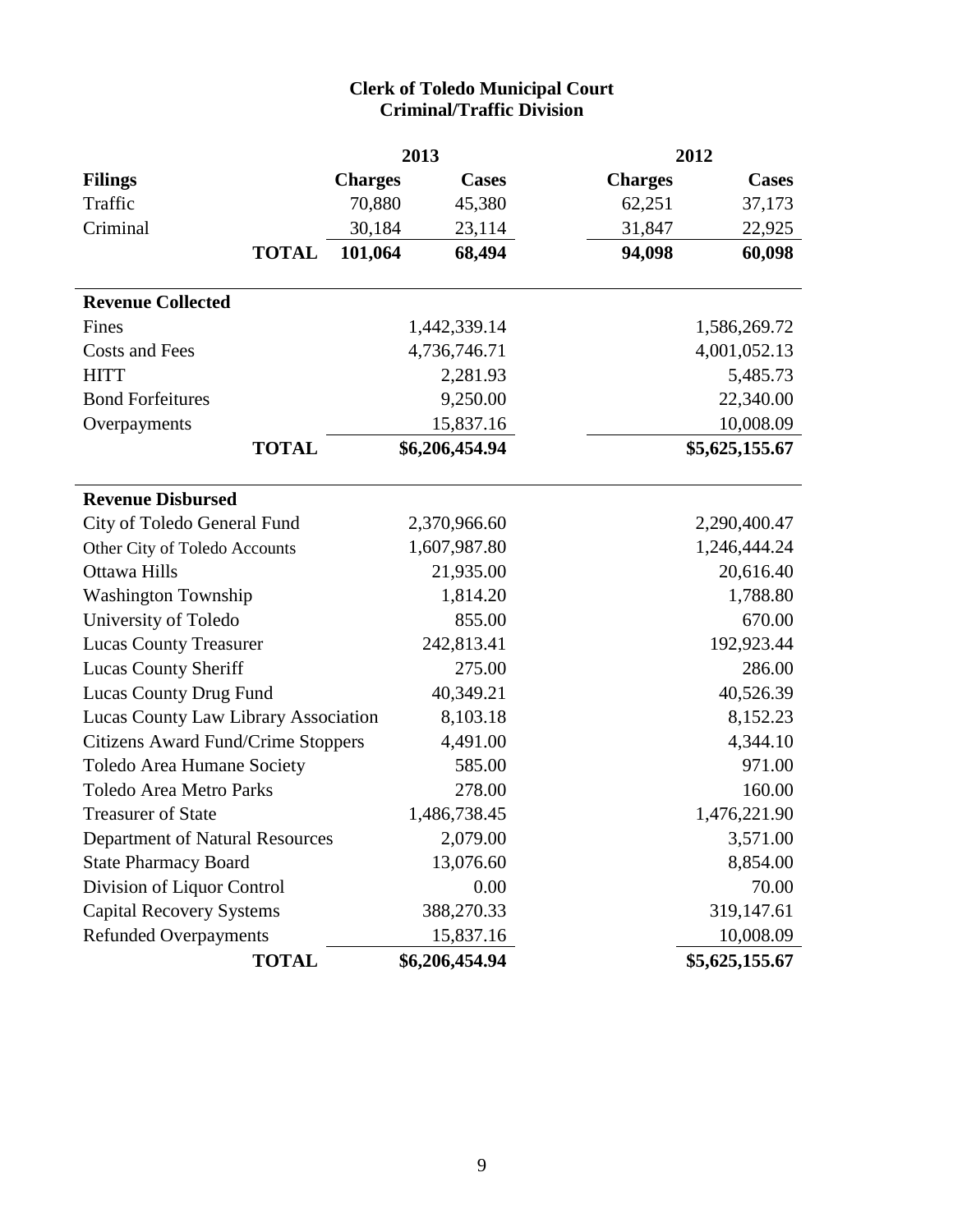#### **ASSIGNMENT OFFICE**

<span id="page-12-0"></span>Cheryl Smith Acting Assignment Commissioner

#### **Department Description**

The primary responsibility of the Assignment Commissioner's Office is the judge assignment to criminal, traffic and civil cases and the setting of pretrials, trials and other court hearings. After a court date is set, all parties are notified. The Rules of Superintendence for Municipal Courts, promulgated by the Supreme Court of Ohio, require that cases be assigned to judges in a random manner. This random assignment is made by the computer system at the time a defendant enters a "not guilty" plea in criminal and traffic cases, and upon the filing of a motion or an answer in civil cases. All housing cases are assigned to Judge McConnell at the time of filing.

The Assignment Office also processes civil judgment and dismissal entries. This department is responsible for making all arrangements for jurors when jury trials are held and for scheduling visiting judges and magistrates as needed. The staff maintains the judges' court schedules and distributes monthly schedules and daily dockets.

#### **Accomplishments**

During 2013, due to reduced staffing levels, the department worked with a more team-oriented structure which proved to work well. In January 2013, Assignment Clerk Alice Thomas moved from a temporary position into permanent employment, and in April, Anne Eckhardt resigned to take the position of law clerk for Judge Christiansen. The staff was supplemented with the addition of two temporary assignment clerks. The Assignment Office has focused on more cross-training of employees. Valerie Hobbs has been training on the job responsibilities of the senior assignment clerk; and Wanda Butts and Amy Wroblewski have been training on daily docket preparation, civil tasks, and jury functions.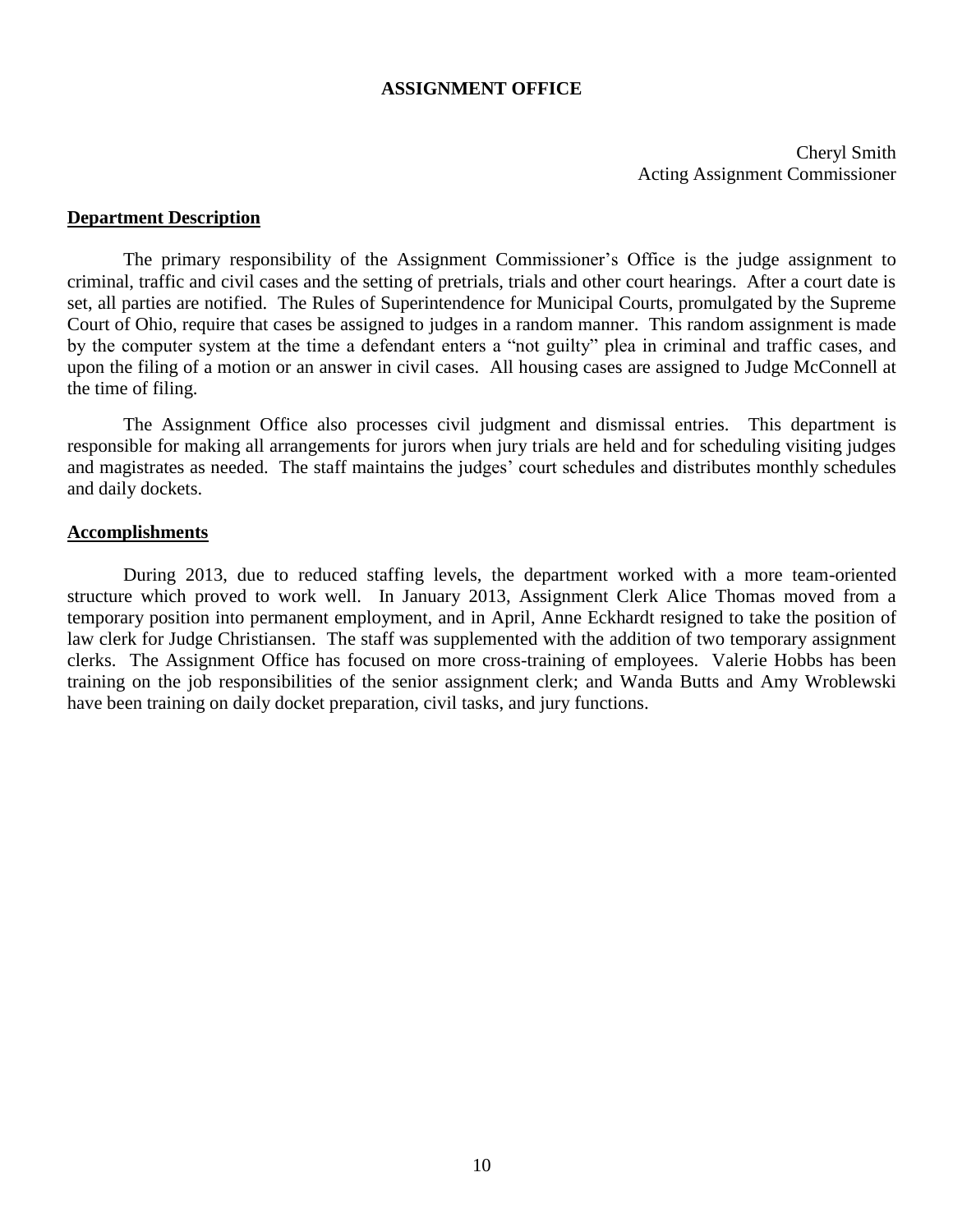The figures for 2013 with comparison figures for 2012 are as follows:

|           | <b>CATEGORY</b>                                    | 2013   | 2012   |
|-----------|----------------------------------------------------|--------|--------|
| A.        | <b>Cases Assigned</b>                              |        |        |
|           | Criminal/Traffic Assignments                       | 28,080 | 24,463 |
|           | Civil Assignments (including Housing)              | 7,819  | 1,456  |
|           |                                                    |        |        |
| <b>B.</b> | Cases set for Trial                                |        |        |
|           | Criminal/Traffic Trials                            | 12,831 | 10,057 |
|           | <b>Civil Trials</b>                                | 493    | 764    |
|           | Criminal/Traffic Trial Resets                      | 6,096  | 7,788  |
| C.        | <b>Cases set for Pretrial</b>                      |        |        |
|           | Pretrial - Criminal/Traffic                        | 14,561 | 13,974 |
|           | <b>Pretrial Resets</b>                             | 1,522  | 1,712  |
|           | Mandatory Jury Pretrials (MJPT) (Crim/Traff/Civil) | 118    | 154    |
|           |                                                    |        |        |
| D.        | Preliminary Hearing/Felony Arraignment Docket      | 13,462 | 13,740 |
|           |                                                    |        |        |
| E.        | Jury Trials Set (Crim/Traff/Civil)                 | 147    | 164    |
|           |                                                    |        |        |
| F.        | <b>Bureau of Motor Vehicle Hearings</b>            | 5      | 6      |
|           |                                                    |        |        |
| G.        | Eviction                                           | 6,852  | 6,457  |
|           |                                                    |        |        |
| Н.        | Housing                                            |        |        |
|           | <b>Criminal Housing Trials</b>                     | 248    | 253    |
|           | Civil Housing (Not a Draw) New Assignments         | 6,976* | 453*   |
|           | <b>Rent Escrow</b>                                 | 77     | 68     |
|           |                                                    |        |        |
| I.        | <b>ALS/Innocent Owner Hearings</b>                 | 62     | 67     |

\* As of December, 2012, civil housing cases are assigned upon filing.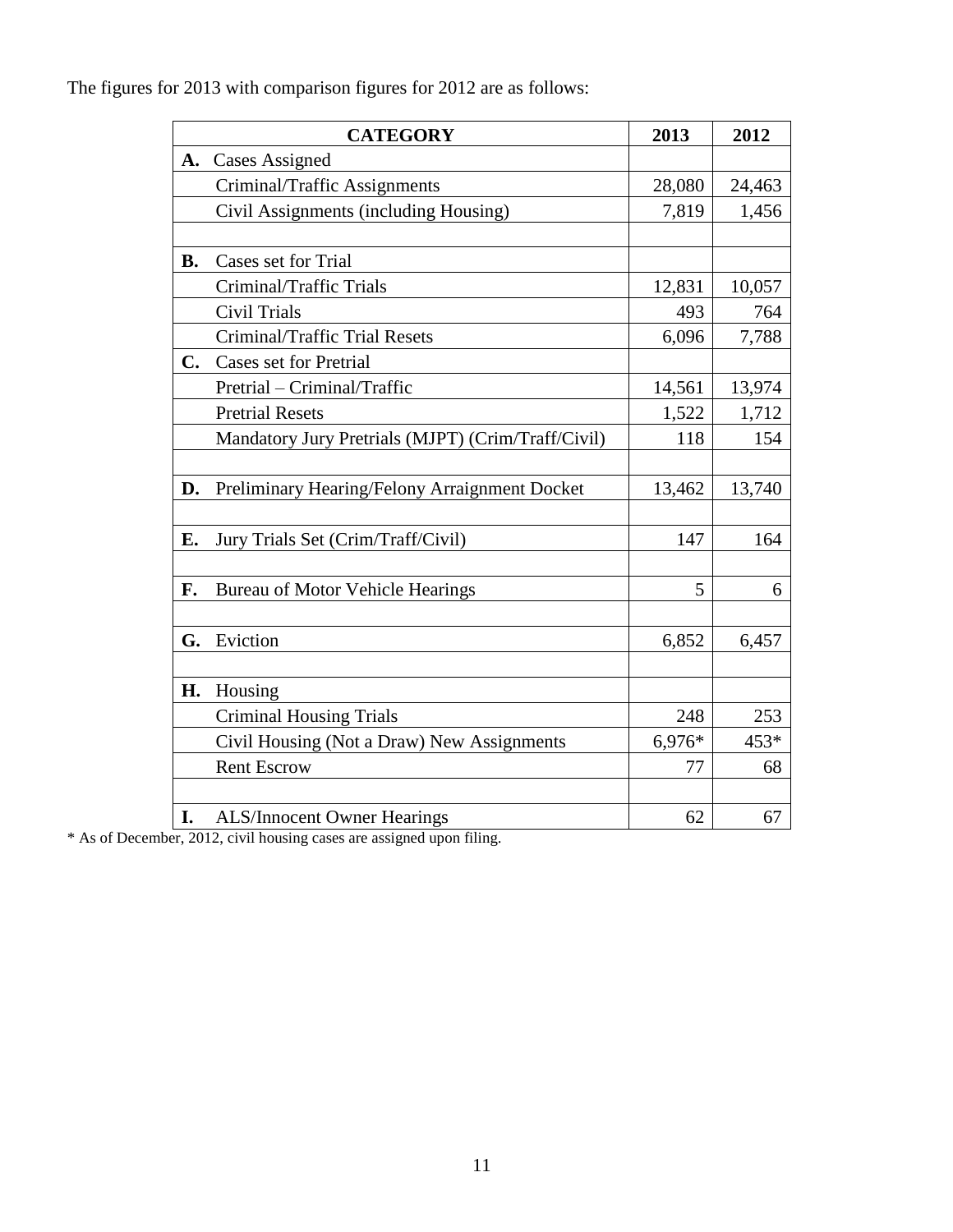# **Civil Assignments**

Pursuant to the Rules of Superintendence, judges are assigned on civil cases upon the filing of an answer or motion. There are instances in which judges are assigned on other than the above, such as housing, reassignment, consolidation, or transfers. The following figures represent the number of civil cases assigned during 2013 and 2012 per individual judge:

| 2013               | Jan          | Feb | Mar | Apr | May          | June | July | Aug | <b>Sept</b>     | <b>Oct</b>   | <b>Nov</b> | <b>Dec</b>  | <b>Total</b> |
|--------------------|--------------|-----|-----|-----|--------------|------|------|-----|-----------------|--------------|------------|-------------|--------------|
| McConnell          | 557          | 511 | 520 | 620 | 632          | 637  | 647  | 609 | 600             | 595          | 526        | 522         | 6,976        |
| Kuhlman            | 13           | 10  | 22  | 14  | 10           | 12   | 10   | 21  | 8               | 12           | 8          | 8           | 148          |
| Christiansen       | 16           | 13  | 14  | 13  | $\mathbf{r}$ | 10   | 7    | 23  | 10              | $\mathbf{r}$ | 6          | 12          | 138          |
| Berling            | 23           | 13  | 12  | 6   | 3            |      | 13   | 10  | 12              | 13           | 5          | Q           | 130          |
| Connelly           | 18           | 10  | 14  | 13  | 11           | 13   | 7    | 19  | $\overline{14}$ | 11           | 5          | 10          | 145          |
| Goulding/Lanzinger | $\mathbf{r}$ | 10  | 12  | 15  | 4            | 18   | 10   | 21  | 12              | 10           | 6          | 11          | 136          |
| Wagner             | 14           | 16  | 11  | 15  | 16           | 12   | 9    | 11  | 15 <sup>5</sup> | $\mathbf Q$  | 9          | $\mathbf Q$ | 146          |
| <b>TOTAL</b>       | 648          | 583 | 605 | 696 | 683          | 713  | 703  | 714 | 671             | 657          | 565        | 581         | 7,819        |

| 2012         | Jan             | Feb | Mar | Apr | May          | June | July | Aug | <b>Sept</b>  | Oct | <b>Nov</b> | Dec | <b>Total</b> |
|--------------|-----------------|-----|-----|-----|--------------|------|------|-----|--------------|-----|------------|-----|--------------|
| McConnell    | 13              | 7   | 25  | 11  | 8            | 27   | 10   | 20  | 21           | 19  | 19         | 263 | 453          |
| Kuhlman      |                 | 19  | 22  | 3   | 13           | 15   | 10   | 15  | 12           | 17  | 22         | 9   | 168          |
| Christiansen | 13              | 18  | 14  | 13  | 12           | 17   | 22   | 17  | $\mathbf{r}$ | 15  | 19         | 10  | 177          |
| Berling      | $\overline{14}$ | 18  | 22  | 16  | $\mathbf{r}$ | 16   | 13   | 14  | 13           | 19  | 13         | 13  | 178          |
| Connelly     | 18              | 8   | 18  | 8   | 10           | 13   | 18   | 19  | 7            | 13  | 13         | 11  | 156          |
| Goulding     | 20              | 11  | 24  | 13  | 15           | 15   | 12   | 20  | 8            | 18  | 9          | 12  | 177          |
| Wagner       | 11              | 3   | 24  | 15  | $\mathbf{r}$ | 10   | 13   | 17  | 11           | 14  | 7          |     | 147          |
| <b>TOTAL</b> | 100             | 104 | 149 | 79  | 72           | 113  | 98   | 122 | 79           | 115 | 102        | 323 | 1,456        |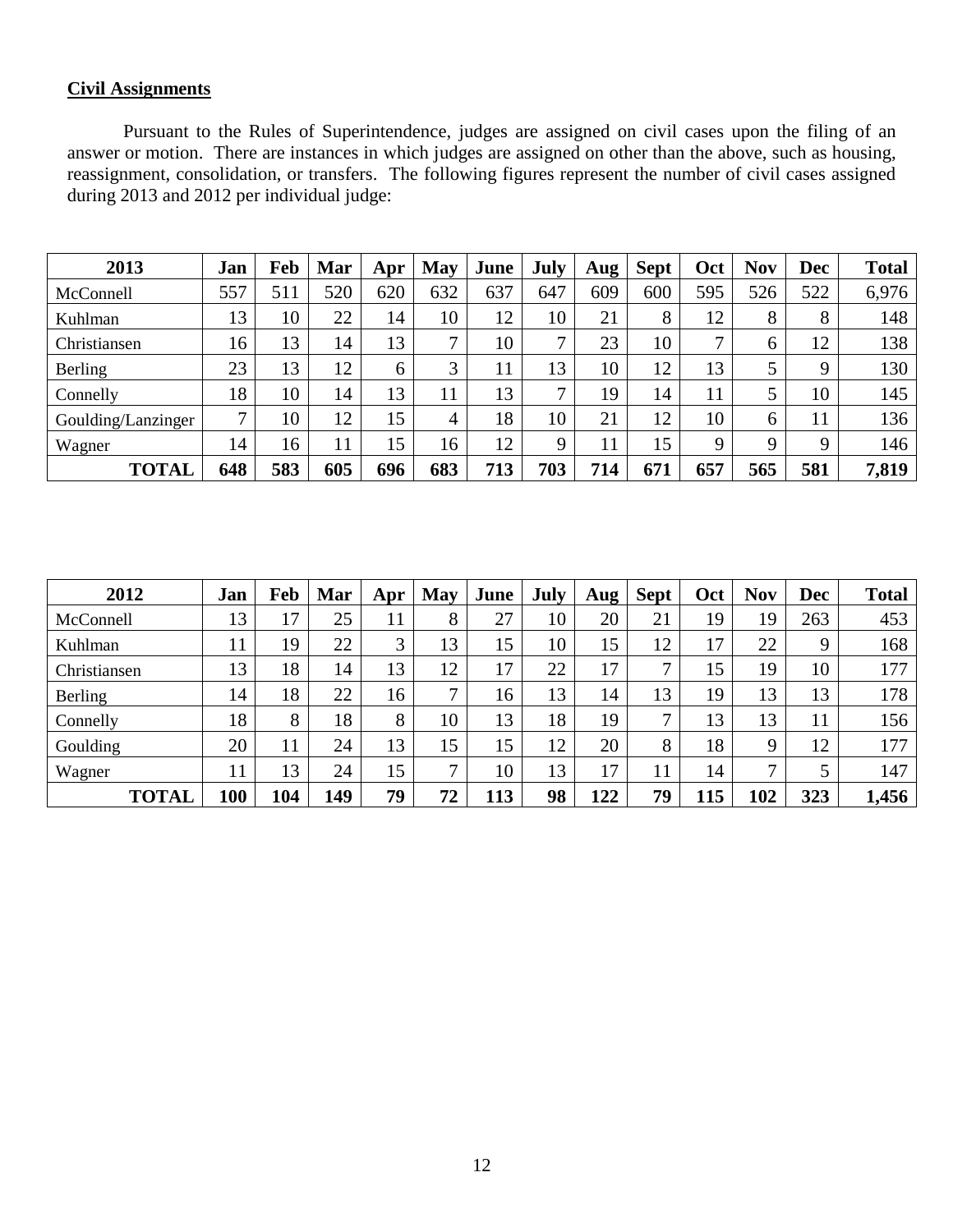# **Civil Cases Set for Trial**

| <b>Month</b> | 2013 | 2012 |
|--------------|------|------|
| January      | 43   | 64   |
| February     | 41   | 49   |
| March        | 35   | 100  |
| April        | 50   | 55   |
| May          | 46   | 72   |
| June         | 50   | 74   |
| July         | 40   | 49   |
| August       | 45   | 55   |
| September    | 43   | 59   |
| October      | 32   | 70   |
| November     | 25   | 66   |
| December     | 43   | 51   |
| TOTAL        | 493  | 764  |

# **Civil Pretrials, Jury Trials and Jury Pretrials set in 2013 and 2012**

| <b>Civil Pretrials</b> |     | <b>Civil Juries Set</b> |    | <b>Civil Mandatory Jury</b><br><b>Pretrials</b> |  |  |
|------------------------|-----|-------------------------|----|-------------------------------------------------|--|--|
| 2013                   | 814 | 2013                    |    | 2013                                            |  |  |
| 2012                   | 988 | 2012                    | 27 | 2012                                            |  |  |

# **Evictions Set**

| <b>Month</b> | 2013  | 2012  |
|--------------|-------|-------|
| January      | 562   | 495   |
| February     | 486   | 582   |
| March        | 472   | 404   |
| April        | 530   | 413   |
| May          | 588   | 530   |
| June         | 596   | 541   |
| July         | 655   | 625   |
| August       | 693   | 642   |
| September    | 595   | 549   |
| October      | 657   | 599   |
| November     | 424   | 547   |
| December     | 594   | 530   |
| TOTAL        | 6,852 | 6,457 |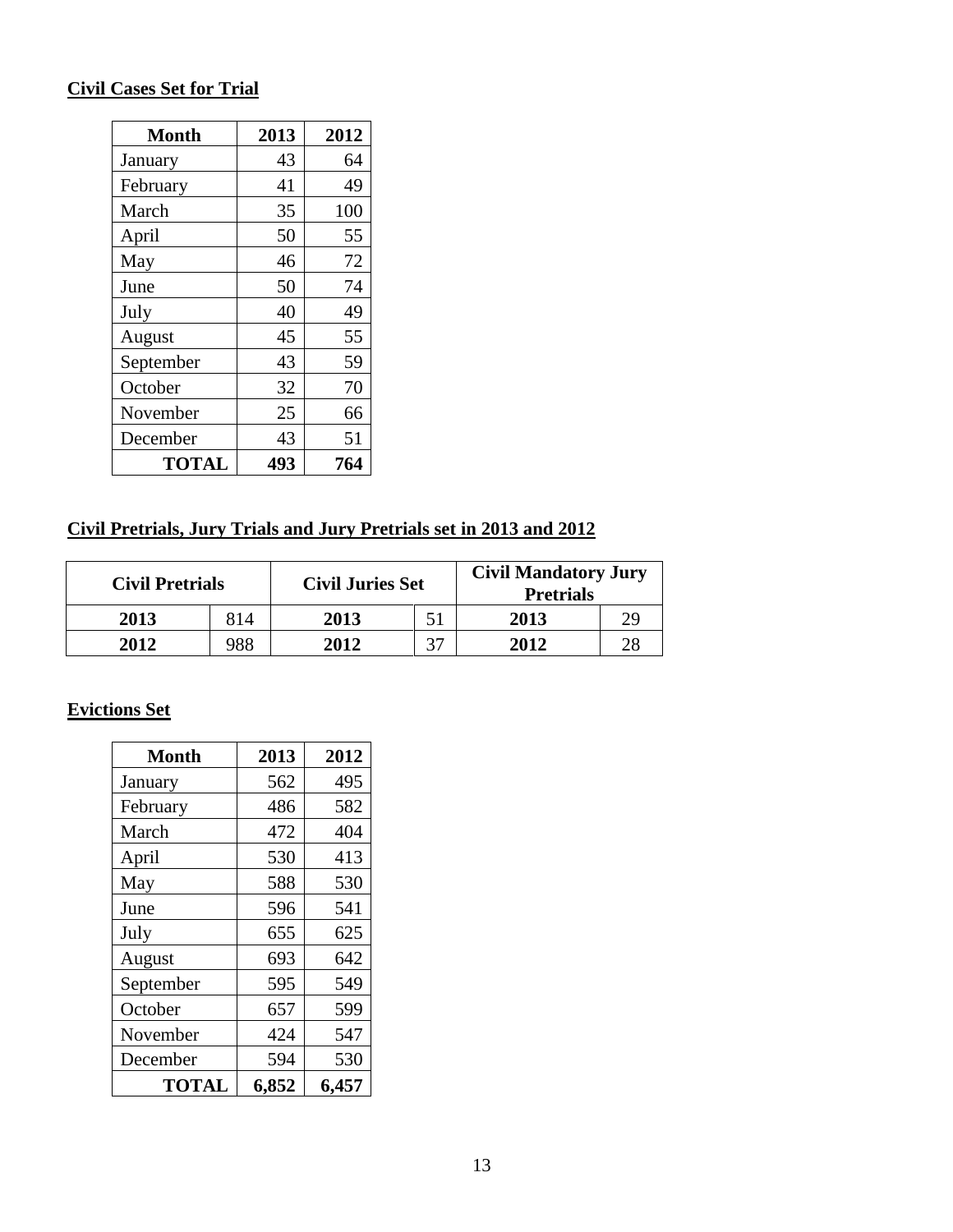#### **Rent Escrow Hearings**

|      | Jan | Feb | Mar | April | May | <b>June</b> | <b>July</b> | Aug | <b>Sept</b> | Oct | <b>Nov</b> | <b>Dec</b> | <b>Total</b> |
|------|-----|-----|-----|-------|-----|-------------|-------------|-----|-------------|-----|------------|------------|--------------|
| 2013 |     |     |     |       |     |             |             |     |             |     |            |            |              |
| 2012 |     |     |     |       |     |             |             |     |             |     |            |            | 68           |

A tenant may deposit with the Clerk of Court all money due to a landlord (if there is a defect with the property) by filing an application in accordance with Section 5321.07 of the Ohio Revised Code.

#### **Bureau of Motor Vehicle Hearings (Civil) – Scheduled with Magistrates**

**2013:** 5 cases **2012:** 7 cases

#### **Criminal and Traffic Assignments**

Upon entering a plea of "not guilty" before a judge, the assignment commissioner's computer program randomly assigns the case to a judge. Once a judge is assigned, all pretrials and trials are set within time limits set forth in Section 2945.71 R.C. As of 2000, most cases are initially set for a pretrial unless there is an issue with statutory time.

# **Judge 2013 2012** McConnell 1,058 376 Kuhlman 1,435 3,773 Christiansen 1.537 1.144 Berling 4,536 4,032 Connelly 4,363 3,946 Goulding/Lanzinger 2,651 4,126 Wagner 4,500 4,066 **TOTAL 28,080 24,463**

#### **Criminal/Traffic Assignments**

#### **Reactivated Cases (Sealing of Record/ Expungments)**

**2013:** 659 **2012:** 496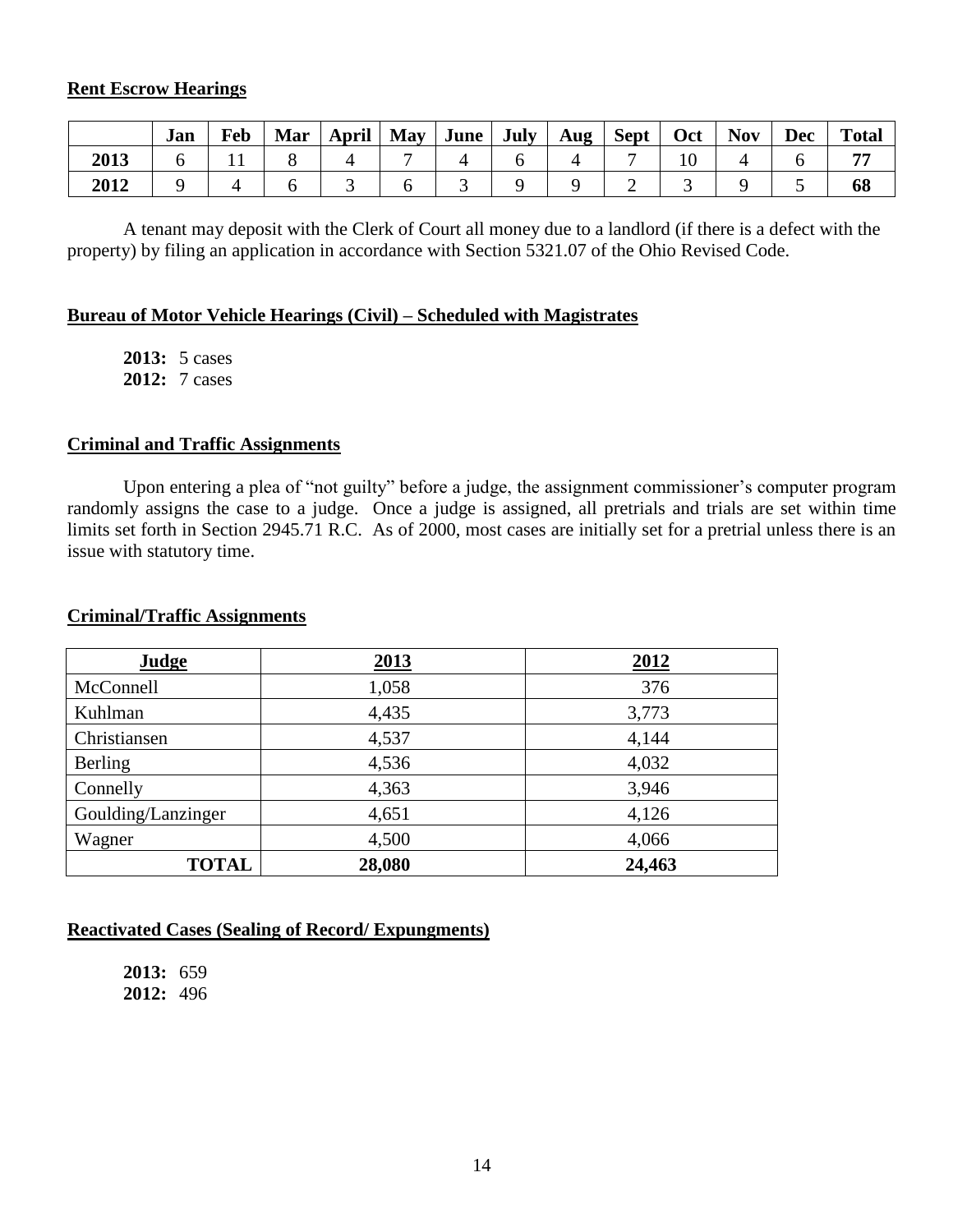# **Criminal/Traffic Trial Reset Cases – 2013**

| Judge                  | Jan | Feb | Mar | Apr | May | Jun | Jul | Aug | <b>Sep</b> | Oct | <b>Nov</b> | <b>Dec</b> | <b>TOTAL</b> |
|------------------------|-----|-----|-----|-----|-----|-----|-----|-----|------------|-----|------------|------------|--------------|
| McConnell              | 20  | 15  | 14  | 17  | 11  | 17  | 13  | 11  | 20         | 24  | 20         | 19         | 201          |
| Kuhlman                | 75  | 45  | 57  | 80  | 56  | 52  | 39  | 63  | 67         | 60  | 60         | 38         | 692          |
| Christiansen           | 112 | 109 | 75  | 139 | 133 | 64  | 67  | 56  | 65         | 70  | 55         | 52         | 997          |
| Berling                | 89  | 64  | 78  | 102 | 99  | 75  | 68  | 70  | 65         | 51  | 49         | 57         | 867          |
| Connelly               | 94  | 69  | 52  | 74  | 67  | 72  | 70  | 56  | 53         | 44  | 49         | 41         | 741          |
| Goulding/<br>Lanzinger | 162 | 107 | 108 | 128 | 90  | 141 | 94  | 106 | 116        | 120 | 132        | 74         | 1,378        |
| Wagner                 | 146 | 144 | 90  | 92  | 98  | 107 | 77  | 89  | 93         | 110 | 99         | 75         | 1,220        |
| <b>TOTAL</b>           | 698 | 553 | 474 | 632 | 554 | 528 | 428 | 451 | 479        | 479 | 464        | 356        | 6,096        |

# **Criminal/Traffic Trial Reset Cases – 2012**

| Judge        | Jan | Feb | Mar | Apr | May | Jun | Jul | Aug | Sep | Oct | <b>Nov</b> | <b>Dec</b> | <b>TOTAL</b> |
|--------------|-----|-----|-----|-----|-----|-----|-----|-----|-----|-----|------------|------------|--------------|
| McConnell    | 69  | 64  | 58  | 77  | 64  | 58  | 75  | 48  | 63  | 42  | 21         | 24         | 663          |
| Kuhlman      | 94  | 65  | 50  | 43  | 58  | 96  | 81  | 78  | 66  | 62  | 68         | 51         | 812          |
| Christiansen | 186 | 71  | 205 | 79  | 146 | 119 | 122 | 133 | 131 | 77  | 54         | 70         | 1,393        |
| Berling      | 139 | 82  | 73  | 89  | 113 | 104 | 52  | 117 | 117 | 87  | 77         | 90         | 1,140        |
| Connelly     | 82  | 77  | 53  | 84  | 82  | 106 | 96  | 119 | 87  | 132 | 92         | 82         | 1,092        |
| Goulding     | 94  | 82  | 84  | 86  | 84  | 162 | 97  | 120 | 98  | 102 | 93         | 99         | 1,201        |
| Wagner       | 120 | 112 | 115 | 69  | 173 | 139 | 120 | 145 | 136 | 145 | 78         | 135        | 1,487        |
| <b>TOTAL</b> | 784 | 553 | 638 | 527 | 720 | 784 | 643 | 760 | 698 | 647 | 483        | 551        | 7,788        |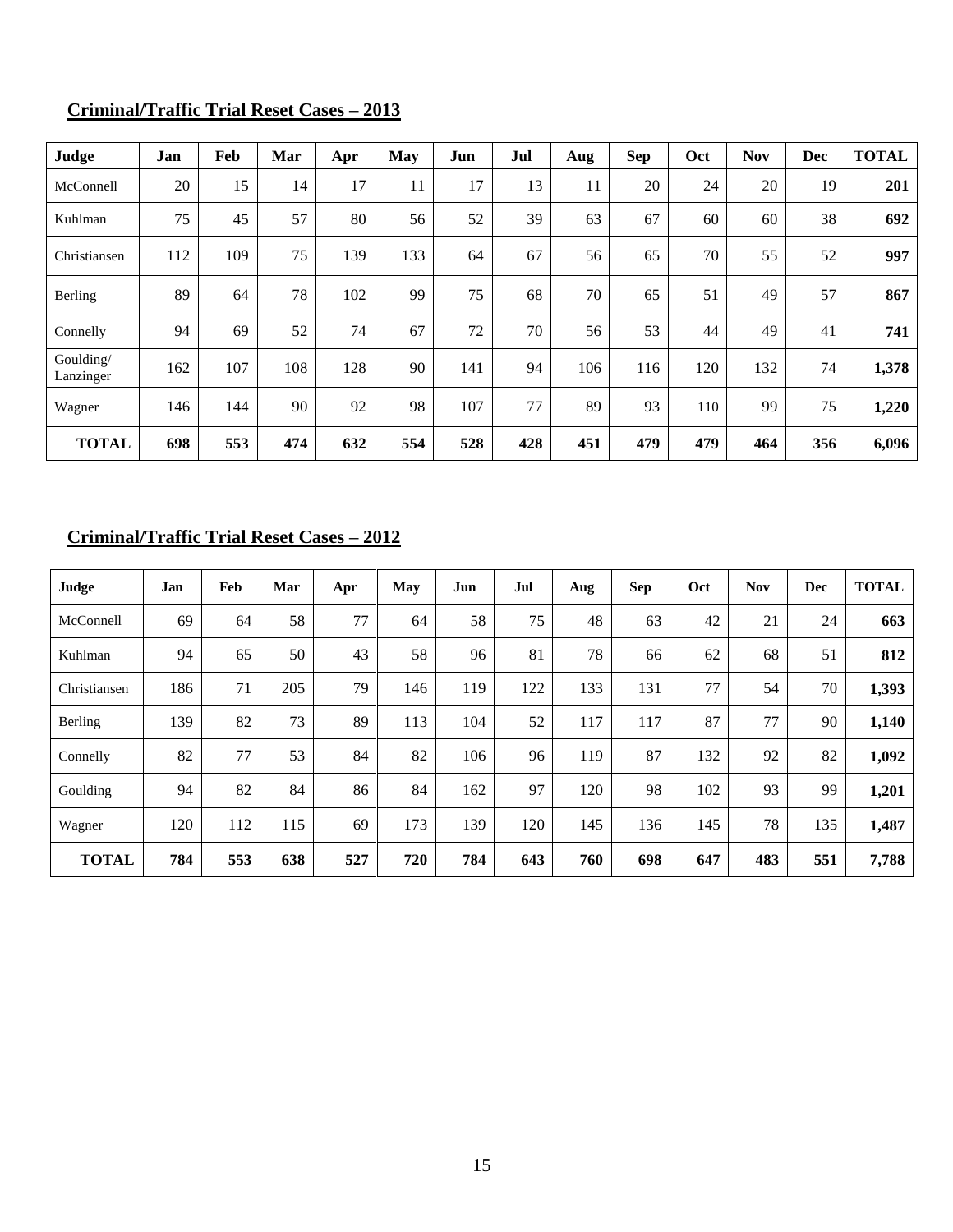# **2013 Jury Trials - Criminal/Traffic/Civil**

| <b>Month</b> | <b>Crim/Traffic</b> | <b>Civil</b>   | <b>Ordered</b> | <b>Used</b>    | <b>No Jurors</b> |
|--------------|---------------------|----------------|----------------|----------------|------------------|
| January      | 15                  | 4              | 3              | $\overline{2}$ | 45               |
| February     | 6                   | 1              |                | 0              | $\Omega$         |
| March        | 10                  | $\overline{2}$ |                | 0              |                  |
| April        | 8                   | $\overline{2}$ | $\overline{2}$ |                | 24               |
| May          | 10                  | $\overline{4}$ | $\overline{0}$ | 0              | $\Omega$         |
| June         | 7                   |                |                | 0              |                  |
| July         | 6                   | 6              | $\overline{2}$ |                | 20               |
| August       | 8                   | $\overline{2}$ |                | $\mathcal{L}$  | $\Omega$         |
| September    | $\overline{c}$      | 8              | 0              | 0              |                  |
| October      | 8                   | 1              |                |                | 20               |
| November     | $\overline{2}$      | $\overline{4}$ | $\Omega$       | 0              | $\Omega$         |
| December     | 6                   | 0              |                |                | 25               |
| <b>TOTAL</b> | 88                  | 35             | 14             | 7              | 134              |

# **2012 Jury Trials - Criminal/Traffic/Civil**

| <b>Month</b> | Crim/Traffic | <b>Civil</b>   | <b>Ordered</b> | <b>Used</b>    | <b>No Jurors</b> |
|--------------|--------------|----------------|----------------|----------------|------------------|
| January      | 13           | $\overline{2}$ | 0              | 0              | 0                |
| February     | 9            | 4              |                |                | 9                |
| March        | 10           | 0              | $\overline{2}$ |                | 9                |
| April        | 8            | 3              | $\overline{0}$ | $\Omega$       | $\Omega$         |
| May          | 8            | $\overline{2}$ | $\overline{2}$ | $\overline{2}$ | 18               |
| June         | 10           | 4              | $\overline{2}$ | $\overline{2}$ | 18               |
| July         | 10           | 3              | $\overline{2}$ | $\overline{2}$ | 18               |
| August       | 12           | 8              | $\overline{2}$ |                | 9                |
| September    | 7            | 3              |                | $\Omega$       | $\Omega$         |
| October      | 17           | 6              |                |                | 9                |
| November     | 7            | $\overline{2}$ | $\overline{2}$ |                | 9                |
| December     | 16           | 0              | $\overline{2}$ | $\Omega$       | 0                |
| <b>TOTAL</b> | 127          | 37             | 17             | 11             | 99               |

**2013** Criminal/Traffic Trials: 12,831 **2012** Criminal/Traffic Trials: 10,057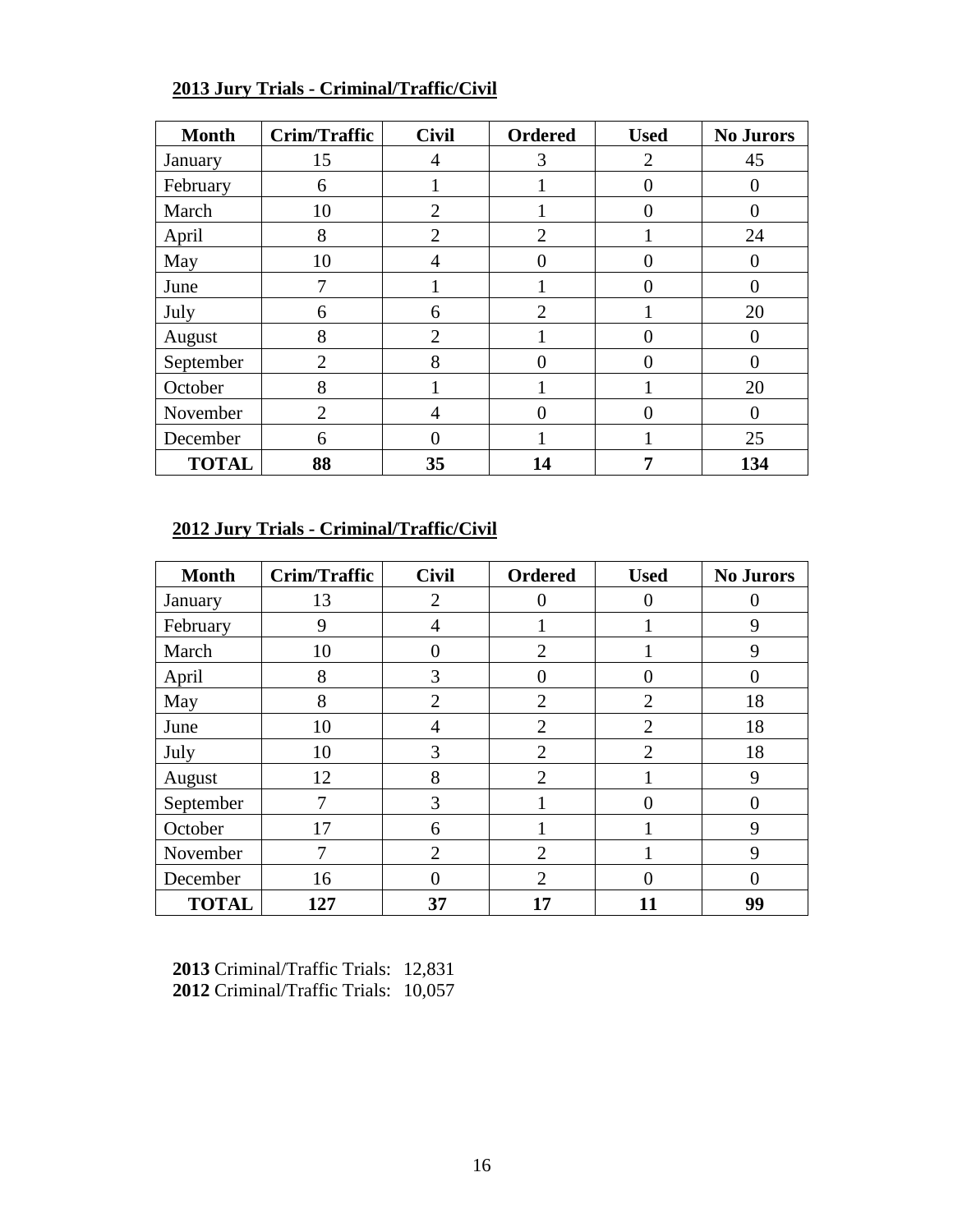# **2013 Criminal/Traffic Pretrials**

|                           | Jan            | Feb              | Mar                      | Apr              | <b>May</b>       | Jun            | Jul              | Aug            | <b>Sep</b>       | Oct              | <b>Nov</b>     | Dec              | <b>Total</b>     |
|---------------------------|----------------|------------------|--------------------------|------------------|------------------|----------------|------------------|----------------|------------------|------------------|----------------|------------------|------------------|
| <b>McConnell</b>          |                |                  |                          |                  |                  |                |                  |                |                  |                  |                |                  |                  |
| Set                       | 11             | 15               | 9                        | 28               | 37               | 39             | 25               | 85             | 36               | 36               | 23             | 24               | 368              |
| Reset                     | $\mathbf{1}$   | $\mathbf{1}$     | $\overline{\mathcal{L}}$ | $\mathbf{1}$     | $\overline{c}$   | $\overline{2}$ | $\mathbf{2}$     | 4              | 3                | 15               | 6              | 6                | 47               |
| *MJPT                     | $\overline{0}$ | $\mathbf{1}$     | $\overline{0}$           | $\mathbf{1}$     | $\overline{0}$   | 3              | $\boldsymbol{0}$ | $\overline{0}$ | $\overline{0}$   | $\boldsymbol{0}$ | $\overline{0}$ | $\boldsymbol{0}$ | 5                |
| <b>Kuhlman</b>            |                |                  |                          |                  |                  |                |                  |                |                  |                  |                |                  |                  |
| Set                       | 186            | 235              | 219                      | 252              | 209              | 181            | 261              | 239            | 241              | 208              | 173            | 173              | 2,577            |
| Reset                     | 41             | 15               | 23                       | 17               | 37               | 14             | 20               | 21             | 13               | 31               | 18             | 16               | 266              |
| *MJPT                     | $\mathbf{0}$   | $\overline{0}$   | $\overline{0}$           | $\overline{2}$   | $\overline{2}$   | $\overline{0}$ | 5                | 3              | $\boldsymbol{0}$ | $\mathbf{1}$     | $\overline{0}$ | $\mathbf{1}$     | 14               |
| <b>Christiansen</b>       |                |                  |                          |                  |                  |                |                  |                |                  |                  |                |                  |                  |
| Set                       | 194            | 186              | 182                      | 207              | 206              | 194            | 227              | 203            | 203              | 197              | 153            | 166              | 2,318            |
| Reset                     | 16             | 17               | 13                       | 35               | 54               | 21             | 38               | 20             | 34               | 18               | 20             | 24               | 310              |
| *MJPT                     | 3              | $\overline{0}$   | $\mathbf{1}$             | $\overline{2}$   | $\overline{0}$   | $\overline{0}$ | $\overline{2}$   | 1              | $\mathbf{1}$     | 3                | 5              | 5                | 23               |
| <b>Berling</b>            |                |                  |                          |                  |                  |                |                  |                |                  |                  |                |                  |                  |
| Set                       | 154            | 167              | 153                      | 167              | 178              | 129            | 151              | 181            | 144              | 158              | 143            | 121              | 1,846            |
| Reset                     | 8              | 6                | 8                        | 12               | 9                | 6              | 7                | 10             | 10               | 8                | $\overline{7}$ | 13               | 104              |
| *MJPT                     | $\overline{0}$ | $\boldsymbol{0}$ | $\overline{0}$           | $\boldsymbol{0}$ | $\overline{0}$   | $\overline{0}$ | $\boldsymbol{0}$ | $\overline{0}$ | $\boldsymbol{0}$ | $\boldsymbol{0}$ | $\overline{0}$ | $\boldsymbol{0}$ | $\boldsymbol{0}$ |
| <b>Connelly</b>           |                |                  |                          |                  |                  |                |                  |                |                  |                  |                |                  |                  |
| Set                       | 206            | 197              | 215                      | 237              | 214              | 200            | 243              | 232            | 211              | 186              | 154            | 150              | 2,445            |
| Reset                     | 27             | 11               | 16                       | 30               | 22               | 22             | 17               | 8              | 22               | 23               | 19             | 11               | 228              |
| *MJPT                     | 1              | $\boldsymbol{0}$ | $\overline{0}$           | $\mathbf{1}$     | $\boldsymbol{0}$ | $\overline{0}$ | $\boldsymbol{0}$ | $\mathbf{1}$   | $\overline{0}$   | $\boldsymbol{0}$ | $\overline{0}$ | $\overline{4}$   | $\overline{7}$   |
| <b>Goulding/Lanzinger</b> |                |                  |                          |                  |                  |                |                  |                |                  |                  |                |                  |                  |
| Set                       | 200            | 203              | 218                      | 224              | 245              | 215            | 206              | 226            | 228              | 193              | 183            | 179              | 2,520            |
| Reset                     | 14             | 11               | 14                       | 20               | 31               | 29             | 30               | 16             | 34               | 29               | 50             | 26               | 304              |
| *MJPT                     | $\overline{0}$ | $\mathbf{0}$     | 1                        | 6                | $\mathbf{1}$     | $\overline{2}$ | $\overline{0}$   | $\overline{2}$ | 3                | $\overline{4}$   | 1              | $\mathbf{0}$     | 20               |
| <b>Wagner</b>             |                |                  |                          |                  |                  |                |                  |                |                  |                  |                |                  |                  |
| Set                       | 204            | 195              | 211                      | 210              | 218              | 215            | 274              | 226            | 223              | 220              | 164            | 157              | 2,517            |
| Reset                     | 19             | 35               | 24                       | 25               | 18               | 42             | 20               | 13             | 20               | 18               | 13             | 16               | 263              |
| *MJPT                     | $\overline{0}$ | 1                | $\overline{0}$           | $\mathbf{1}$     | $\overline{0}$   | $\overline{2}$ | $\mathbf{1}$     | $\mathbf{1}$   | $\mathbf{1}$     | $\boldsymbol{0}$ | 3              | $\boldsymbol{0}$ | 10               |
|                           |                |                  |                          |                  |                  |                |                  |                |                  |                  |                |                  |                  |
| <b>Total Set</b>          | 1155           | 1198             | 1207                     | 1325             | 1307             | 1173           | 1387             | 1392           | 1286             | 1198             | 993            | 970              | 14,591           |
| <b>Total Reset</b>        | 126            | 96               | 102                      | 140              | 173              | 136            | 134              | 92             | 136              | 142              | 133            | 112              | 1,522            |
| <b>Total *MJPT</b>        | $\overline{4}$ | $\mathbf{2}$     | $\sqrt{2}$               | 13               | 3                | $\tau$         | $8\phantom{.}$   | $8\,$          | $5\overline{)}$  | $8\,$            | 9              | 10               | 79               |

\*Mandatory jury pretrials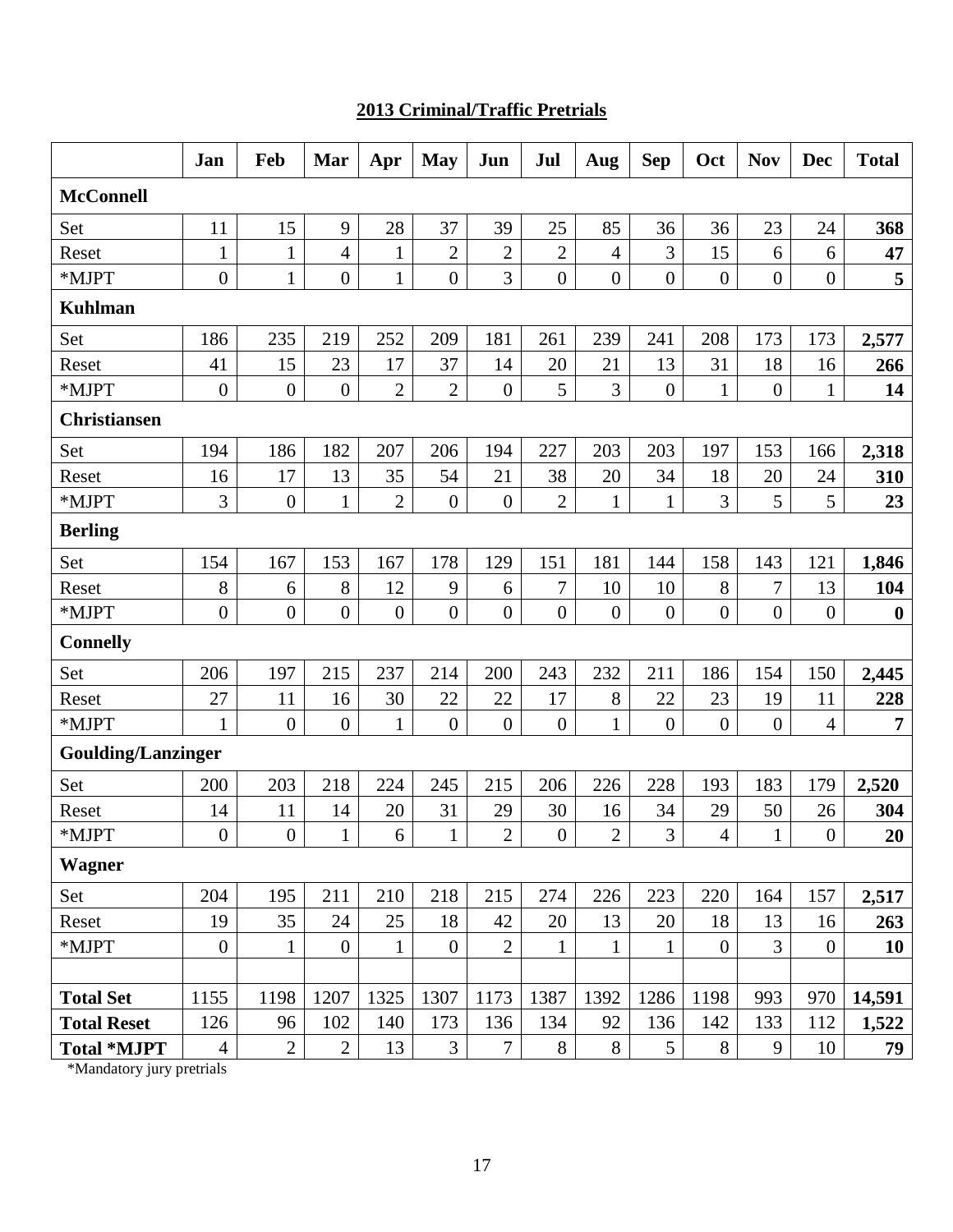# **2012 Criminal/Traffic Pretrials**

|                       | Jan              | Feb              | Mar              | Apr              | <b>May</b>       | Jun              | Jul              | Aug              | <b>Sep</b>       | Oct            | <b>Nov</b>       | <b>Dec</b>       | <b>Total</b> |
|-----------------------|------------------|------------------|------------------|------------------|------------------|------------------|------------------|------------------|------------------|----------------|------------------|------------------|--------------|
| <b>McConnell</b>      |                  |                  |                  |                  |                  |                  |                  |                  |                  |                |                  |                  |              |
| Set                   | 131              | 114              | 147              | 150              | 125              | 159              | 64               | 27               | 17               | 17             | 9                | 6                | 966          |
| Reset                 | 10               | 20               | 15               | 7                | 12               | 18               | 9                | 10               | 12               | 8              | $\mathbf{1}$     | $\mathbf{1}$     | 123          |
| *MJPT                 | $\overline{2}$   | $\overline{2}$   | $\mathbf{1}$     | $\boldsymbol{0}$ | $\boldsymbol{0}$ | $\mathbf{1}$     | $\overline{2}$   | $\boldsymbol{0}$ | $\overline{2}$   | $\overline{0}$ | $\overline{2}$   | $\overline{0}$   | 12           |
| <b>Kuhlman</b>        |                  |                  |                  |                  |                  |                  |                  |                  |                  |                |                  |                  |              |
| Set                   | 150              | 143              | 169              | 172              | 180              | 214              | 207              | 219              | 189              | 205            | 179              | 157              | 2,184        |
| Reset                 | 24               | 15               | 18               | 21               | 14               | 23               | 24               | 27               | 23               | 22             | 17               | 11               | 239          |
| *MJPT                 | 3                | $\boldsymbol{0}$ | $\mathbf{1}$     | $\boldsymbol{0}$ | 3                | $\overline{0}$   | $\boldsymbol{0}$ | $\mathbf{1}$     | $\overline{0}$   | $\mathbf{1}$   | 6                | $\boldsymbol{0}$ | 15           |
| <b>Christiansen</b>   |                  |                  |                  |                  |                  |                  |                  |                  |                  |                |                  |                  |              |
| Set                   | 171              | 166              | 193              | 181              | 189              | 219              | 189              | 232              | 210              | 203            | 202              | 191              | 2,346        |
| Reset                 | 43               | 18               | 96               | 18               | 27               | 25               | 23               | 43               | 34               | 11             | 12               | 16               | 366          |
| *MJPT                 | $\mathbf{2}$     | $\mathbf{1}$     | $\mathbf{1}$     | 3                | 3                | 3                | $\mathbf{1}$     | $\overline{4}$   | $\overline{4}$   | 5              | 4                | 3                | 34           |
| <b>Berling</b>        |                  |                  |                  |                  |                  |                  |                  |                  |                  |                |                  |                  |              |
| Set                   | 129              | 121              | 148              | 141              | 138              | 151              | 146              | 152              | 126              | 174            | 171              | 137              | 1,734        |
| Reset                 | 24               | 12               | 26               | 14               | 18               | 19               | 7                | 13               | 13               | 9              | 5                | 17               | 177          |
| *MJPT                 | $\overline{2}$   | $\boldsymbol{0}$ | $\mathbf{1}$     | $\mathbf{0}$     | $\mathbf{1}$     | $\boldsymbol{0}$ | $\overline{0}$   | $\boldsymbol{0}$ | $\boldsymbol{0}$ | $\overline{0}$ | $\boldsymbol{0}$ | $\boldsymbol{0}$ | 4            |
| <b>Connelly</b>       |                  |                  |                  |                  |                  |                  |                  |                  |                  |                |                  |                  |              |
| Set                   | 166              | 165              | 155              | 178              | 200              | 215              | 209              | 205              | 193              | 207            | 180              | 176              | 2,249        |
| Reset                 | 22               | 21               | 21               | 23               | 30               | 27               | 7                | 15               | 12               | 14             | 26               | 30               | 248          |
| *MJPT                 | $\boldsymbol{0}$ | $\overline{2}$   | $\boldsymbol{0}$ | $\boldsymbol{0}$ | $\mathbf{1}$     | $\overline{4}$   | $\overline{2}$   | $\mathbf{1}$     | 5                | 3              | 4                | $\boldsymbol{0}$ | 22           |
| Goulding              |                  |                  |                  |                  |                  |                  |                  |                  |                  |                |                  |                  |              |
| Set                   | 165              | 156              | 173              | 182              | 192              | 184              | 230              | 200              | 227              | 237            | 192              | 180              | 2,318        |
| Reset                 | 17               | 24               | 14               | 16               | 24               | 54               | 13               | 26               | 18               | 9              | 15               | 34               | 264          |
| *MJPT                 | $\overline{0}$   | $\mathbf{1}$     | $\overline{2}$   | $\mathbf{1}$     | $\overline{2}$   | $\overline{2}$   | $\overline{0}$   | 1                | $\overline{0}$   | 4              | $\mathbf{1}$     | $\overline{0}$   | 14           |
| Gorman                |                  |                  |                  |                  |                  |                  |                  |                  |                  |                |                  |                  |              |
| Set                   | 134              | 180              | 157              | 176              | 179              | 177              | 190              | 226              | 213              | 197            | 189              | 159              | 2,177        |
| Reset                 | 29               | 34               | 31               | 22               | 30               | 38               | 21               | 15               | 23               | 26             | 18               | 8                | 295          |
| *MJPT                 | $\mathbf{1}$     | $\overline{2}$   | $\overline{2}$   | $\mathbf{1}$     | $\overline{4}$   | $\mathbf{0}$     | $\mathbf{1}$     | $\overline{2}$   | 3                | $\overline{4}$ | 3                | $\overline{2}$   | 25           |
|                       |                  |                  |                  |                  |                  |                  |                  |                  |                  |                |                  |                  |              |
| <b>Total Set</b>      | 1046             | 1045             | 1142             | 1180             | 1203             | 1319             | 1235             | 1261             | 1175             | 1240           | 1122             | 1006             | 1,3974       |
| <b>Total Reset</b>    | 169              | 144              | 221              | 121              | 155              | 204              | 104              | 149              | 135              | 99             | 94               | 117              | 1,712        |
| <b>Total</b><br>*MJPT | 10               | $\overline{7}$   | $8\,$            | $\mathfrak{S}$   | 14               | 10               | 6                | 9                | 14               | 17             | 19               | 5                | 126          |

\*Mandatory jury pretrials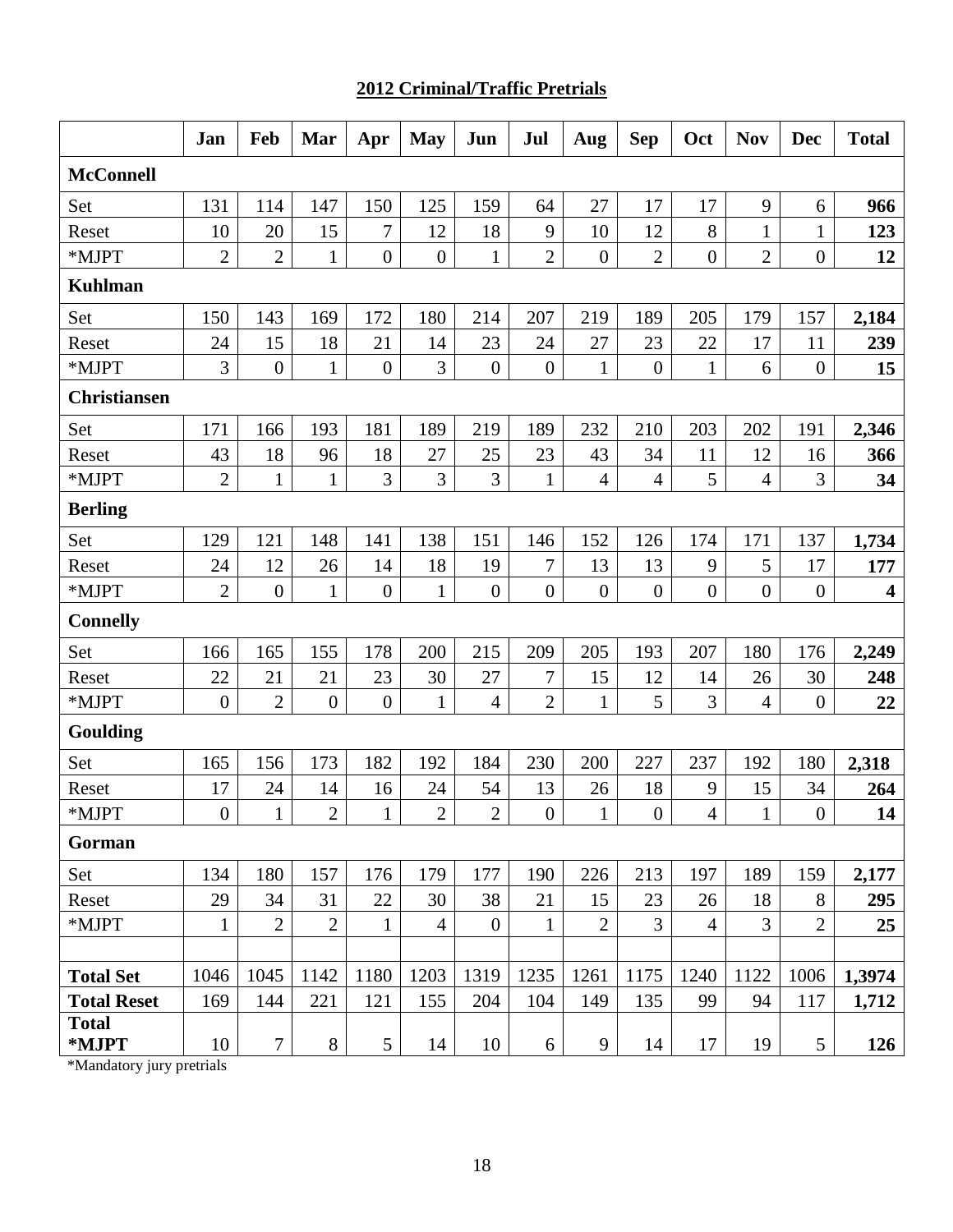| <b>2013 Criminal/Traffic Pretrials</b> |        | <b>2012 Criminal/Traffic Pretrials</b> |        |
|----------------------------------------|--------|----------------------------------------|--------|
| <b>Total Pretrials Set:</b>            | 14.591 | <b>Total Pretrials Set:</b>            | 13.974 |
| <b>Total Pretrials Reset:</b>          | 1.522  | <b>Total Pretrials Reset:</b>          | 1.712  |
| <b>Total Jury Pretrials:</b>           | 79     | <b>Total Jury Pretrials:</b>           | 126    |

- **2013** Totals of Traffic/Criminal trials, trial resets, pretrials, pretrial resets, jury trials and jury pretrials: 35,275
- **2012** Totals of Traffic/Criminal trials, trial resets, pretrials, pretrial resets, jury trials and jury pretrials: 33,815

### **Goals for 2014**

Within the first quarter of 2014, two permanent assignment clerks will be added to the current staff. The Assignment Office will continue to develop the team structure and to work in conjunction with the various agencies in the building to improve efficiency and working relations. The department will further its efforts in cross-training all employees on the various office functions performed.

#### **Staff Summary**

The current staff consists of:

Cheryl Smith, Acting Assignment Commissioner Valerie Hobbs, Assignment Clerk Wanda Butts, Assignment Clerk Amy Wroblewski, Assignment Clerk Alice Thomas, Assignment Clerk Annette Mack, Temporary Assignment Clerk Maureen O'Connell, Temporary Assignment Clerk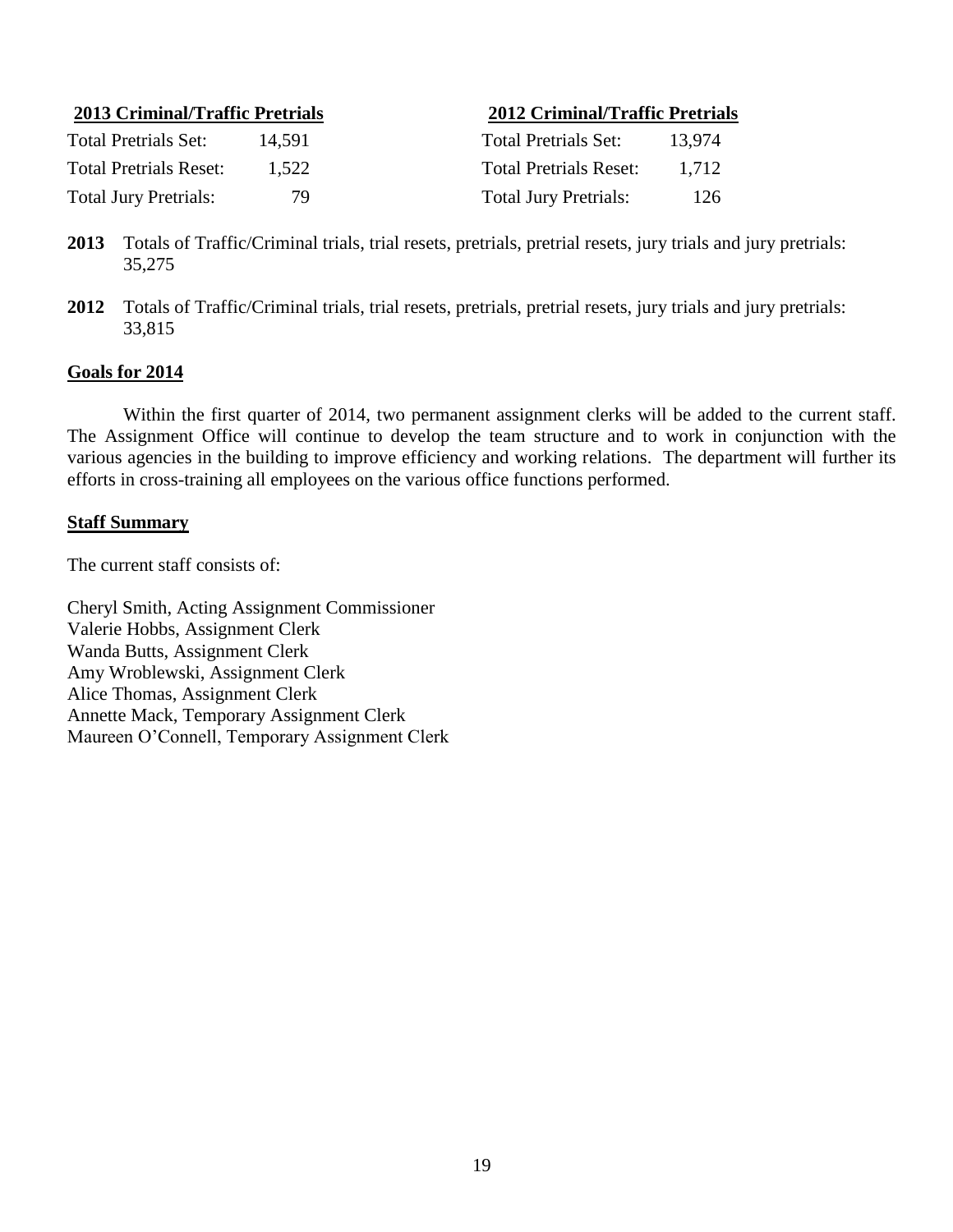#### <span id="page-22-0"></span>**CIVIL BAILIFF**

David G. Baz, Jr. Chief Civil Bailiff

#### **Department Description**

The Civil Bailiff Department perfects service for legal civil documents. Bailiffs enforce civil orders, civil judgments and execute writs as required by the Ohio Revised Code and Local Court Rules.

The Civil Bailiff Department serves summons, complaints, garnishments, subpoenas, civil restraining orders and other civil writs of the court. The department supervises evictions and executes judgments and replevins according to court order.

#### **Accomplishments**

Three civil bailiffs were hired to the department. Prior to their arrival, civil bailiff manuals providing detailed instructions of all department functions were written. Computer training manuals were also written, providing detailed instructions on executing department operations in the civil bailiff computer system.

#### *Improving Public Safety*

At the direction of Judge C. Allen McConnell, a Safety Committee was formed to assess safety concerns for bailiffs in the field. The committee recommended changes to the court's Aerosol Chemical Agent Policy, which was revised and approved by the judges on July 24, 2013.

The Civil Bailiff Department continues to collaborate with the Lucas County Sheriff's Office in keeping the community free of dangerous prescription drugs. Civil bailiffs have removed 235 unattended prescription drugs found at the scene of court ordered evictions. This collaboration between both departments provides an avenue for patients to retrieve their prescription drugs at the Lucas County Sheriff's Office, and keeps the prescription drugs off of the street.

The department opened a line of communication with Lucas County Children Services. Ms. Cary Brown, Assessment Manager for Lucas County Children Services met with the Civil Bailiff Department and provided guidelines on making referrals to Children Services. Bailiffs now contact Children Services when they suspect abuse or neglect of a child.

The department participated in crisis intervention training sponsored by the Mental Health and Recovery Services Board of Lucas County the week of October  $7 - 11$ . The purpose of this training was to train Civil Bailiffs on how to best work with those in crisis who have a mental illness. Three bailiffs were trained and certified as Crisis Intervention Team Officers. The 40 hours of training included numerous law enforcement experts, mental health experts, leading academic experts on mental health, Northwest Ohio Psychiatric Hospital, Fulton Achievement Center and other mental health shelters and centers.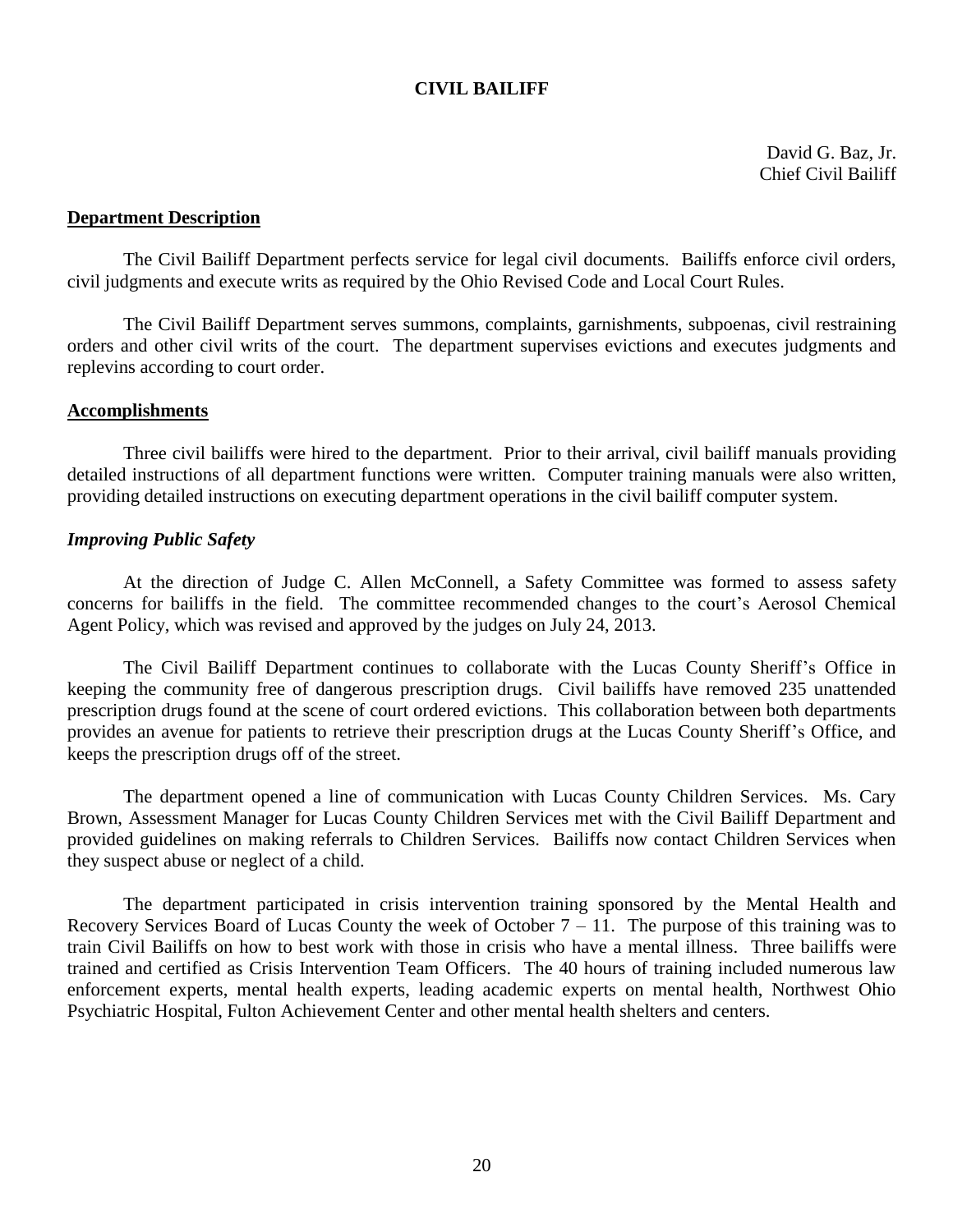#### *Increased Efficiency*

The Civil Bailiff Department collaborating with the Clerk of Court's Civil Division and NORIS continues to implement the civil bailiff computer system. The civil bailiff computer system makes the department more efficient, accurate, safe for bailiffs, and provides better service to the Court and the public. This system is streamlining and improving the workflow between the Civil Bailiff Department and the Clerk of Court's Civil Division.

Local Rule 42 regarding electronic signatures was submitted and approved by the judges on October 10, 2013. This policy will allow bailiff returns to be sent and returned electronically between the Civil Bailiff Department and the Clerk of Court's Civil Division, producing a significant savings of time and costs for both departments.

This year the bailiff computer system began:

- 1. Management Reports
	- a. Bailiff activity recap on service made on all civil documents
	- b. Bailiff activity recap on filings
	- c. Bailiff activity recap on evictions
- 2. Bailiff Notes

Internal Notes – Assisting bailiffs in executing their tasks Example: Contact numbers of parties External Notes – Providing the public with necessary information Example: The location of a towed vehicle

#### **Goals for 2014**

- 1. Design and implement a transparent and accountable financial component with checks and balances within the bailiff computer system. The system will record payments collected and track money caused to be collected by the department.
- 2. Continue to access the safety needs of field work and make appropriate recommendations to the Court.
- 3. Begin work on implementing electronic bailiff returns.
- 4. Continue to provide training and tools to assist the department in executing its duties and functions at the highest quality, producing an excellent standard of service to the judges, staff, attorneys and the public.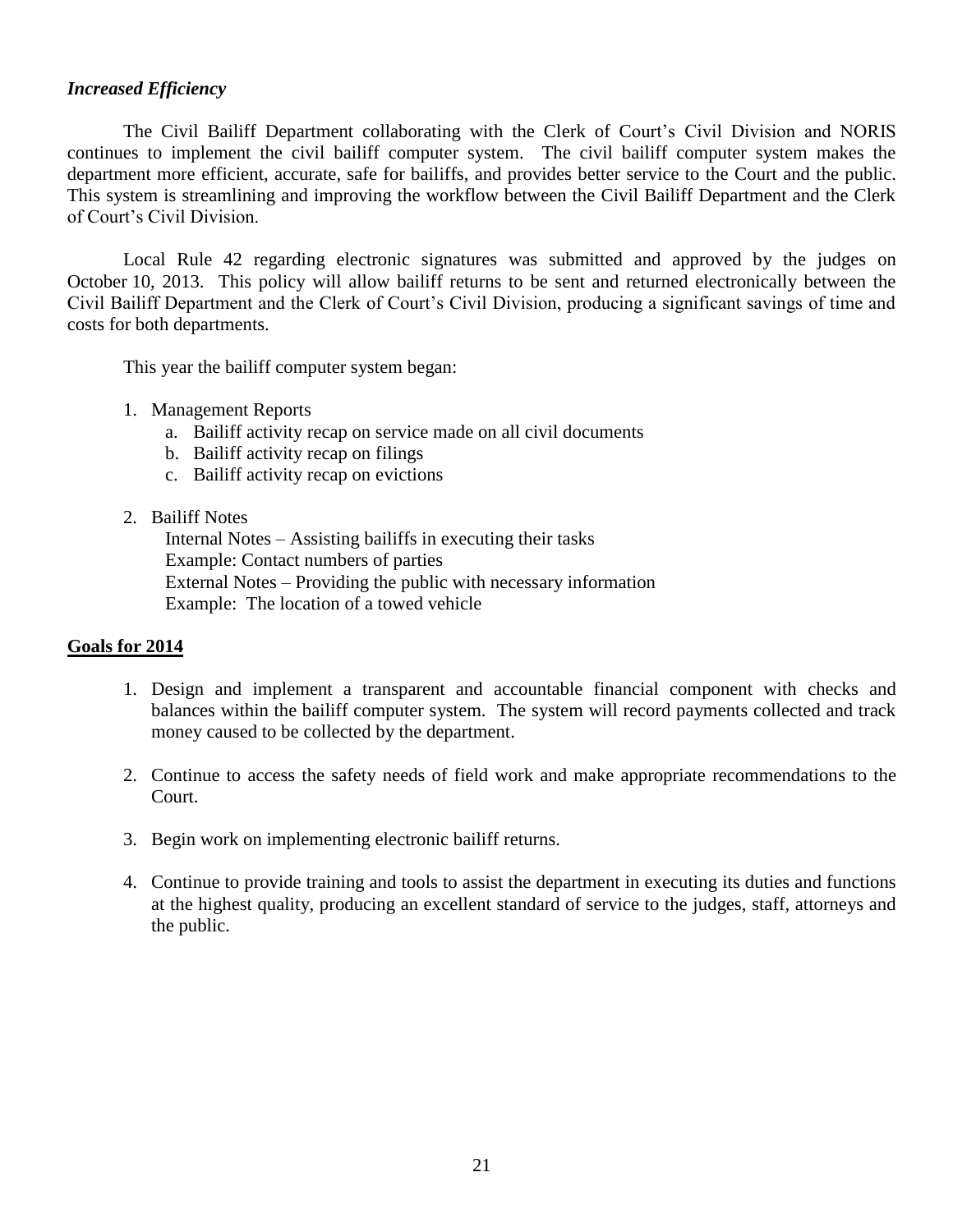# **Staff Summary**

The following civil bailiffs made the above mentioned accomplishments possible.

David G. Baz, Jr., Chief Civil Bailiff Kevin L. Smith, Acting Assistant Chief Civil Bailiff Sherhonda R. Haynes, Deputy Civil Bailiff Reggie Keel, Deputy Civil Bailiff Bryan L. Latta, Deputy Civil Bailiff Ann M. Mauder, Deputy Civil Bailiff Tiffany A. Phenix, Deputy Civil Bailiff James A. Roman, Deputy Civil Bailiff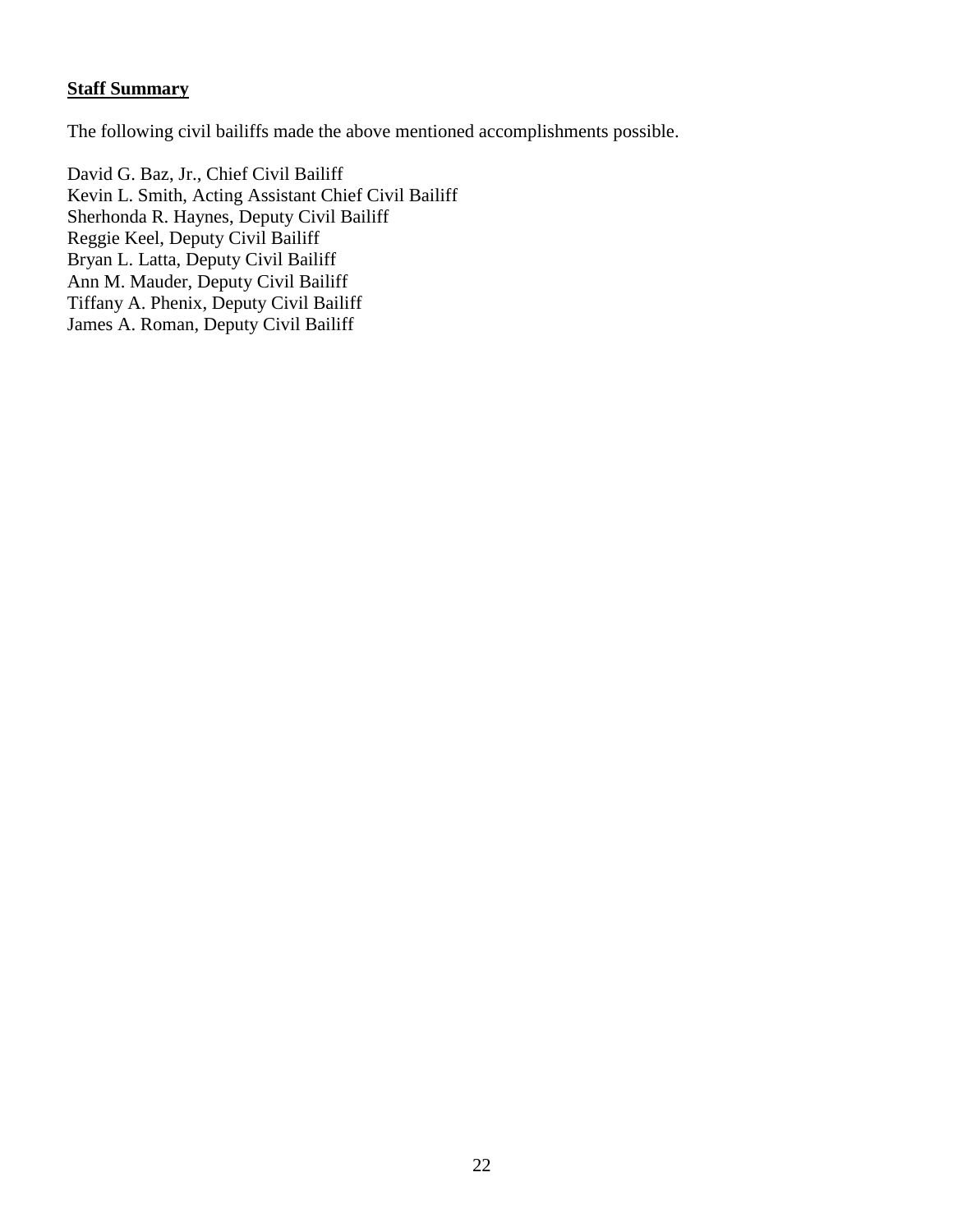# **2012/2013 CIVIL BAILIFF DEPARTMENT STATISTICS**

|                                                          | <u> 2013 </u> | <u>2012</u>  |
|----------------------------------------------------------|---------------|--------------|
| <b>Bailiff Sale</b>                                      | $\Omega$      |              |
| <b>Bench Warrants - Received</b>                         | 660           | 644          |
| <b>Creditor Bill</b>                                     | 16            | 13           |
| Foreign Service Letters                                  | 37            | 18           |
| Garnishments                                             | 1,995         | 2,973        |
| Garnishments No Service                                  | 175           | 271          |
| Garnishment - Mail Service (to notify defendants on bank |               |              |
| account attachments in accordance with federal law)      | 217           | 333          |
| <b>Landlord Complaints One Cause</b>                     | 5,112         | 4,754        |
| Landlord Complaints One Cause-No Service                 | 132           | 124          |
| <b>Landlord Complaints Second Cause</b>                  | 6,268         | 6,128        |
| Landlord Complaints Second Cause - No Service            | 116           | 113          |
| Notification                                             | 9             | 5            |
| Paper Writ of Execution                                  | 51            | 14           |
| Proceeding in Aid – Received                             | 2,788         | 3,194        |
| Proceeding in Aid - No Service                           | 1,774         | 2,078        |
| <b>Replevin Summons</b>                                  | 24            | 30           |
| Writ of Replevin                                         | 21            | 15           |
| Subpoenas - Received                                     | 232           | 276          |
| Subpoenas – No Service                                   | 49            | 76           |
| Summons - Received                                       | 188           | 223          |
| Summons - No Service                                     | 55            | 83           |
| Writ of Execution                                        | 71            | 67           |
| Writ of Restitution Set Out                              | 3,174         | 2,119        |
| Writ of Restitution                                      |               | 806          |
| Alias Writ of Restitution                                |               | 150          |
| Writ of Restitution Lock Out                             | 33            | 21           |
| Alias Writ of Restitution Set Out                        | 714           | 437          |
| Alias Writ of Restitution Lock Out                       | 30            | 13           |
| <b>Plaintiff Notice of Action</b>                        | 3,207         | 2,938        |
| Four Day Notice to Leave                                 | 3,207         | 2,938        |
| <b>Total Evictions</b>                                   | 527           | 469          |
| <b>Total Lock Outs</b>                                   | 33            | 14           |
| <b>Total Civil Documents Processed</b>                   | 28,054        | 28,097       |
| Money Collected on Writ of Execution                     | \$125,439.52  | \$88,041.67  |
| Money Caused to be Collected on Bench Warrants           | \$563,845.00  | \$525,640.95 |
| Reported by Plaintiff / Plaintiff Attorney               |               |              |
| <b>TOTAL</b>                                             | \$689,284.52  | \$613,682.62 |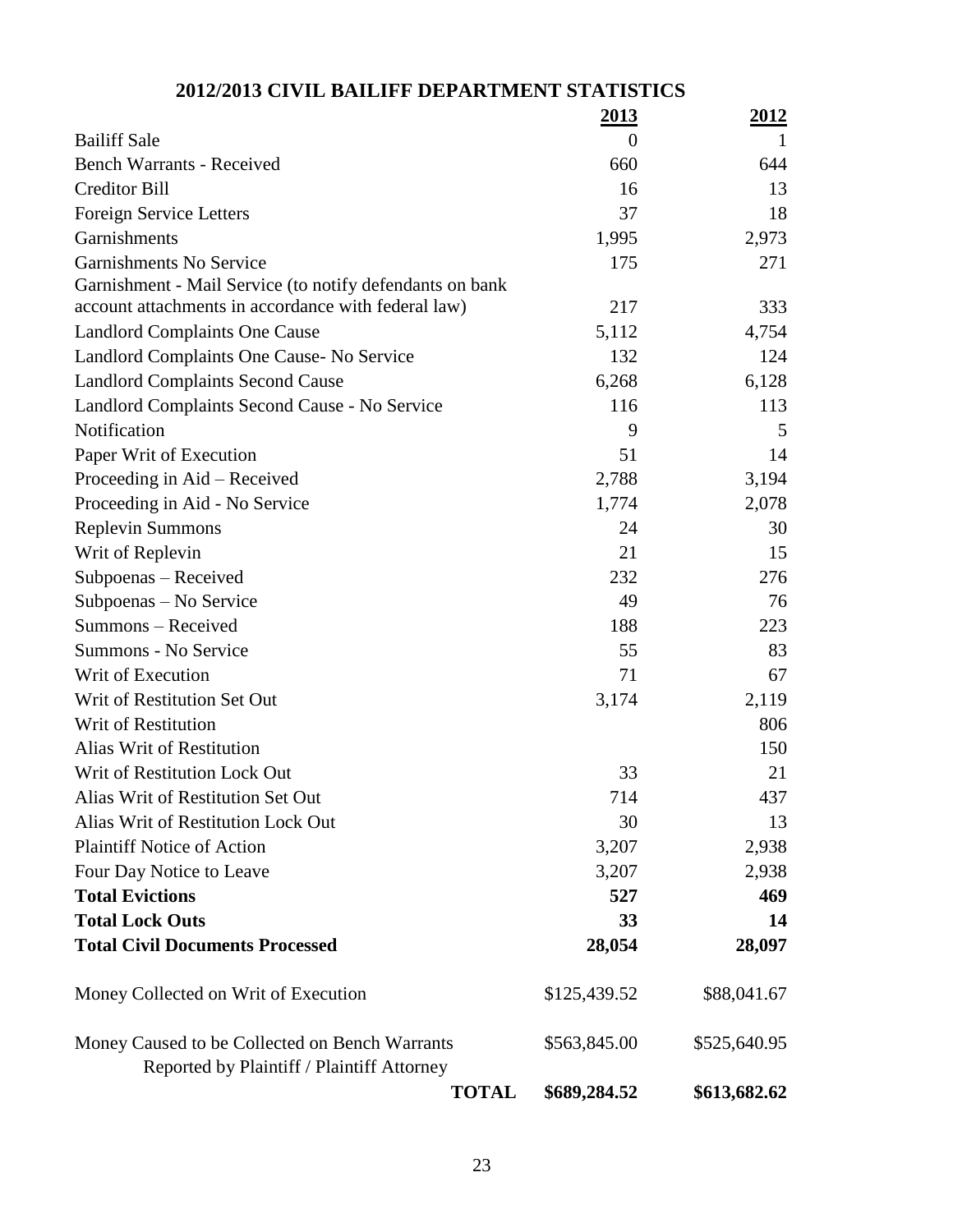#### **COURT REPORTERS**

<span id="page-26-0"></span>Patricia Lindsey-Schmidlin Chief Court Reporter

#### **Department Description**

The court reporters of the Toledo Municipal Court are responsible for the production of verbatim stenographic records or transcripts of digital recordings of all trials in the traffic, criminal and civil branches of the court. They also provide records of motions, arraignments, sentencings, pleas and waivers, and cases processed by the Probation Department.

The only magistrate docket the court reporters regularly cover is the F.E.D. docket, which is the landlord/tenant docket. The F.E.D. docket takes place daily in courtroom 9. This docket is covered by court reporters because of the possibility of lengthy hearings and rent escrow proceedings filed by a defendant(s); and transcripts of these hearings are requested often.

It is necessary to retain the exhibits that may be introduced and admitted until the appeal time of 40 days has elapsed. All stenographic notes, digital recordings and exhibits are kept five years and then destroyed.

A transcript of proceedings is the finished product of the department. It is used either in further court proceedings, in civil lawsuits, or in trials which are appealed. In cases which are appealed, the court reporters must follow specific rules as set forth by the Court of Appeals.

Each judge, when in his or her own courtroom, has one jury day per week; and there are generally several jury trials scheduled for that same day. Should more than one of the cases need to proceed to a jury trial, the case with the oldest case number would take precedence; and the other cases would then be rescheduled. Jury trials are most often concluded in one or two days.

#### **Accomplishments**

There were seven jury trials held in 2013 and 11 jury trials held in 2012. The following is a breakdown of the jury trials presided over by each respective judge:

In 2013, Judge Kuhlman had a civil jury trial and Presiding Judge Connelly had a criminal jury trial in January; there were no jury trials held in February or March; Judge Christiansen had a criminal jury trial in April. There were no jury trials held in May. Judge McConnell had a criminal jury trial in June, and Judge Kuhlman had a civil jury trial in July. In August and September, no jury trials were held. Judge Lanzinger had a criminal jury trial in October. There were no jury trials held in November; and Judge Wagner had a criminal jury trial in December.

#### **Goals for 2014**

The goal of the Court Reporting Department for 2014 is to use our collective years of expertise to support the court as it embraces technology to assist in creating records of unassailable accuracy and integrity.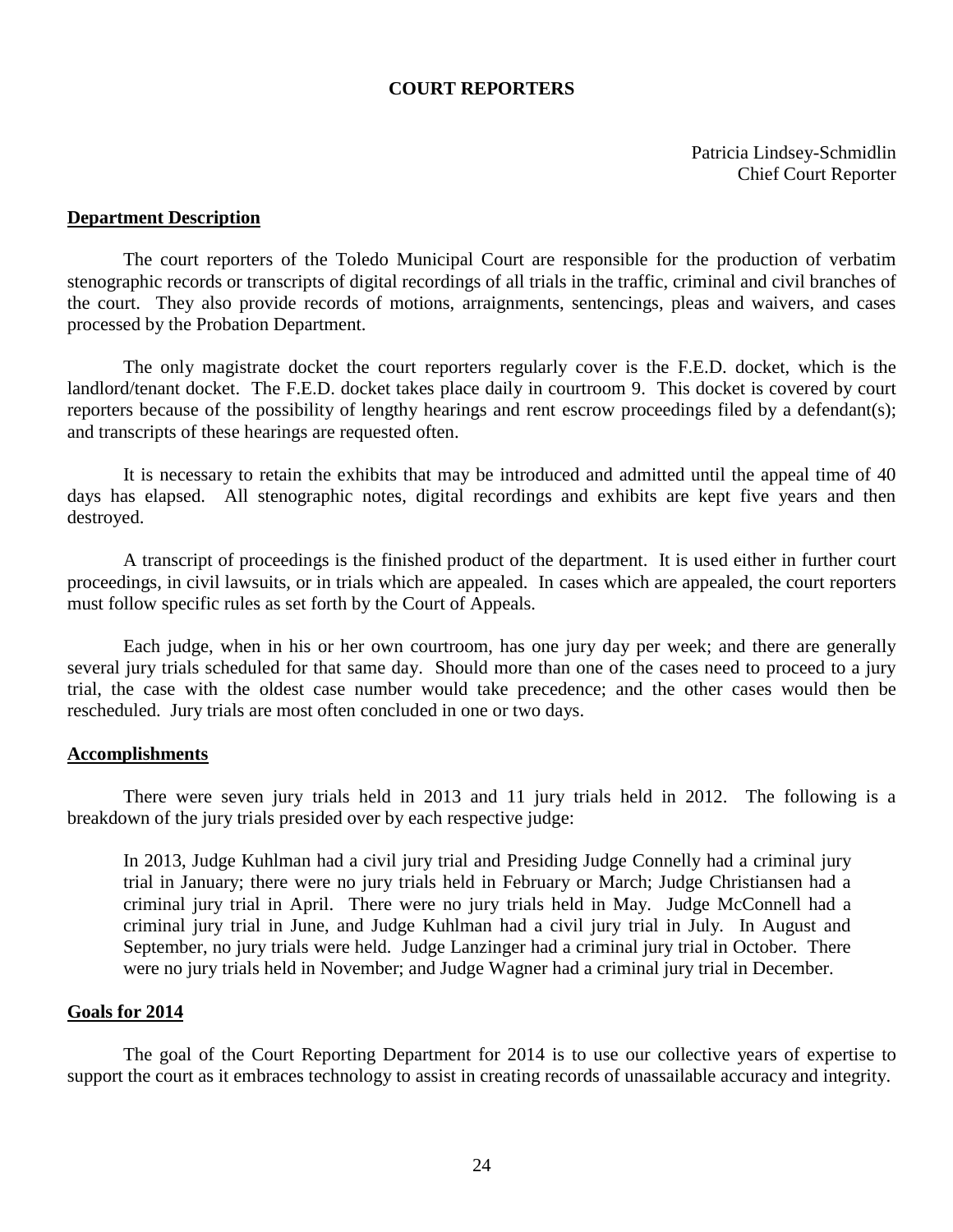#### **Staff Summary**

There are four court reporters in the Toledo Municipal Court, each assigned to her own judge. The following is a breakdown of the court reporters according to seniority and the judge to whom they are presently assigned:

Chief Court Reporter Patricia Lindsey-Schmidlin is assigned to Judge Timothy C. Kuhlman;

Lori A. Hauenstein is assigned to Judge C. Allen McConnell;

Diana M. Ziegelhofer is assigned to Presiding Judge William M. Connelly, Jr.;

April Vickers is assigned to Judge Robert G. Christiansen.

Since the retirement of Judge Amy J. Berling's court reporter in the spring of 2010, her courtroom has been equipped with a digital recording system which records all court proceedings.

Two additional court reporters left the Court in 2013, one due to disability and one to retirement. The courtrooms of those judges have also had digital recording systems installed in them; and transcripts are produced from those systems when requested.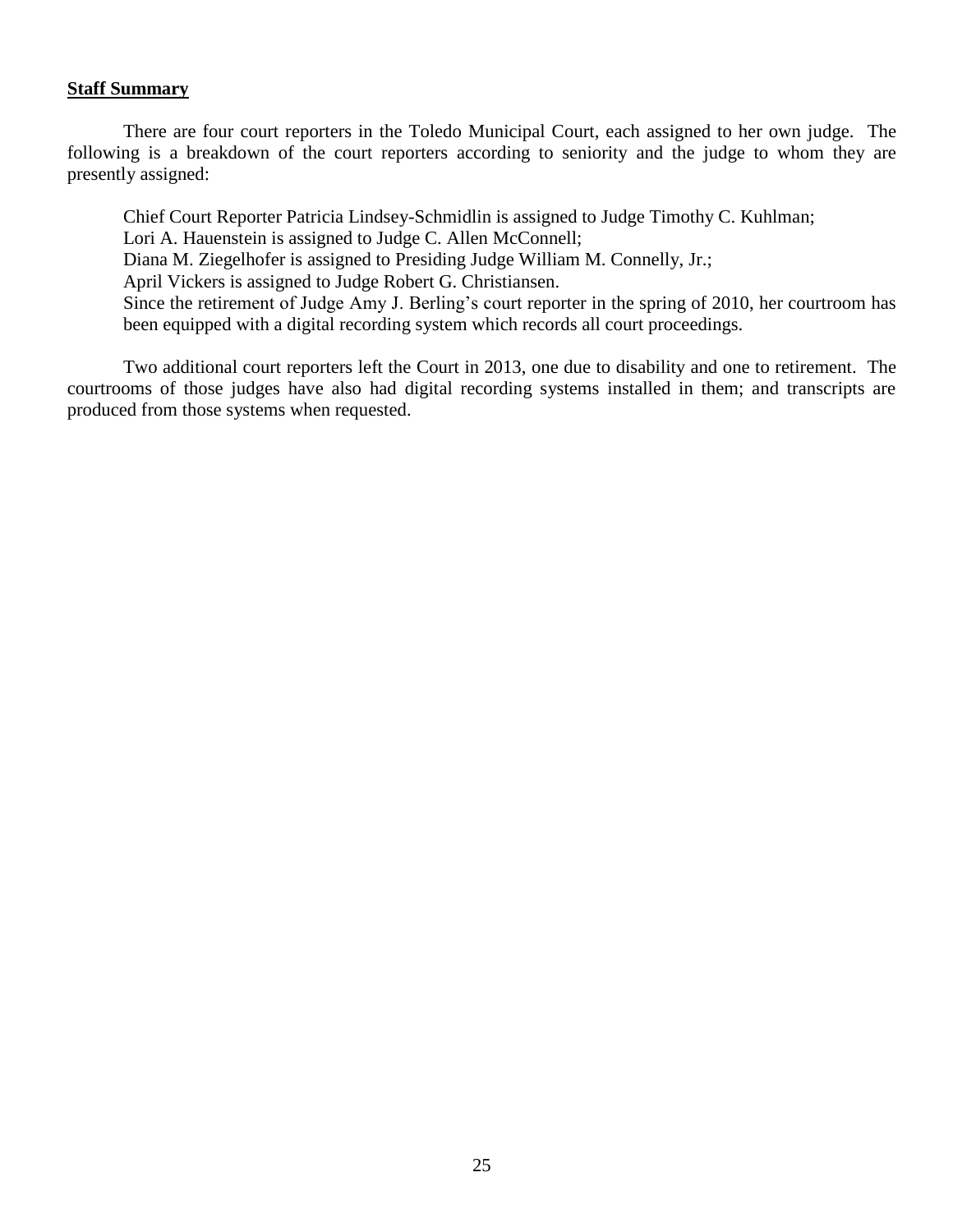#### **LAW CLERK/BAILIFF**

<span id="page-28-0"></span>Bridget Connelly Chief Courtroom Bailiff

#### **Department Description**

When fully staffed, the Law Clerk/Bailiff Department is comprised of seven full-time employees, each assigned to an individual judge of the Toledo Municipal Court, plus one additional full-time employee responsible for any research requested by the judges, bond reports and courtroom coverage as needed. The law clerk/bailiff works closely in and out of the courtroom with their respective judge to complete all tasks and duties assigned by their judge.

#### **Services Provided**

Duties of each law clerk/bailiff vary by judge. In the courtroom setting, each law clerk/bailiff organizes and coordinates the daily dockets to ensure efficiency. This includes calling cases, reading affidavits to the judge or defendant, posting entries, communicating with prosecutors, public defenders, defense attorneys, witnesses, jurors, the various intra-court departments, the general public, as well as working with deputy sheriffs when a defendant is in custody.

Law clerks/bailiffs are responsible for the monthly reporting of assigned cases as mandated in the Ohio Supreme Court Rules of Superintendence. The report categorizes cases by case type (e.g. traffic, OVI, criminal and civil) as well as the disposition of each case (e.g. no contest plea, dismissal, unavailability of defendant, etc.). The Ohio Supreme Court individual judge monthly report does not reflect cases that are terminated prior to being assigned to a judge; however, the law clerk to the presiding judge generates a report of the unassigned cases according to their categories and dispositions. Additionally, the monthly report makes a notation of any case designated as being overage.

In three weeks of a seven-week rotation, the judge's dockets are devoted to resolving cases at the arraignment, preliminary hearing, or pre-trial states. The other four weeks are reserved for hearings on the judge's assigned cases at various stages.

#### **2013 Retrospective**

In 2013, the IT Department along with NORIS began providing law clerks with weekly reports on activity of pending cases via Tableau. This has lead to increased control over weekly dockets and the elimination of hundreds of unassigned cases. Law clerks have worked with their respective update clerks to ensure efficiency thus reducing the number of overage cases and misfiled affidavits.

As the Toledo Municipal Court judges continue to develop new ways to serve the public, law clerks have served in new capacities. The law clerk to the presiding judge is the administrative coordinator for the development of a possible veteran's court program which could be launched in 2014. The law clerk to Judge Kuhlman continues to coordinate with the courtroom update clerk as well as other staff and attorneys to create a monthly "reentry docket." This program assists ex-offenders assimilating back into daily life by addressing any outstanding legal issues with Toledo Municipal Court. Finally, it is worth noting that one of the law clerks has created several new forms (e.g. court reminders, DIP information) now used in all the courtrooms.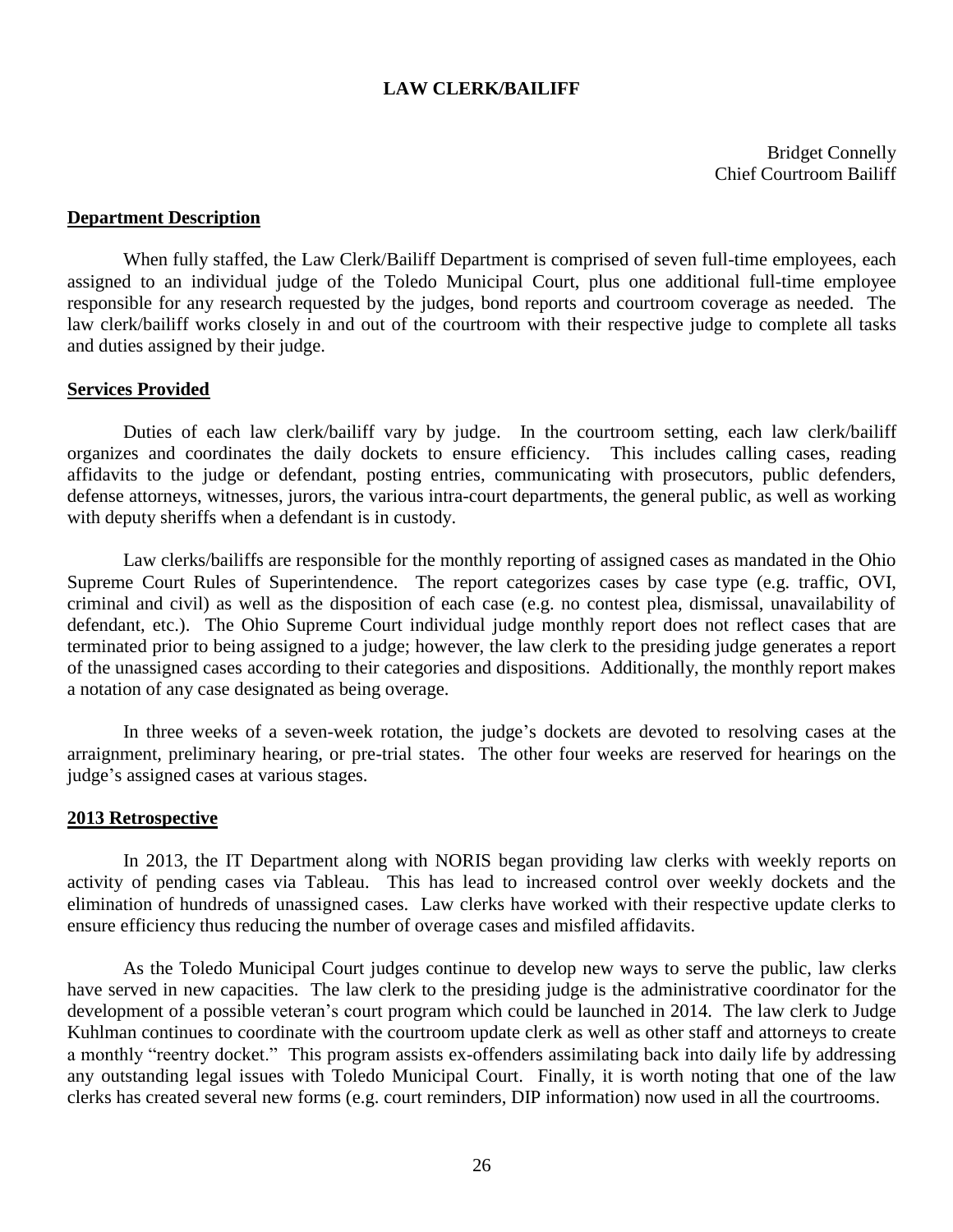In an effort to reduce the workload within the Probation Department, inactive probation forms are being completed in the courtroom negating the need to appear in probation to sign their terms of the inactive probation. Initially, this form was provided to the defendant by either the law clerk or attorney representing the defendant. At this point, the forms are being generated by the update clerk with defendant information including amount of monies owed the Court.

#### **Goals for 2014**

The law clerks will continue to assist the judges in enhancing efficiency in case processing as well as communication with all parties involved in a given case. Tableau resources are now available for civil cases. Law clerks are presently reviewing their judge's open caseload to ensure accuracy. The program will launch publicly this spring.

The staff looks forward to additionally training in LEADS bond reports and Westlaw. The department is fortunate to have a Westlaw instructor on staff to provide any needed training.

Meetings are now scheduled monthly with administrators and occasionally other members of Toledo Municipal Court staff to address concerns, develop a better understanding of procedures and create more effective court procedures and practices.

#### **Staff Summary**

There was a number of staffing changes in 2013. Below is a list of law clerks and their assignments; a new law clerk to Judge Lanzinger is set to begin February 3, 2014. The research law clerk remains unfilled at this time.

Presiding Judge William M. Connelly, Jr. Lisa Harper Judge Amy J. Berling James Bishop Judge Robert G. Christiansen Anne Eckhardt Judge Timothy C. Kuhlman Bridget Connelly Judge C. Allen McConnell Michael Yakumithis Judge Michelle A. Wagner Jennifer Kerman

Judge Joshua W. Lanzinger Brittany Sharp-Goldsmith (start date: February 3, 2014)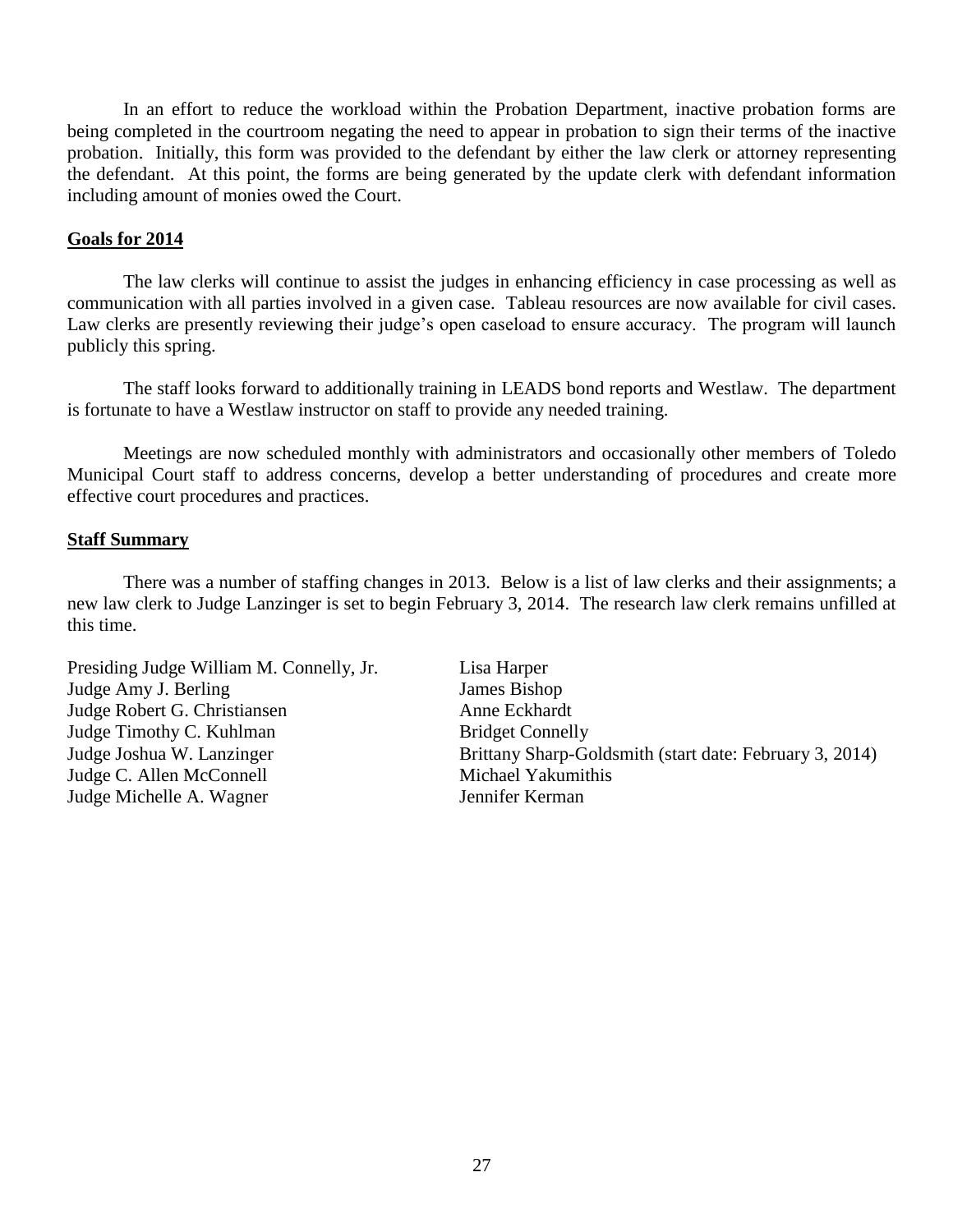#### **CITIZENS DISPUTE SETTLEMENT PROGRAM**

<span id="page-30-0"></span>James Petas Senior Mediator

#### **Department Description**

The Citizens Dispute Settlement Program (CDSP) of the Toledo Municipal Court provides the people of Toledo an alternative means of resolving disputes. By using mediation, counseling techniques, and conciliation, citizens are empowered to settle disputes that would otherwise be included in the traditional court system.

Mediation is an effective means for resolving disputes. With the help of a neutral third party, participants often reach mutually accepted agreements. In mediation, avenues of communication are opened which permit the participants to more clearly understand themselves, each other, and the situation. Since the participants themselves craft these agreements, there is a greater likelihood that the agreement will be successfully implemented. The mediation process is especially helpful when the participants have an ongoing relationship with family members, friends, neighbors, or business associates.

#### **Services Provided**

The staff members of CDSP conduct mediations. Mediations are also conducted by volunteer attorneys from the Toledo Bar Association who have been trained as mediators. Students from the University of Toledo Law School's Alternative Dispute Resolution class also conduct small claims mediations.

Cases are referred involving misdemeanor behavior such as menacing, criminal damaging, disturbing the peace and theft. These cases can be referred at any point, including before any charges are filed, at a pretrial conference or even at trial.

Civil cases are referred to mediation by the assigned judge or may be requested by the parties themselves or their attorneys.

Rent escrow cases are also screened first for mediation. If the dispute is resolved through mediation, the escrowed rent is released. If the case is not resolved or if the mediation agreement is not successfully implemented, the case is continued to the housing court magistrate's docket.

"Same day" mediation for small claims cases was initiated in October 1994. As individuals appear for their scheduled small claims hearing, they are presented the option of mediating their dispute that same day. If both parties agree, "same day" mediation is conducted rather than the parties appearing before the magistrate. If a resolution is not reached through mediation, the magistrate hears the case that day as scheduled.

The Check Resolution Service was instituted in October 1993. Individuals or businesses wishing to file a criminal charge for bad checks are referred to the Check Resolution Service before charges are filed. A \$15.00 filing fee per each endorser (check-writer) is paid by the complainant. The endorser is notified of the complaint and a mediation date is scheduled between the endorser and complainant. At the mediation the endorser has the opportunity to reimburse the complainant the amount of the check plus the \$15.00 filing fee. If the Check Resolution Service is not successful in resolving the matter, the Toledo Police Record Bureau is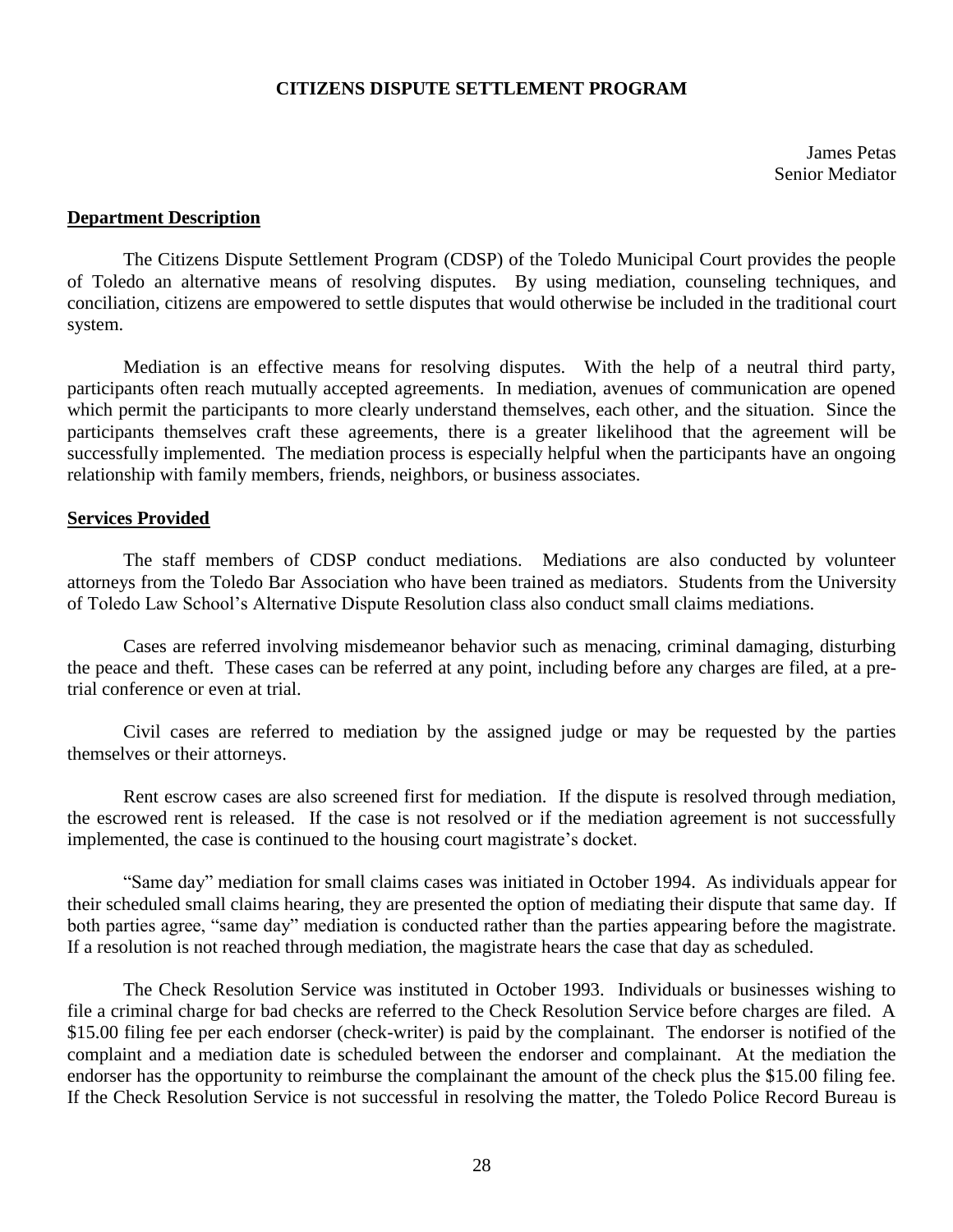notified and a report is generated. The complainant is then referred to the City of Toledo Prosecutor's Office for criminal charge review. Check Resolution Service has a sub-component, Collection Mediation Program, which assists businesses in collecting bad debt that is not in check form. The procedure follows the same method used in Check Resolution Service and requires a \$15.00 registration fee.

#### **Accomplishments**

In 2013, the Citizens Dispute Settlement Program remained committed to providing the Toledo Municipal Court and the community with excellence in mediation. This goal was reached through the Court's and CDSP's commitment to improvement and quality. In 2013, Senior Mediator James Petas was president of the Ohio Mediation Association and appointed to the Supreme Court of Ohio's Commission on Dispute Resolution. Additionally, CDSP accomplished the following:

- Susan Padilla attended the "Conference for Administrative Assistants" seminar in Toledo, Ohio.
- Susan Monro and James Petas attended the "Impasse is a Fallacy" seminar through the Ohio Mediation Association's annual conference in Columbus, Ohio.
- CDSP mediators attended the Toledo Police Department's role call to discuss our mediation program and the benefits of mediating conflicts in the community through CDSP.
- CDSP joined efforts with the Toledo Municipal Court's Housing Department to assess the need for a pilot program in the Eviction/F.E.D. Court. If approved, the program will be designed to help stabilize housing by mediating agreements between landlord and tenant to avert the formal eviction process.

CDSP and the University of Toledo College of Law continue to work together through the Civil Mediation Internship Program. Citizens Dispute also conducts training for graduating Toledo police officers and county emergency operators to educate them on the dynamics of mediation and how to access the service.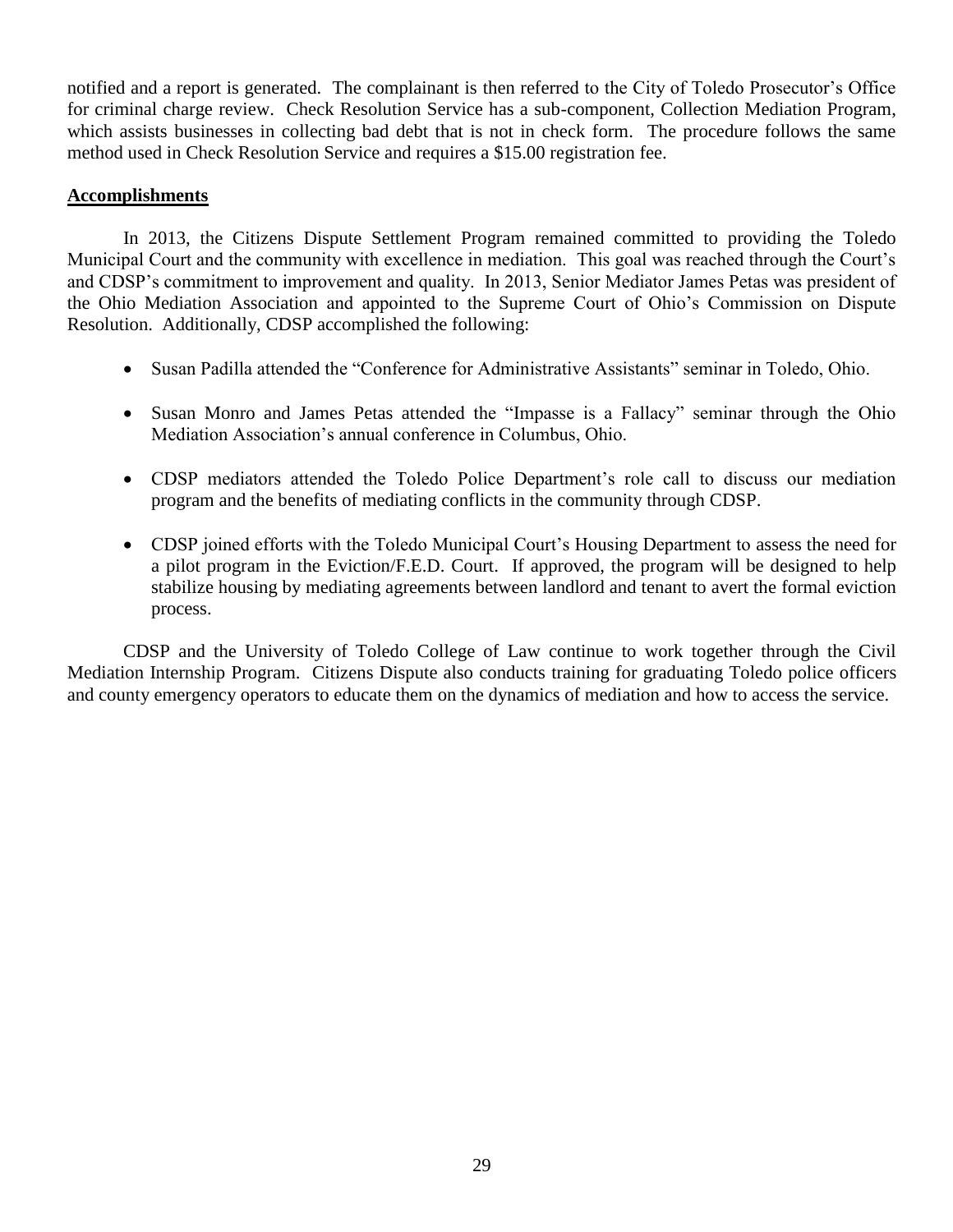Statistics for 2013, with statistics from 2012 for comparison, are provided below.

|                                                 | 2012           | 2013                |
|-------------------------------------------------|----------------|---------------------|
| <b>Type of Case</b>                             |                | <b>Success Rate</b> |
| Civil cases:                                    | 70%            | 65%                 |
| Adjudicated:                                    | 82%            | 85%                 |
| Pre-Adjudicated:                                | 91%            | 93%                 |
| Housing:                                        | 65%            | 77%                 |
| <b>Small Claims:</b>                            | 48%            | 52%                 |
|                                                 |                |                     |
| <b>Dispute Resolution - Case Types Referred</b> |                |                     |
| Assault                                         | 145            | 113                 |
| Menacing                                        | 151            | 118                 |
| <b>Criminal Damage</b>                          | 95             | 61                  |
| Theft                                           | 100            | 102                 |
| Harassment                                      | 10             | 18                  |
| Neighborhood Dispute                            | 19             | 14                  |
| <b>Telephone Harassment</b>                     | 37             | 21                  |
| <b>Criminal Trespassing</b>                     | $\overline{7}$ | 10                  |
| Landlord/Tenant                                 | 30             | 24                  |
| <b>Stalking</b>                                 | $\overline{7}$ | $\overline{2}$      |
| Other                                           | 80             | 69                  |
|                                                 |                |                     |
| <b>Civil Case Mediation Results</b>             |                |                     |
| <b>Total Referred</b>                           | 102            | 112                 |
| Mediation: Agreement                            | 44             | 52                  |
| No Agreement                                    | 19             | 28                  |
| <b>CDSP</b> involvement/No mediation            | 24             | 21                  |
| Pending                                         | 15             | 11                  |
| Mediation Agreement %                           | 70%            | 65%                 |
|                                                 |                |                     |
| <b>Adjudicated Case Mediation Results</b>       |                |                     |
| <b>Total Referred</b>                           | 156            | 89                  |
| Mediation:<br>Agreement                         | 79             | 50                  |
| No Agreement                                    | 17             | 9                   |
| FTA to Notice                                   | 14             | 9                   |
| CDSP involvement/No mediation                   | 24             | 8                   |
| Pending                                         | 22             | 13                  |
| Mediation Agreement %                           | 82%            | 85%                 |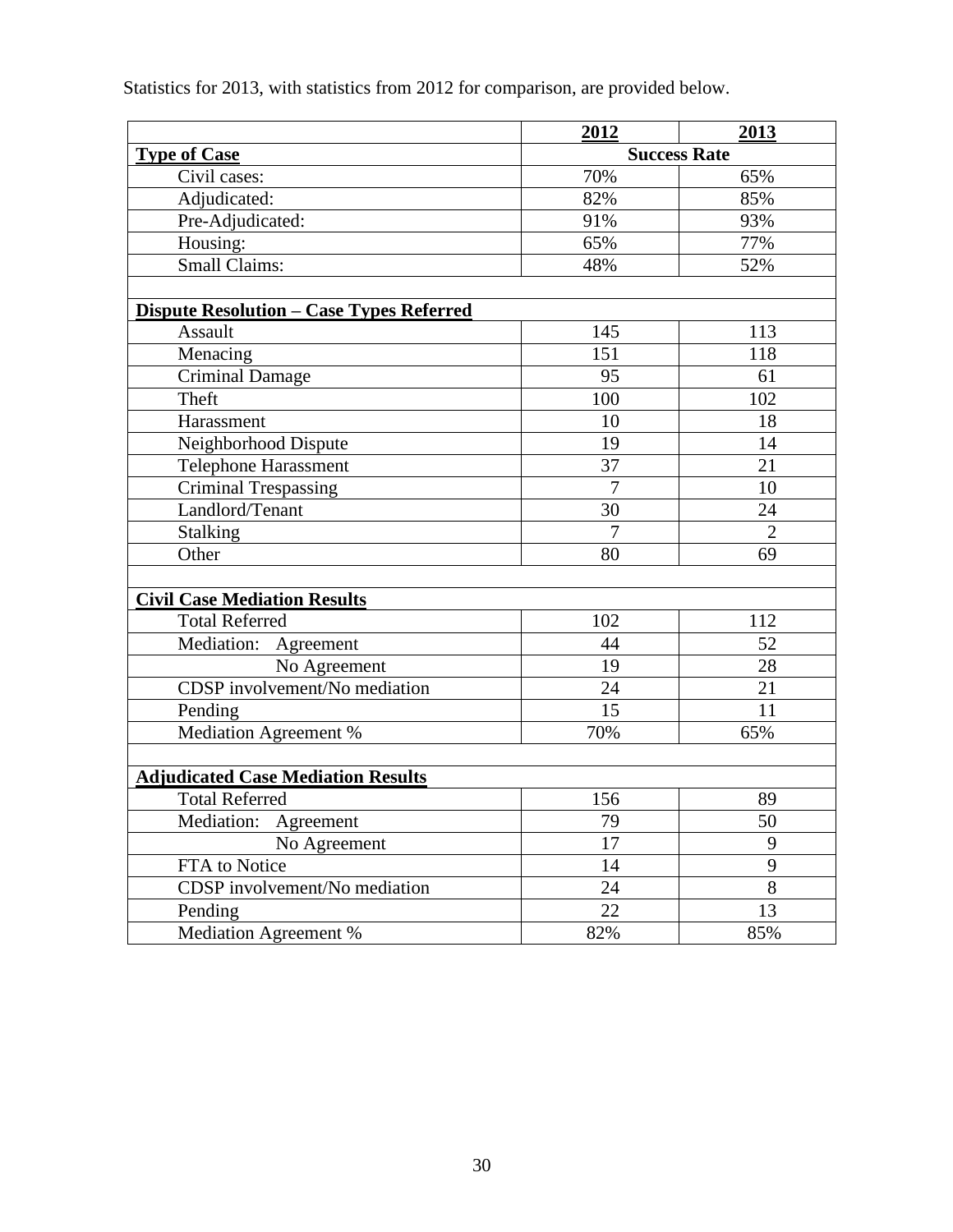|                                          | 2012                   | 2013                        |
|------------------------------------------|------------------------|-----------------------------|
| <b>Pre-Adjudicated Mediations</b>        |                        |                             |
| Total referred                           | 524                    | 463                         |
| Mediation: Agreement                     | 155                    | 142                         |
| No Agreement                             | 15                     | 10                          |
| FTA to notice                            | 169                    | 159                         |
| CDSP involvement/No mediation            | 106                    | 79                          |
| Make File Only                           | 65                     | 65                          |
| Pending                                  | 14                     | 8                           |
| Mediation Agreement %                    | 91%                    | 93%                         |
| <b>Housing Mediations</b>                |                        |                             |
| Total referred                           | 91                     | 103                         |
| Mediation: Agreement                     | $\overline{32}$        | 47                          |
| No Agreement                             | 17                     | 14                          |
| FTA to notice                            | 12                     | 10                          |
| CDSP involvement/No mediation            | 19                     | 23                          |
| Pending                                  | 11                     | $\mathcal{D}_{\mathcal{L}}$ |
| <b>Mediation Agreement %</b>             | 65%                    | 77%                         |
| <b>Small Claims/Same Day Mediation</b>   |                        |                             |
| <b>Total referred</b>                    | 102                    | 114                         |
| Mediation: Agreement                     | 49                     | 59                          |
| No Agreement                             | 53                     | 55                          |
| Mediation Agreement %                    | 48%                    | 52%                         |
| <b>Check Resolution Mediations (CRS)</b> |                        |                             |
| Total referred                           | 378                    | 224                         |
| Funds generated                          | $\overline{$5,895.00}$ | \$3,360.00                  |
| <b>Collection Mediations</b>             | 15                     | $\theta$                    |
| <b>Total number of cases referred</b>    |                        |                             |
| (Minus CRS)                              | 975                    | 881                         |

#### **Goals for 2014**

Through additional mediation education, CDSP will improve and continue to provide professional mediation services. CDSP hopes to educate court users and the public on the positive impact of mediation along with seeking additional opportunities in the court process to mediate. In 2014, CDSP will look for ways mediation can serve the Court and community more effectively. CDSP will also continue to work with the Housing Department to implement the Eviction/F.E.D. Mediation Program. CDSP will continue the bi-yearly evaluation process. In the past year, of the post mediation evaluations collected, 90% were satisfied with the mediation process and would recommend it to others. Participant comments included, "the mediation allowed me to give my view of the conflict – this service is beneficial for conflicting parties; allowing for a possible solution." The department remains committed to making mediation more available and user friendly to the Court and its users.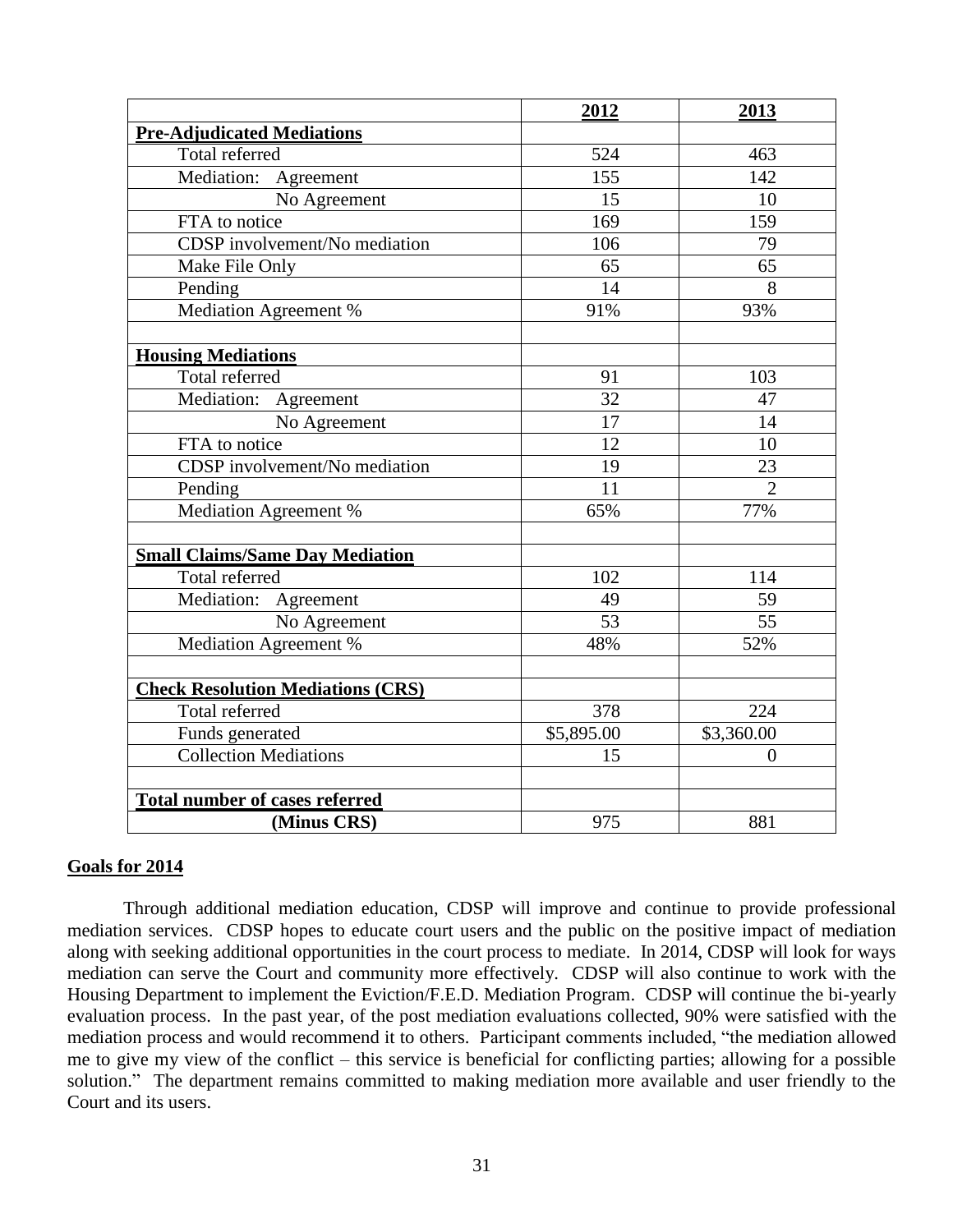## **Staff Summary**

The Citizen Dispute staff consists of Senior Mediator James Petas, Mediators Bonnie Schrock and Susan Monro (who job share one position) and Intake Secretary Susan Padilla.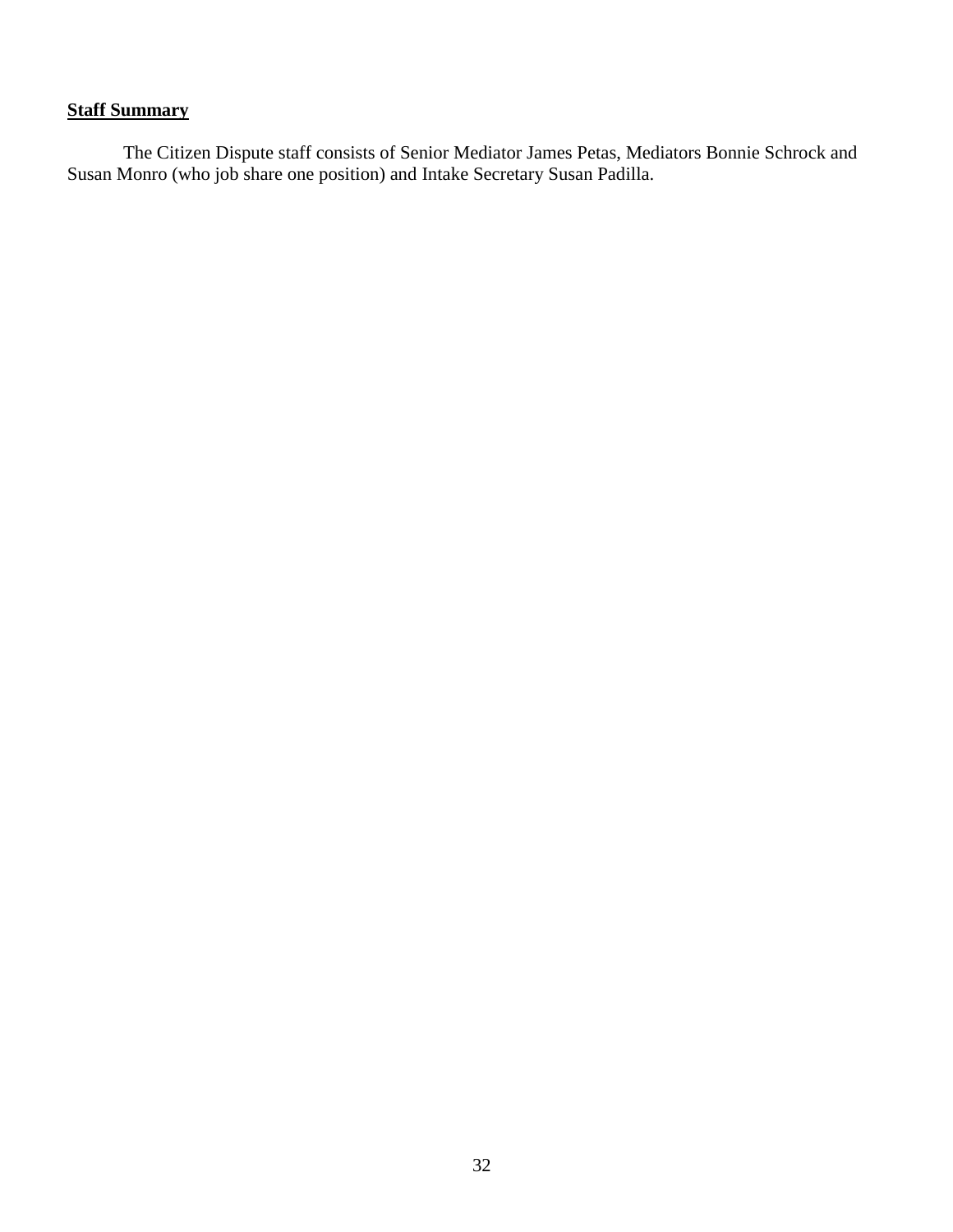#### <span id="page-35-0"></span>**PROBATION**

Kim E. Oats Chief Probation Officer

#### **Department Description**

The Toledo Municipal Court Probation Department operates under the authority of the Toledo Municipal Court judges. Its primary role is to support the Court in managing offenders. Probation officers investigate, supervise, and monitor adult offenders and provide information and recommendations to the judges.

In addition to serving the Court, the Probation Department also serves offenders and the community. Public safety is promoted by reducing risk and changing offender behavior. Local partnerships with government agencies, social services, and community groups further support this endeavor.

The Probation Department provides a wide range of services throughout the court process. This includes pre-sentence, alternative sentencing, and both standard and specialized post-sentence programs. Through these programs, the Probation Department assists victims and holds offenders accountable.

The overall management of the department is under the direction of Chief Probation Officer Kim Oats. On October 31, 2013, Ms. Burma Stewart joined the Probation Department as the assistant chief probation officer, and has assumed responsibility of supervising unit supervisors and the administrative secretary, as well as the day to day operations of the Probation Department.

The Probation Department is structured into five units: the management team, the PSI/intake unit, the supervision unit, the special services unit, and the clerical unit. Within each unit, staff members serve as a back-up to each other in order to provide for the on-going operation of all programs. The supervisor also serves as a back-up to the positions within their unit if coverage is not adequate.

Through December 31, 2013, the management team included Chief Probation Officer Kim Oats; Assistant Chief Probation Officer Burma Stewart; Unit Supervisor Laura Berling, who supervises the PSI/intake unit; Administrative Secretary Barbara Cameron supervises the clerical unit, the special services unit which is supervised by Unit Supervisor Eddie Norrils; and the supervision unit which is supervised by newly appointed Unit Supervisor Lori Donovan. In August 2012, Michael Zenk was hired as the unit supervisor for the supervision unit. In January 2013, Mr. Zenk was promoted to the deputy court administrator position, which created a vacancy for the unit supervisor until Ms. Donovan was promoted to the position on October 31, 2013.

Unit Supervisor Laura Berling supervises eight professional staff in the PSI/intake unit. This unit is responsible for pre-sentence investigations, completing the intake process for active probation referrals, supervising inactive probation cases, and coordinating the license intervention program. Probation Officer Cathy Freeh supervised the inactive probation cases until her departure from the Probation Department in May 2013. There are four investigating probation officers: Jennifer Friddell, Andrew Oberdier, Sean O'Connor, and Jodi Alexander. These investigators are responsible for completing all pre-sentence investigation (PSI) and record check referrals for the department. This unit is also responsible for monitoring all inactive probation cases. The unit also coordinates competency evaluation referrals, investigates restitution referrals,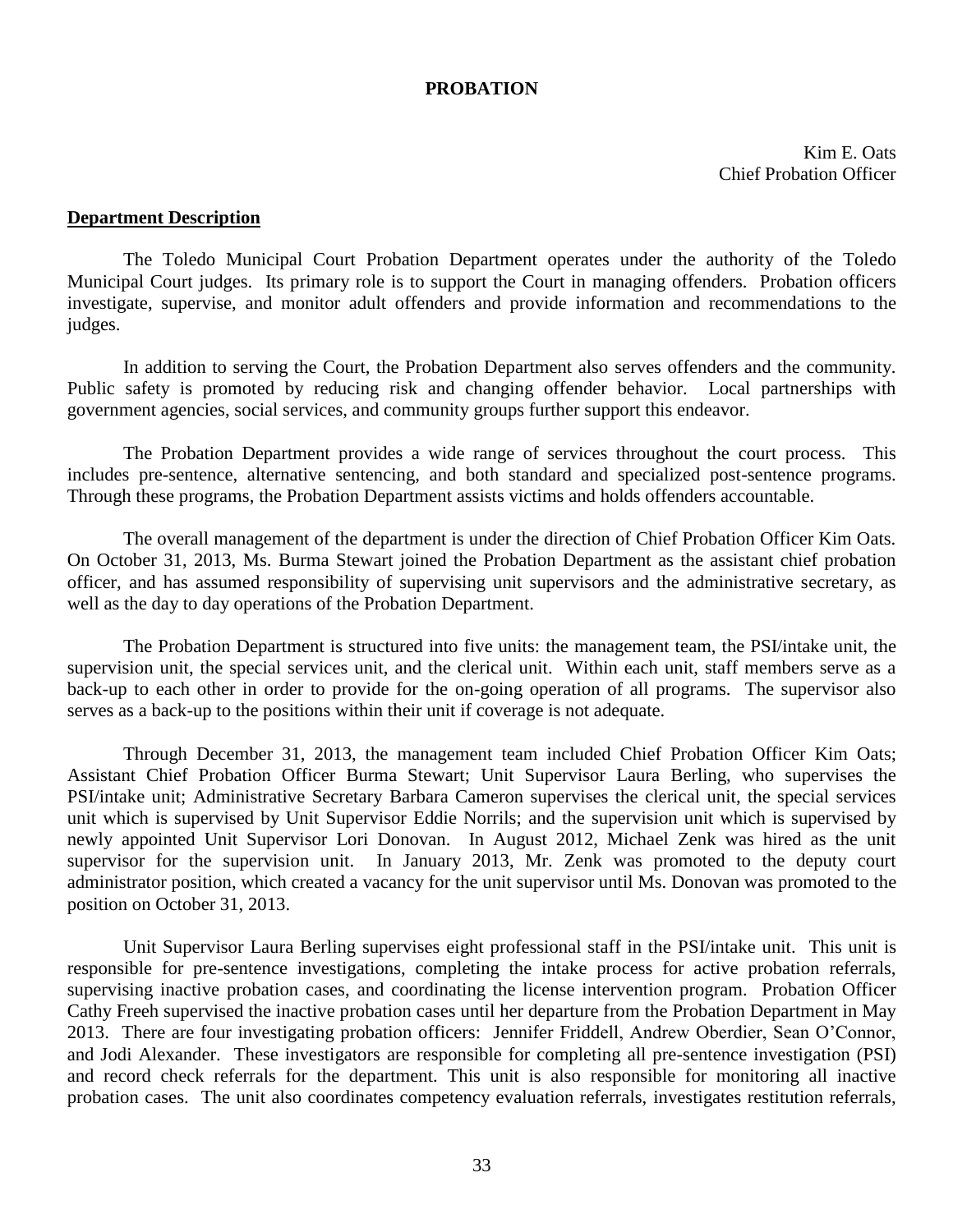and makes recommendations regarding motions to seal records. Lisa Kuebler is the license intervention specialist. Ms. Kuebler educates drivers about their license status as well as coordinates limited driving privileges, reinstatement fee payment plans, and vehicle immobilizations.

Intake Officers Kimberly Beale and Sean Mannooch are also supervised by Ms. Berling. Ms. Beale and Mr. Mannooch currently work full-time as the result of the Probation Department receiving the Probation Improvement and Incentive Grant. Funding for the grant is for a period of 21 months.

In January 2013, Probation Officers Kevin Alore, Lewis Simpson and Ali Watkins joined the Probation Department. Mr. Alore and Ms. Watkins began supervising cases after receiving some initial onthe-job training. Mr. Simpson initially supervised community service cases. He was reassigned to the supervision unit to fill a position created by Dawnelle Kelly's resignation.

Unit Supervisor Lori Donovan supervises six probation officers in the supervision unit.Probation supervision is a court-ordered sanction that is assigned to a person convicted of a crime. It is an alternative to jail and allows the offender to remain in the community under the supervision of a probation officer. Supervising probation officers complete risk assessments, make social service referrals, monitor drug screens, conduct record checks, and enforce the orders of the court. Significant violations are reported to the judge for further disposition. There are six supervising probation officers: Kevin Alore, Tony Bouyer, Mark Klapper, Lewis Simpson, Ali Watkins, and Markus Whitehead. Officers Kevin Alore and Tony Boyer supervise highrisk probation cases only. The other probation officers supervise moderate-risk cases and low-risk cases that are not transferred to the kiosk. The average supervision caseload has 320 offenders.

Unit Supervisor Eddie Norrils supervises five probation officers in the special services unit. Specialized caseloads include: alternatives, community sanction (CS) or kiosk, community service probation program (CSPP), and intensive supervision probation (ISP).

The Alternatives Program assists eligible first-time offenders by avoiding formal conviction. Offenders are held accountable for their actions through a series of individual, classroom, or e-course sessions. Each session discusses making good choices and staying out of trouble. Participants who do not incur any additional charges or complaints and complete the program are granted a one-time case dismissal and sealing of their record. The Alternatives Program is staffed by one probation officer, Megan Stevens, who handles all referrals and teaching forums for the program. Ms. Stevens also serves as the electronic monitoring liaison between the Court and CCNO.

Acting Probation Officer Carrie Tester is the Community Service Probation Program (CSPP) Officer. Ms. Tester was hired in January 2013 as a part-time intake officer. Ms. Tester worked part-time in the PSI/intake unit until July 2013, when a vacancy occurred as a result of the resignation of Probation Officer Dawnelle Kelly. Following Ms. Kelly's resignation in July 2013, Ms. Tester was appointed to acting probation officer at which time she assumed the community service caseload. Community service is an alternative sentencing option that allows offenders to complete public service work instead of paying fines or serving time in jail. This sanction helps the community as well as holds offenders accountable for their criminal behavior.

Gary Colton is the community sanction (CS) officer. This position is funded by the Community Corrections Act (CCA) grant from the Ohio Department of Rehabilitation and Correction. Mr. Colton monitors the Kiosk Project, which is an evidence-based kiosk reporting program available to low-risk offenders who meet specific eligibility criteria.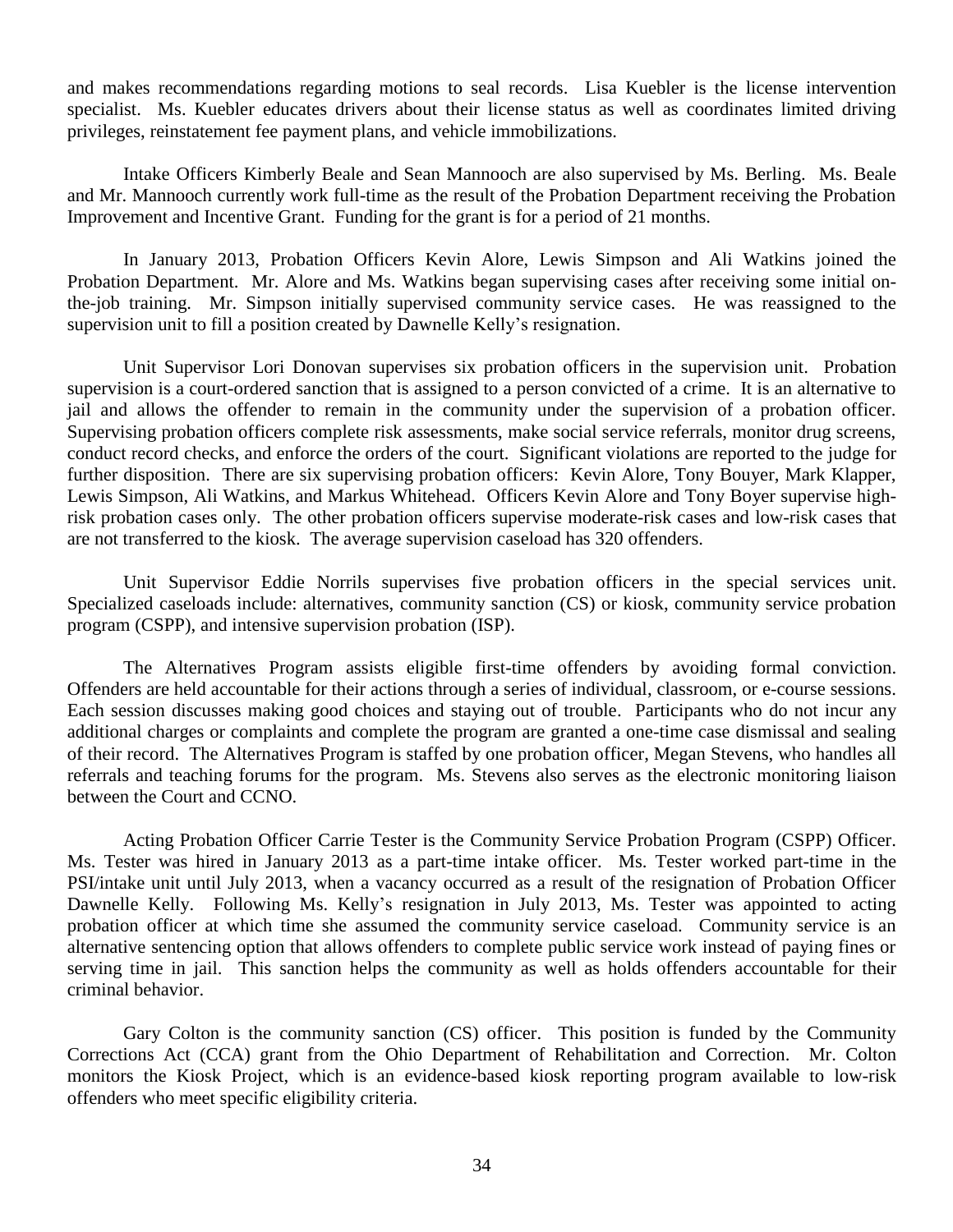Mark Steude is the intensive supervision probation (ISP) officer. ISP is a jail diversion program for high-risk offenders. This position and related programming is also funded by the Community Corrections Act (CCA) grant from the Ohio Department of Rehabilitation and Correction. Supervision for offenders in ISP is short in length, averaging approximately 6 months, and intensive. Offenders must follow strict conditions such as curfew, drug testing, treatment, and reporting as often as three times per week. After completing ISP, offenders are transferred to an active probation caseload for the remainder of their sentence. This grant also provides \$128,689 for emergency drug and alcohol treatment services for standard probation offenders who cannot pay for treatment.

Mr. Norrils also supervises Women's Risk Probation Officer Kerry Konzen. Ms. Konzen began supervising the Women's Risk Program (WRP) after the promotion of Ms. Lori Donovan. The WRP is a unique caseload for medium to high-risk female offenders. The program is based on the Women's Risk Assessment Project that is sponsored by the National Institute of Corrections and the University of Cincinnati Corrections Institute. Research shows that women have different criminal risk factors than men. WRP probation supervision helps women identify and address their unique risk factors in order to reduce crime and improve their overall quality of life. This caseload began as a 15 month Justice Assistance Grant (JAG) that expired December 31, 2010. Due to the positive impact of WRP, the program continues to operate within the Probation Department as a standalone caseload.

The clerical unit provides secretarial and supportive services for the department. This includes, but is not limited to, greeting the public, collecting restitution payments, typing, filing, delivering probation files to the courtrooms, and processing in-coming cases. Administrative Secretary Barbara Cameron supervises Probation Secretaries Mary Baker, Idell Daniels, and Darlene Jimenez as well as Front Desk Secretary Valerie Waggoner and Assignment Secretary Martha Grabarkiewicz.

#### **Accomplishments**

Throughout the year, the Probation Department utilized supervision fee funds to send staff to various trainings and conferences. Staff participated in a total of 717 hours of training. Training topics included: Ohio Risk Assessment System training, Human Trafficking, Making the Transition from Staff to Supervisor, Case Planning, Ethics, Preventing Harassment and Discrimination, Essential Skills for New Supervisors, Evidence Based Practices, Decision Making and Problem Solving and Interpersonal Communication. All staff members in the Probation Department are certified LEADS operators and are also certified to use the Ohio Risk Assessment System.

The Probation Department utilized supervision fee funds for confidential shredding services, office furniture and workstations for the probation intake office, kiosk maintenance, temporary clerical staff, temporary professional staff (to assist with signing up active cases), general office supplies, ProLaw Software, software licensing agreements, and to cover grant related shortages for offender services such as indigent electronic monitoring, emergency treatment services, voice track monitoring, and bus tokens.

In May 2013, the Probation Department expanded its office space by renovating the auditorium into the probation intake office. The probation intake office is designed to accommodate offenders reporting directly from court. Current staff utilizing the office space is Kimberly Beale, Sean Mannooch, and two probation secretaries, Martha Grabarkiewicz and Idell Daniels. Ms. Beale and Mr. Mannooch see offenders to complete their conditions of supervision, schedule appointments with officers, and conduct the ORAS. Ms. Grabarkiewicz is the receptionist and Ms. Daniels is responsible for the assignment of cases to officers.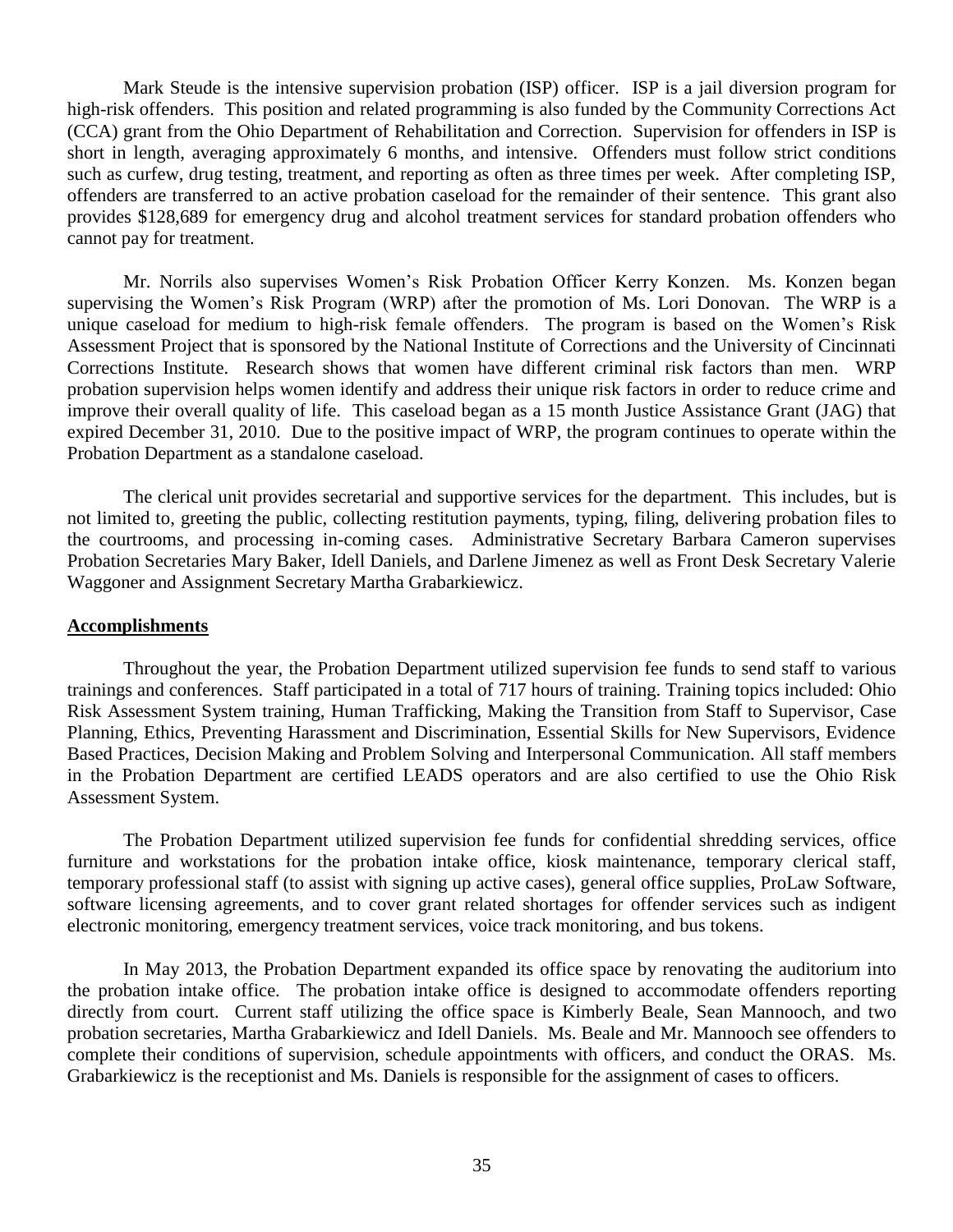The Probation Department's goals for 2013 included identifying, purchasing and implementing new probation case management software. In October 2013, the judges approved the Probation Department's request to select Integrated Software Solutions to develop case management software for the department. Currently staff is finalizing contract revisions, and the system should be operational within the next 12 months.

The second goal was to develop and implement the Probation Department strategic plan objectives which included:

- a. Implement "Thinking for a Change" group for high-risk women.
- b. Develop policies for contact standards, probation violations, and graduated sanctions.
- c. Review clerical duties to maximize efficiency when processing cases.
- d. Develop staff competencies in evidence-based practices with case management and use of the Ohio Risk Assessment.

During the year the Probation Department actively worked on meeting this goal. Probation Unit Supervisor Laura Berling and Lori Donovan implemented "Thinking for a Change" group for high-risk females. There were 26 sessions which began in May and concluded in August with a completion ceremony for those women who completed the group. As a result, the Probation Department was given approval by the judges to add "Thinking for a Change" groups for high-risk offenders as a service to be provided by the Probation Department.

In July the judges approved the Probation Department's graduated sanction policy. This policy was implemented October 1, 2013 and is structured to provide a guideline in addressing probation violations and offender non compliance with court orders. The department continues to work on policies for probation violations and contact standards.

A review of clerical functions was completed in March 2013. Although small changes were made as a result of the review, future changes to increase efficiency will need to occur after implementation of new probation case management software.

Officers started to receive training on evidence-based practices in May of 2013. Melanie Lowenkamp provided the probation officers and unit supervisors training on "Evidence-Based Practices: An Overview" and returned in October to provide training on case planning.

To maximize training resources, the Toledo Municipal Court Probation Department, the Correctional Treatment Facility, and the Corrections Center of Northwest Ohio have begun to collaborate in their training. This collaboration will assist each agency with sharing the cost of specialty training, as well as offer evidencebased training within the local commuting area.

#### **Staff Summary**

As of December 31, 2013 there were 30 staff positions in the Probation Department: one chief probation officer, one assistant chief probation officer, three unit supervisors, 16 probation officers, two intake clerks, one license intervention specialist, one administrative secretary, and five probation secretaries.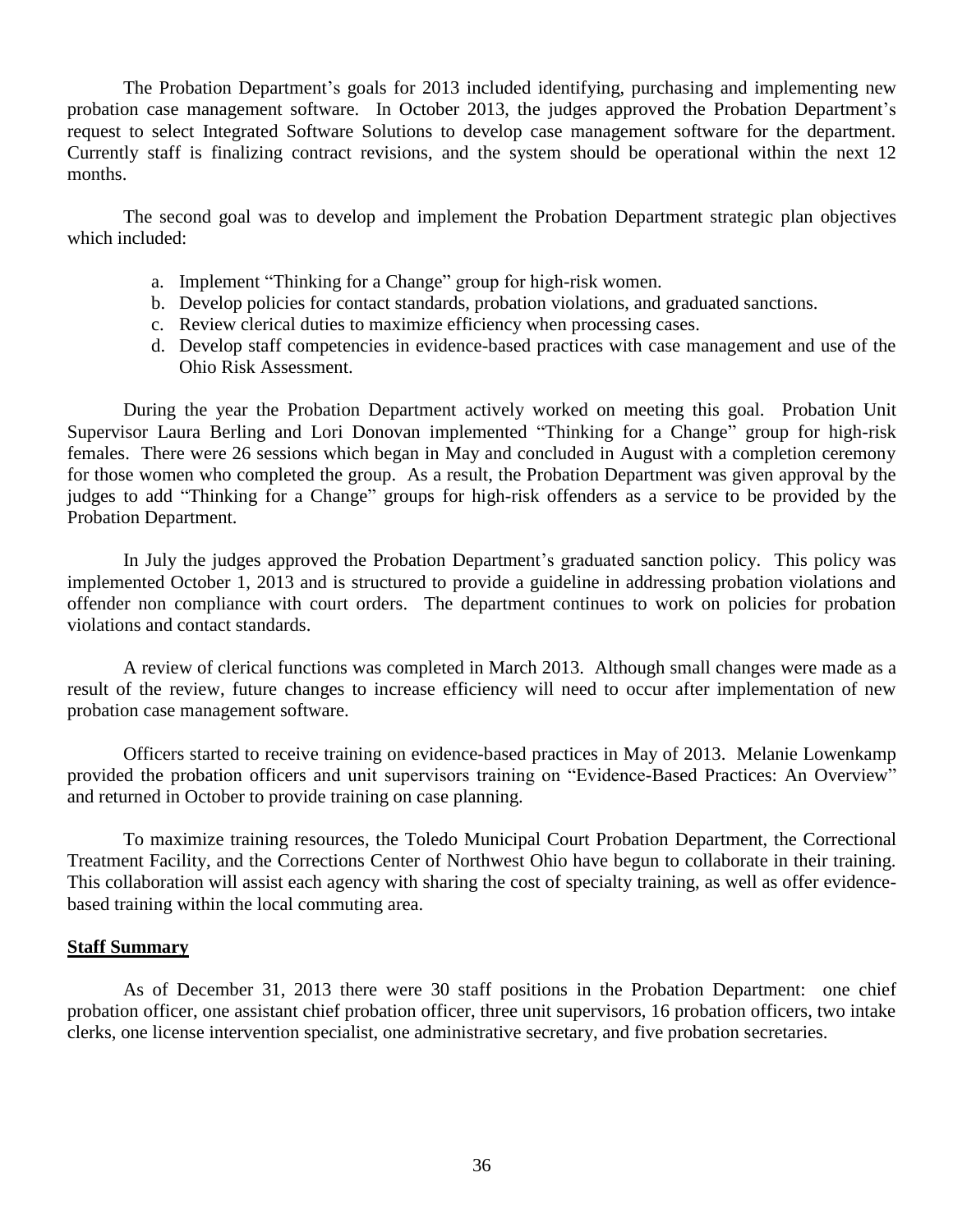The Probation Department has two vacant probation officer positions and one vacant secretary position. The final stages of the interview process are underway and additional probation officers are expected to be selected in the first quarter of 2014.

### **2014 Goals**

- 1. Develop policies and procedures consistent with daily practices. Policies to be developed are:
	- a. Initial interview between supervision officer and offender.
	- b. Contact standards.
	- c. New probation officer training.
	- d. Ohio Risk Assessment standards.
- 2. Implement new probation case management software.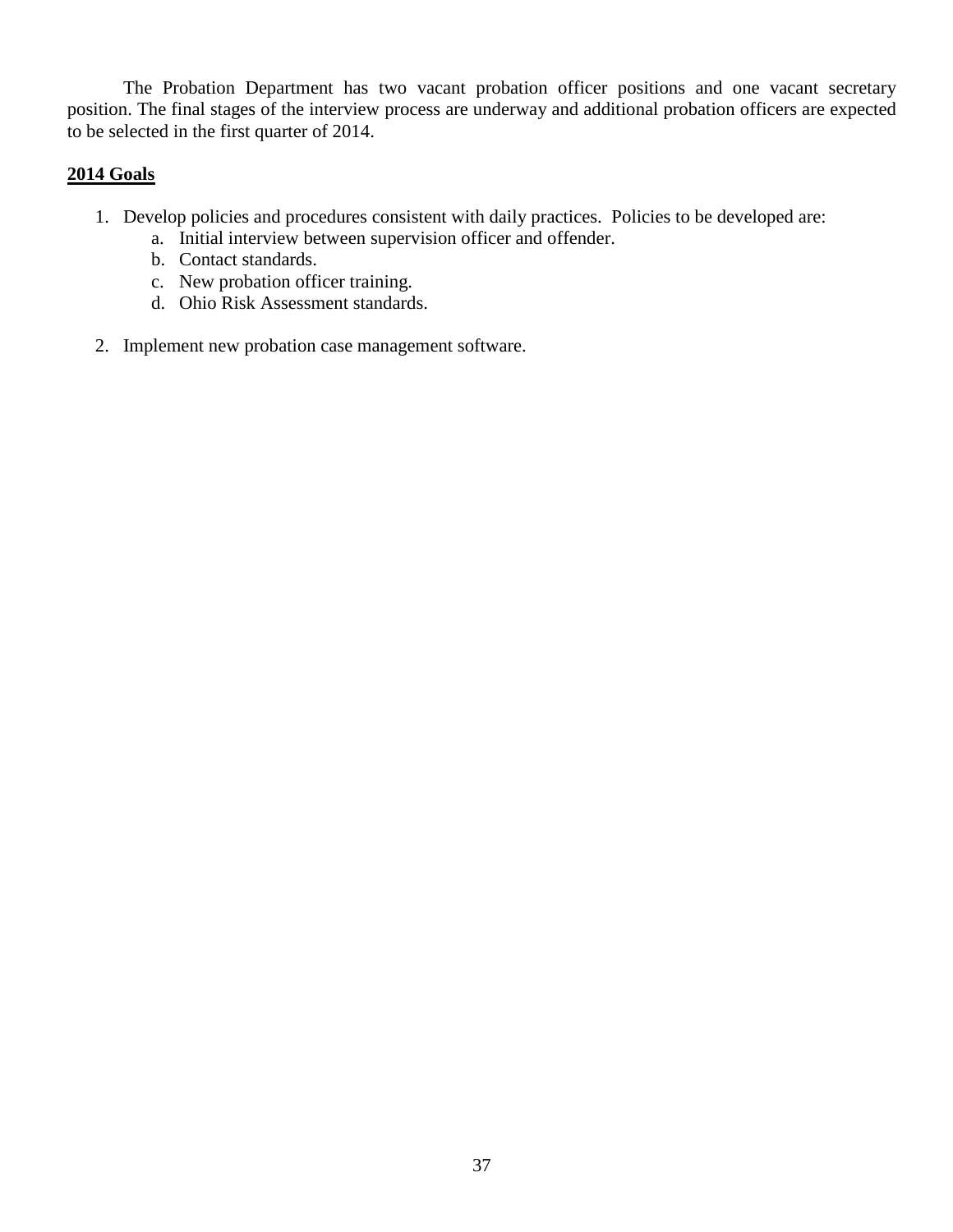# **STATISTICAL REPORT**

| <b>INTAKE SERVICES:</b>                       | 2013       | 2012       |
|-----------------------------------------------|------------|------------|
| <i><b>*Cases Referred to Probation:</b></i>   |            |            |
| Traffic                                       | 6,378      | 5,704      |
| Criminal                                      | 5,819      | 5,940      |
| <b>Other Area Courts</b>                      | 32         | 44         |
| <b>TOTAL</b>                                  | 12,229     | 11,688     |
| Defendants Placed on Probation                | 4,953      | 5,616      |
| Released/Terminated                           | 4,453      | 2,351      |
| <b>Court Reviews</b>                          | 314        | 1,432      |
| Pre-sentence Referrals Requested              | 1,381      | 1,471      |
| <b>Offenders on Probation</b>                 |            |            |
| <b>Active Probation</b>                       | 2,685      | 3,304      |
| <b>Inactive Probation</b>                     | 2,738      | 2,855      |
| <b>TOTAL</b>                                  | 5,423      | 6,159      |
| <b>SPECIAL SERVICES:</b>                      |            |            |
| <b>EMU REFERRALS</b>                          | 465        | 327        |
| <b>CSPP PROGRAM:</b>                          |            |            |
| <b>TOTAL CSPP Referrals</b>                   | 1,800      | 1,492      |
| <b>Insurance Fees Collected on CSPP Cases</b> | \$5,935.70 | \$4,596.30 |
| <b>TOTAL CSPP Hours Ordered*</b>              | 72,163     | 65,455     |
| <b>TOTAL CSPP Hours Completed*</b>            | 32,449     | 20,990     |

\* Some offenders may have more than one case referred to probation.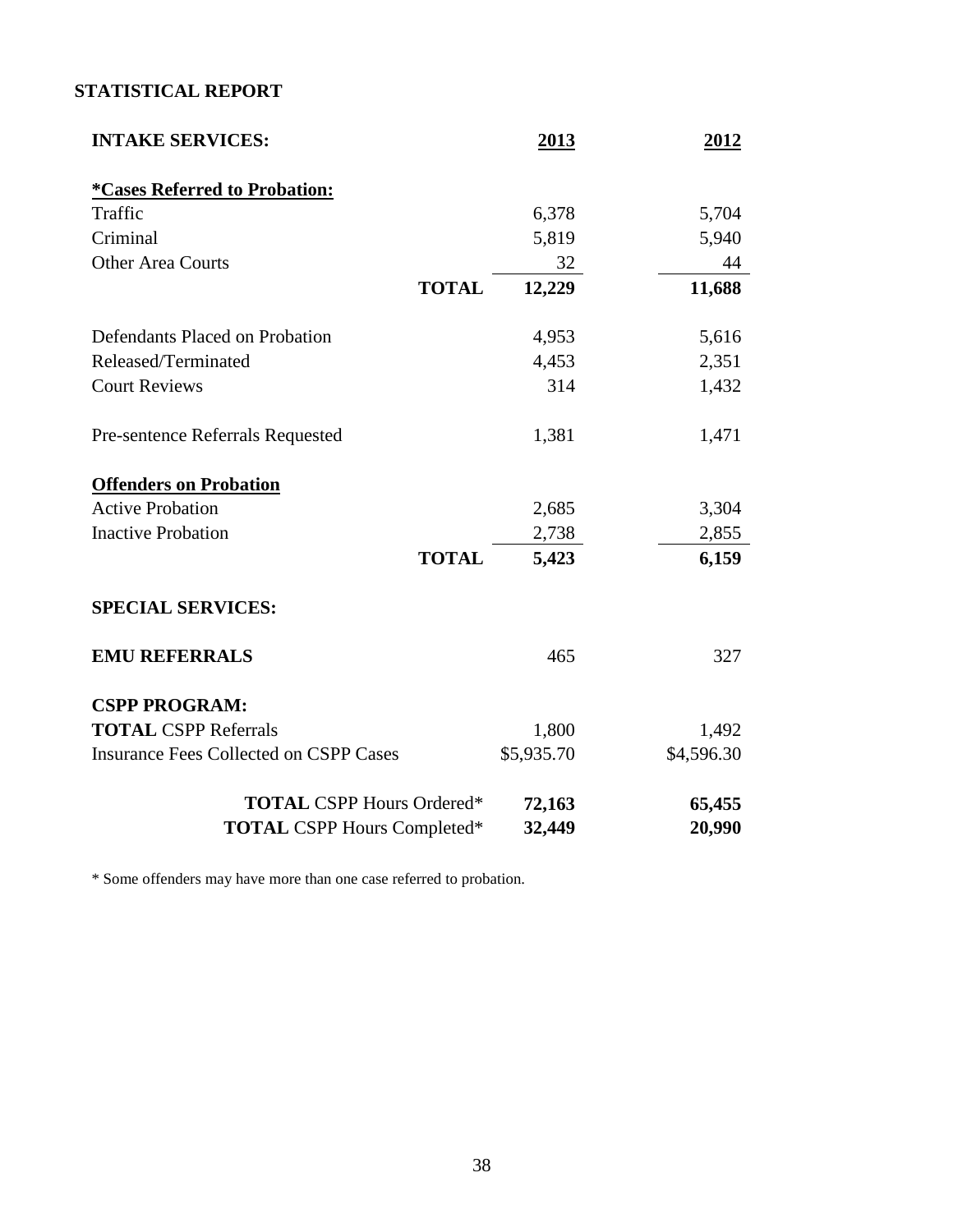| <b>ALTERNATIVES PROGRAM:</b>     | 2013           | 2012           |
|----------------------------------|----------------|----------------|
| Total cases processed:           | 481            | 550            |
| Unsuccessful                     | 82             | 117            |
| Sealed (Successful)              | 421            | 322            |
| Carried into next year           | 58             | 228            |
| RED/IMMOBILIZATION PROGRAM:      |                |                |
| Immobilizations                  | 253            | 305            |
| Releases                         | 466            | 322            |
| <b>RED Referrals</b>             | 1424           | 1409           |
| <b>DISTRICT COURT SERVICES</b>   |                |                |
| PROGRAM:                         | 2013           | 2012           |
| Referrals To Alternative Program |                |                |
| <b>Bowling Green</b>             | $\overline{0}$ | $\overline{0}$ |
| Sylvania                         | $\theta$       | $\theta$       |
| Maumee                           | $\overline{0}$ | $\theta$       |
| Oregon                           | $\overline{0}$ | $\overline{0}$ |
| Perrysburg                       | 30             | 42             |
| <b>TOTAL</b>                     | 30             | 42             |
| <b>FINANCIAL INFORMATION</b>     | <u>2013</u>    | 2012           |
| Restitution                      | 114,356.10     | 105,024.64     |
| * Surcharge                      | 6,821.62       | 7,723.90       |
| <b>TOTAL</b>                     | \$121,177.72   | \$112,748.54   |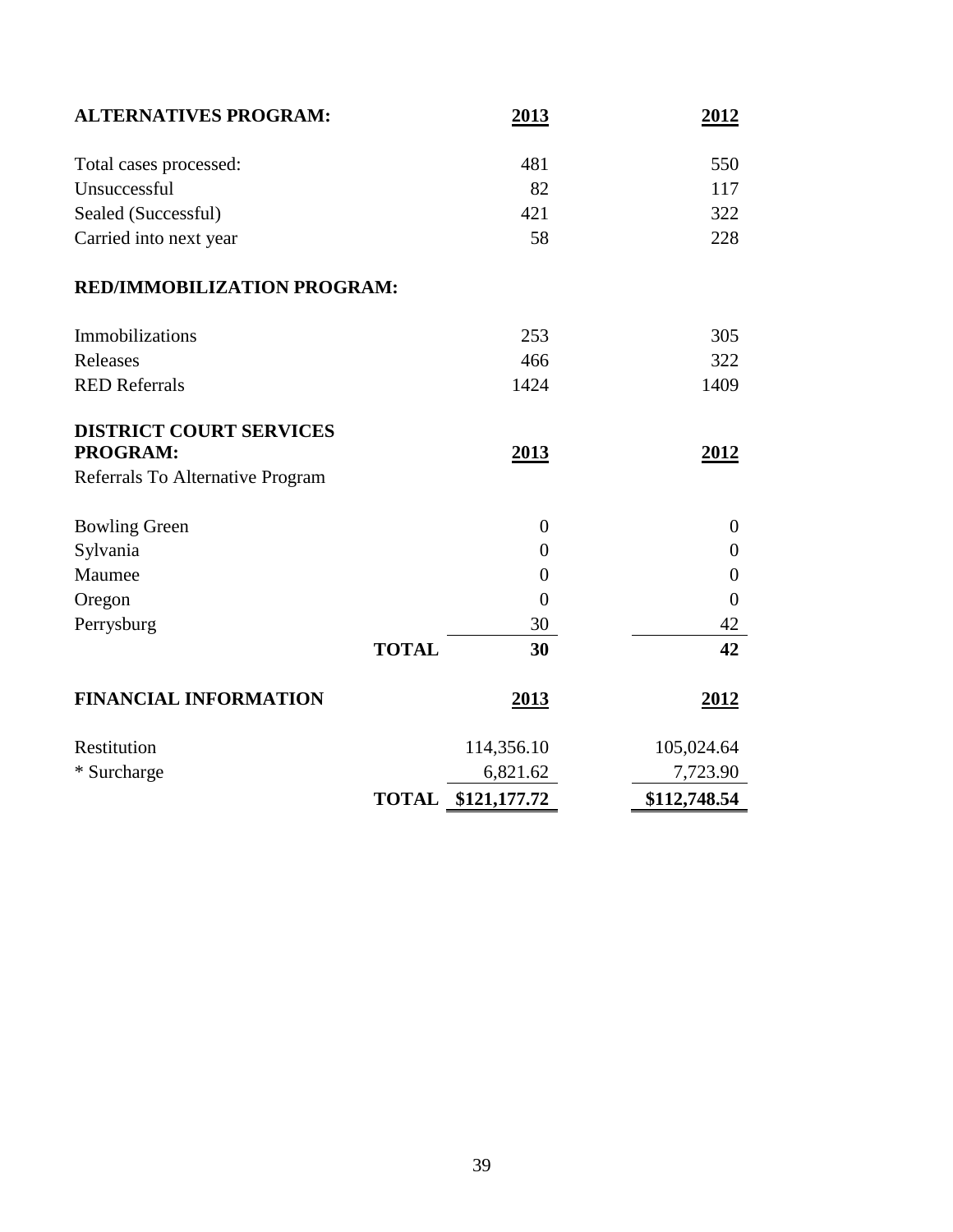#### **ENVIRONMENTAL COURT**

<span id="page-42-0"></span>Judge C. Allen McConnell Housing Court

#### **Message from the Judge**

The year of 2013 turned out to be another difficult year for homeowners due to the economy. Again, most homeowners desire to maintain their homes in excellent condition, but financial stressors were always present. With an uptick in the economy, it is hopeful that 2014 will be a more positive year for homeowners.

The procedure of assignment upon filing has become a very helpful procedure for the Court. This procedure eliminated the necessity of delay in getting the cases to the housing court docket and results in greater efficiency in processing cases.

I am excited about 2014 and expect that positive things will occur in the housing market.

#### **The History of Housing Court**

The Toledo Municipal Housing and Environmental Court was created pursuant to legislation enacted on January 27, 1987 by the General Assembly. Toledo is one of three housing courts in the State of Ohio and its purpose is to consolidate all housing matters into one court covered on the docket of one judge.

On January 6, 2000, Judge C. Allen McConnell was sworn-in as the housing and environmental court judge to fill the vacancy created by the retirement of Judge Roger R. Weiher. Judge McConnell was sworn-in for his third term commencing January 1, 2012.

Judge McConnell no longer handles a proportionate share of regular criminal and traffic docket. He continues to serve one week in each of the three mandatory courts: misdemeanor arraignments, felony arraignments, and duties. Duties is a catch-all court assignment handling all prosecutor pre-trials scheduled that week; any misdemeanor matter unassigned such as, defendants who turn themselves in because a bench warrant had been issued for them; people who want to marry; issuing search warrants, etc.

The environmental court has both civil and criminal dockets. The civil docket includes matters involving landlord-tenant disputes known as forcible entry and detainer actions (FEDs), rent escrows under Chapters 1923 and 5321 of the Ohio Revised Code, any civil actions filed by the City of Toledo for a temporary restraining order to abate a nuisance, receivership appointments to abate a nuisance and motions for stays of eviction or temporary restraining orders.

The housing magistrate selectively refers rent escrow cases with allegations of unfit condition to the housing specialists for inspection and report. If the tenant vacates during this process, the property owner may be ordered not to re-rent the unit until these conditions are corrected. Generally, Chapter 17 of the Toledo Municipal Code (the Health Code) is used as the basis for inspection. In referred cases, the housing specialists assist the property owner in establishing timeframes for correction of violations. The housing specialist performs re-inspections and reports to the Court when code compliance has been reached.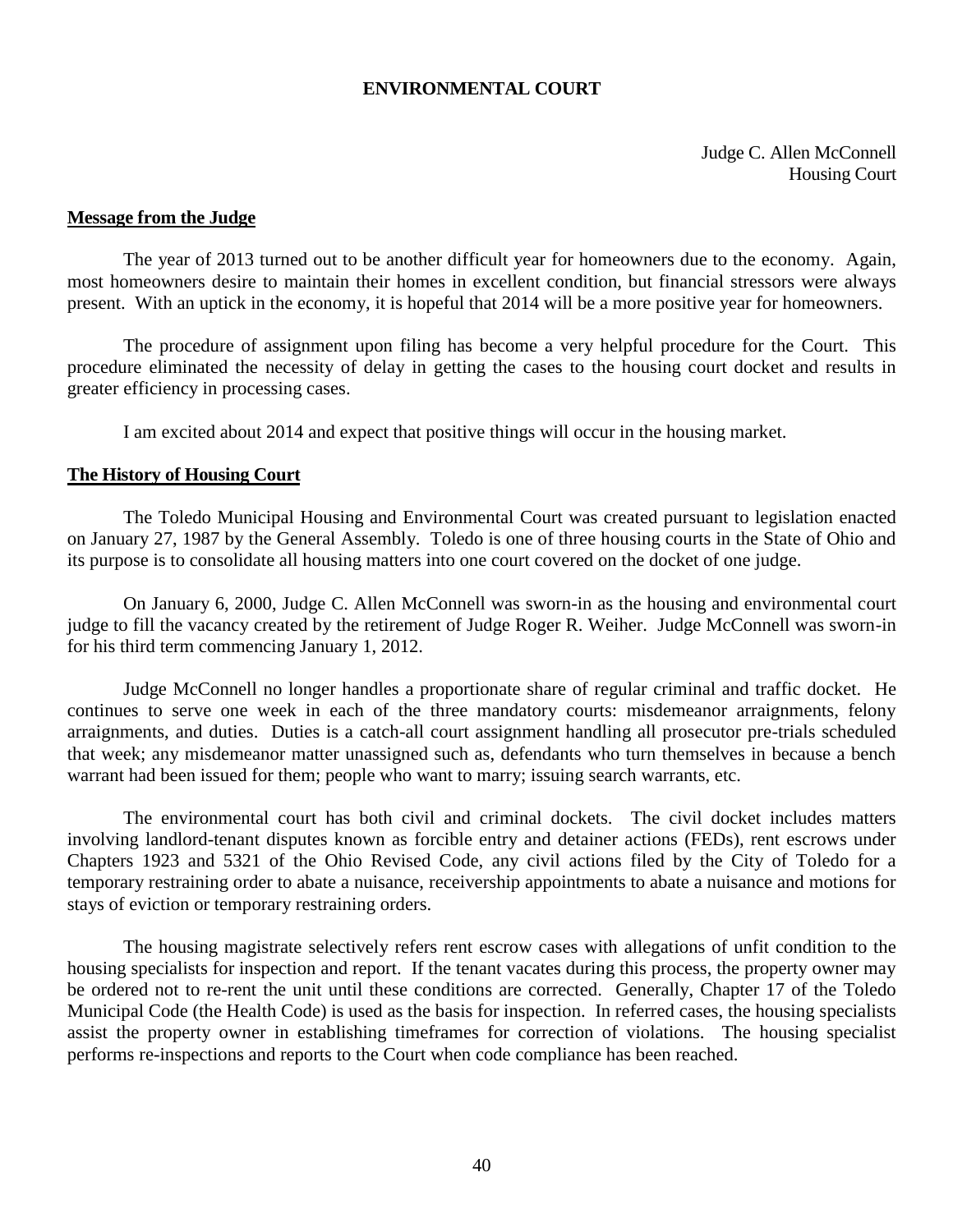#### **About the Court**

The criminal docket of the environmental court hears cases involving alleged violations of the Toledo Municipal Code Chapters 11, 13, 15 and 17 (Planning and Zoning, Building, Fire Prevention, and Health Codes). Defendants appear before the Court after charges have been brought by the City of Toledo Health, Neighborhoods, and Inspection Departments seeking to enforce zoning, building, health, safety, and nuisance abatement codes. In addition, cases involving house stripping, fire prevention, dumping, littering, smoking violations, fishing violations, watercraft violations and manufactured homes pursuant to new legislation codes (R.C. 1923.02) are assigned to the environmental court docket.

The principal objective of the environmental court is to achieve compliance with the code. A defendant is expected to enter a plea at the arraignment stage of the proceeding. If the condition can be corrected in a short time, sentencing may be reserved and the case continued for a reasonable period of time to allow the defendant to do what is necessary to comply with the code.

Arraignments are set for Tuesday through Friday. The housing court judge has criminal trials scheduled on the Friday docket; civil trials are scheduled on Mondays and some Tuesdays; and jury trials are scheduled on Thursdays.

During the year of 2013, there were many defendants that did not appear in court for their arraignment. In some cases the defendants have not been served with a copy of the complaint and in others, the defendants simply refuse to appear. Bench warrants are issued for those that fail to appear and we have initiated a deputy sheriff pickup procedure within 48 hours.

The policy of the housing court judge is to impose fines and costs in all cases in which full compliance has been achieved, even if there is full compliance at first appearance for arraignment. This policy was put in place to enable the city to recover costs expended to bring the case to court due to the defendant's failure to comply within the regulation time. Larger fines and costs are imposed if the case is delayed by the defendant. Incarceration or electronic monitoring may be imposed if the defendant is stalling or abusing the process. If convicted of illegal dumping or house stripping, jail time is mandatory.

The Community Control Program gives housing court defendants the opportunity to correct housing violations in cooperation with housing court personnel. Alternative sentencing programs work through mutual cooperation. However, participants must be mindful that the Court can impose the original sentence if the participant fails to meet his or her obligations as directed.

#### **Mission Statement**

The mission of the Toledo Municipal Housing and Environmental Court is to provide a fair and efficient forum for litigants involved in housing matters. The housing and environmental court seeks to educate the community about housing issues and link homeowners with appropriate agencies in order to promote neighborhood health and safety in the City of Toledo.